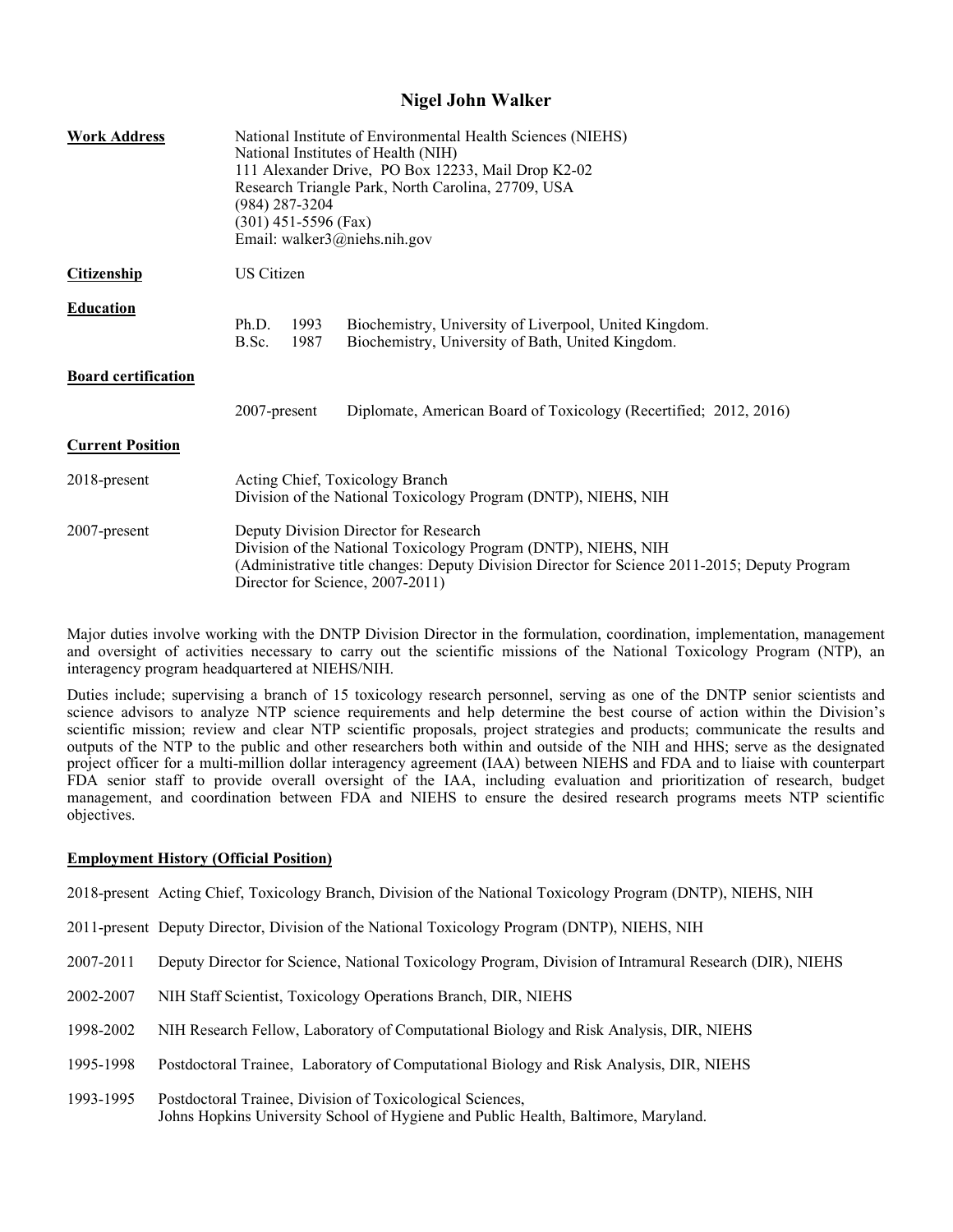- 1989-1993 1989-1993 PhD candidate Biochemistry, University of Liverpool, United Kingdom
- 1987-1989 Research Technician, Division of Neurology, Duke University Medical Center, Durham, North Carolina.
- 1986 Summer intern, Division of Neurology, Duke University Medical Center, Durham, North Carolina.
- 1985 Summer intern, Department of Clinical Pathology, Bristol Maternity Hospital, Bristol, Avon, United Kingdom

#### **Invited Presentations/Lectures**

#### **2011-present**

- 1) Cancer Free Economy Network (external NIEHS public stakeholder group) April 2019, RTP, NC; Applied research and analyses impacting environmental health: U.S. National Toxicology Program (NTP)
- 2) NIH Office of Dietary Supplements; September 2019, Rockville, MD; Evaluating Botanical Dietary Supplement Safety: Lessons Learned and Future Directions.
- 3) RTP Rodent Pathology Course September 2019; Pulmonary toxicity associated with inhalation of carbon-based nanomaterials
- assessments by the US National Toxicology Program. Lessons learned from the CLARITY-BPA initiative." , Parma, Italy, September 2018 4) European Food Safety Authority Conference; "Integrating regulatory and academic investigations in hazard
- 5) Summer STEM at National Institute of Environmental Health Sciences; ""Integrated research and analyses impacting environmental health: Lessons learned from the CLARITY-BPA initiative." NIEHS, July 2018
- 6) North Carolina Central University Department of Chemistry and Biochemistry, Departmental seminar: "Applied research and analyses impacting environmental health: role of the U.S. National Toxicology Program (NTP)" January 2017
- 7) NICEATM Webinar Series: Using Informatics to Improve Data Analysis of Chemical Screening Assays Conducted in Zebrafish; "An Overview of The National Toxicology Program's Systematic Evaluation of the Application of Zebrafish in Toxicology (SEAZIT)". February 2017
- 8) Invited presentation to Korean National Toxicology Program delegates at KNTP-US NTP MOU Signing "US National Toxicology Program research and activities". Baltimore MD, March 2017
- 9) SOT FDA Colloquium on Considerations for the Determination of Adversity in Food Chemical Safety Evaluations, "Adversity in Regulatory Science: Historical Perspective and Future Challenges" College Park, Maryland, March 2017
- 10) 2017 Institute of Biological Engineering Annual Conference; Convergence for Advancing Regulatory Science, Salt Lake City, March 2017
- 11) Interagency Coordinating Committee on the Validation of Alternative Methods Public Forum, "National Toxicology Program Update" Bethesda MD, May 2017
- 12) EUROTOX (European Society of Toxicology) Annual Meeting. "New approaches addressing the challenge of evaluating safety of botanical dietary supplements." Bratislava, Slovakia September 2017
- 13) NIEHS Science, Teachers, & Research Summer (StaRS) seminar series, NIEHS RTP, "Applied research and analyses impacting environmental health: role of the U.S. National Toxicology Program (NTP)" July 2016
- 14) North Carolina Association for Biomedical Research; Rx for Science Literacy Workshop, Research Triangle Park, NC "Applied research and analyses impacting environmental health: role of the U.S. National Toxicology Program (NTP)" April 2016
- 15) Society of Toxicology Annual Meeting, New Orleans, "Overview of Nanomaterial Toxicology and Strategies for Assessing the Safety of Nanoscale Materials." March 2016
- 16) Society of Toxicology Annual Meeting, New Orleans, "Biological Canaries in the Coal Mine: Strategic Implications for Utilizing Bioactivity-Based Margins of Exposures in Human Health Risk Assessments." March 2016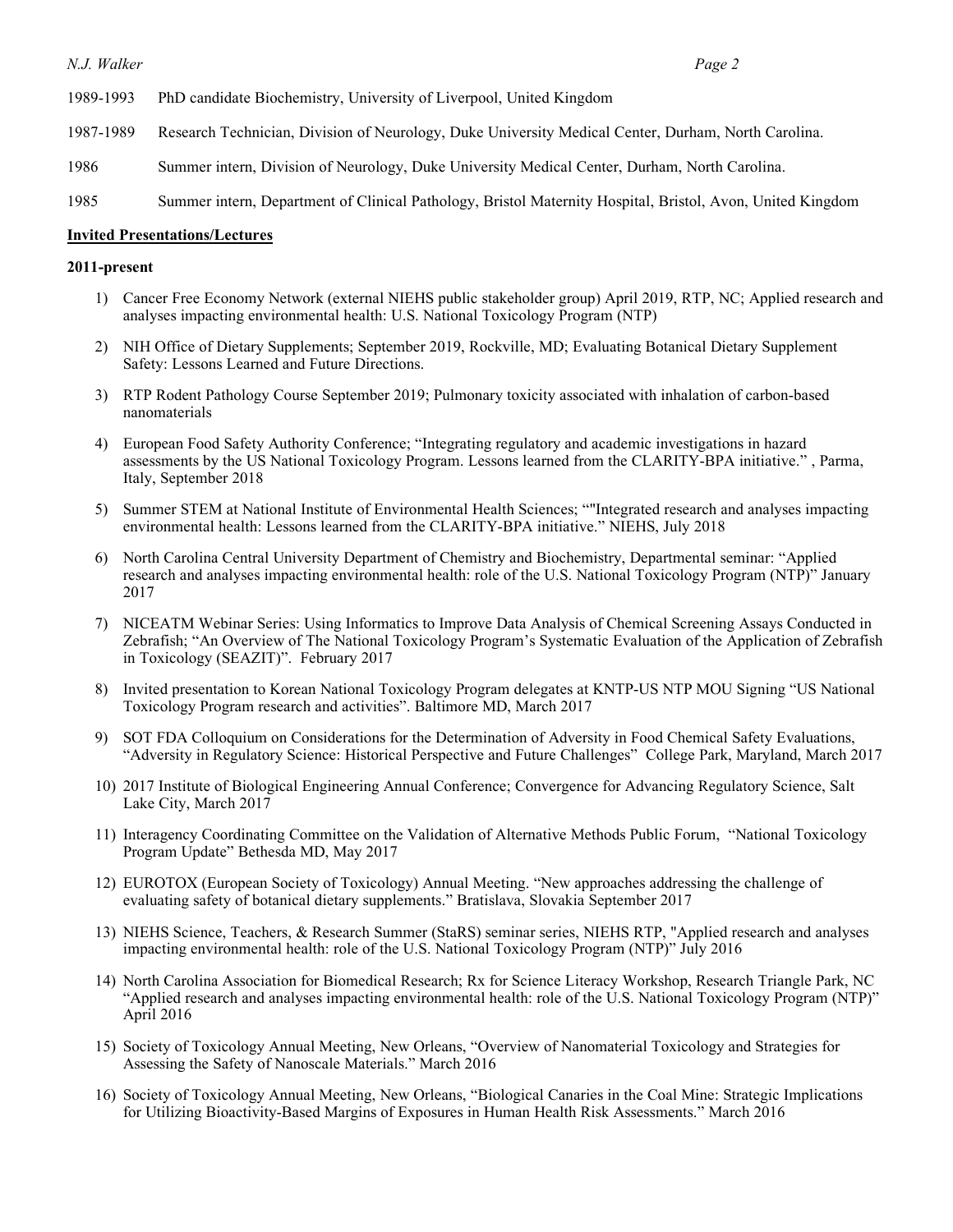- 17) Scholars Connect Program Seminar, NIEHS "Overview of Research at the U.S. National Toxicology Program (NTP) and Career Aspirations as a Scientist" March 2016
- 18) EFSA Scientific Conference-Shaping the Future of Food Safety, Together , Milan, Italy; "Identification, prioritization and conduct of applied research and analyses impacting policy development: lessons learned from the U.S. National Toxicology Program (NTP)", October 2015
- 19) Scholars Connect Program Seminar, NIEHS. "Management of Research and Testing in the US National Toxicology Program" February 2015
- 20) ACGIH Herbert E. Stockinger Award Lecture: American Industrial Hygiene Conference & Exposition, Salt Lake City, UT. "A 21st Century Paradigm for Evaluating the Health Hazards of agents in the workplace: The Challenge of Nanoscale Materials", June 2015
- 21) NC State Veterinary Scholars Program Seminar, NIEHS, "Research and Testing in the US National Toxicology Program", June 2015
- 22) Federal Partners Meeting on MWCNTs, Washington DC, "NTP research assessing the toxicity of MWCNTs", December 2015
- 23) Scholars Connect Program Seminar, NIEHS. "Overview of Research and Testing in the US National Toxicology Program." January 2014
- 24) EPA Nanomaterials Research Planning Meeting, RTP, NC, "NTP activities on Nanomaterials". February 2014
- 25) Scientific Advisory Committee on Alternative Toxicological Methods (SACATM) meeting, RTP, NC. "NIEHS update on alternative toxicological methods". September 2014
- 26) The Toxicology Forum; 38th Annual Winter meeting, Washington DC. "The Cancer Bioassay: An NTP perspective." January 2013
- 27) Society of Toxicology Annual Meeting, San Antonio, TX. "Overview of concepts and strategies needed for assessing the safety of nanoscale materials." March 2013
- 28) Society of Toxicology Annual Meeting, San Antonio, TX. "Supervisors, Mentors, and Yodas: A perspective on their role in your career development." March 2013
- 29) XIII International Congress of Toxicology, Seoul, South Korea. "Overview of Research and Testing in the US National Toxicology Program." July 2013
- 30) KNTP-USNTP Joint Symposium, Korean Ministry of Food and Drug Safety, Osong, South Korea "Ongoing research on herbal medicines and the safety of nanomaterials." July 2013
- 31) GlaxoSmithKline Nanotechnology and Nanotoxicology Symposium, Research Triangle Park, NC, USA "Nanotoxicology: Assessing the Safety of Engineered Nanoscale Materials." November 2013
- 32) Council for Responsible Nutrition/Natural Products INSIDER Webinar. "Overview of the National Toxicology Program activities on dietary supplements." December 2013
- 33) Society of Toxicology Annual Meeting, San Francisco, CA. "Selling your Science up the Food Chain: Tips on communicating your science to upper management." March 2012
- 34) Council for Responsible Nutrition webinar. "Overview of the National Toxicology Program: dietary supplements", May 2005
- 35) National Center for Toxicological Research, Scientific Advisory Board Meeting, Jefferson, AK " Overview of National Toxicology Program Activities: Current and Future Collaborations.", November 2012
- 36) North Carolina Society of Toxicology Annual Meeting, RTP, NC. "Nanotoxicology: Assessing the Safety of Nanomaterials." February 2011
- 37) NIEHS Laboratory of Toxicology and Pharmacology Retreat, RTP, NC. "Nanotoxicology: Assessing the Health Hazards of Engineered Nanomaterials." February 2011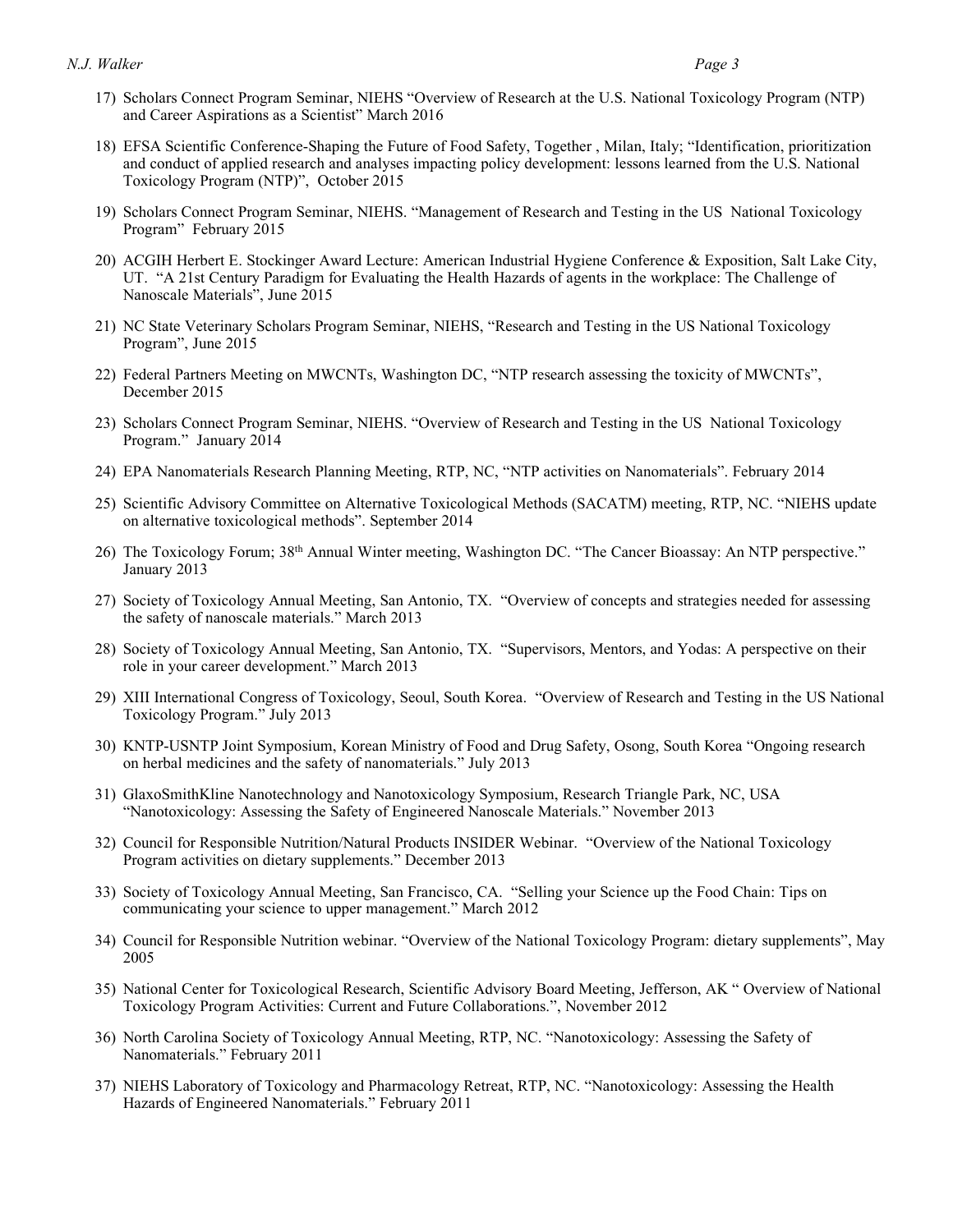- 38) NC Society of Women Environmental Professionals/Sigma-Xi Nanotechnology Mythbusters Panel, Research Triangle Institute, RTP, NC. "Nanotoxicology". March 2011
- 39) Society of Toxicology Annual Meeting, Washington DC. "Minimum material characterizations for nanotoxicology studies: A necessity or a nuisance?" March 2011
- 40) US-EU Workshop Bridging Nano EHS efforts-A joint workshop, Washington DC, USA. "NIEHS and NTP Activities Evaluating the Safety of Nanoscale Materials". March 2011
- 41) NCTR Scientific Advisory Board NanoCore Subcommittee Meeting, Jefferson, AK. "NIEHS and NTP Activities Evaluating the Safety of Nanoscale Materials". August 2011
- 42) NORA Manufacturing Sector Conference: Partnerships to Improve Occupational Safety and Health. Cincinnati, OH. "The National Toxicology Program (NTP): Priorities and Partnerships for Cancer Research" September 2011
- 43) Introduction to Nanotechnology Science and Regulation at FDA, White Oak, Maryland, USA " Nanotoxicology: Assessing the Health Hazards of Engineered Nanomaterials" September 2011
- 44) COIN Nano&Bio Roundtable: An Ounce of Prevention: Developing Safe Nanomaterials For Commercial Use, East Carolina Heart Institute, Greenville, NC "Nanotoxicology: Assessing the Safety of Engineered Nanomaterials" September 2011
- 45) International Conference; Toxicology of Mixtures, Arlington, VA. "Mixtures Research and the NIEHS and NTP; An Evolving Program." October 2011
- 46) NIH Botanical Research Centers meeting, Winston Salem, NC; "National Toxicology Program studies evaluating the safety of dietary supplements". November 2011

#### **2007-2010**

- 47) North Carolina State University, Raleigh, NC "Nanotoxicology: Assessing the Health Hazards of Engineered Nanomaterials".
- 48) Oak Ridge National Laboratory, Oak Ridge, TN. "Nanotoxicology: Assessing the Health Hazards of Engineered Nanomaterials".
- 49) 30th International Symposium on Halogenated Persistent Organic Pollutants (Dioxin 2010), San Antonio, TX. "Assessing the cumulative effects of mixtures: Lessons learned from the NTP chronic bioassays of mixtures of dioxins and PCBs."
- 50) Karolinska Institutet, Stockholm, Sweden, "A 21st century Paradigm for assessing the Health Hazards of Engineered Nanomaterials".
- 51) SRA International Brown Bag Seminar, RTP, NC. "Nanotoxicology: Assessing the Health Hazards of Engineered Nanomaterials".
- 52) Society of Nuclear Medicine, 4th Annual Molecular Imaging Summit: Nanomedicine and Molecular Imaging, Albuquerque, NM; "Nanotoxicology: Assessing the Health Hazards of Engineered Nanomaterials."
- 53) Society of Toxicology Annual Meeting, Salt Lake City, UT. "NTP activities assessing the safety of dietary supplements and herbals medicines."
- 54) Society of Toxicology Annual Meeting, Nanotoxicology Specialty Section Debate, Salt Lake City, UT. "Nanotoxicology publications should be required to include a specified set of minimum material characterizations".
- 55) Society of Risk Analysis Annual Meeting, Baltimore MD; "The Toxicology of Fullerenes: Current Efforts at the National Toxicology Program."
- 56) Society of Toxicology of Canada Annual Meeting, Montreal, Canada; "Assessing the cumulative effects of mixtures: Lessons learned from NTP chronic bioassays of mixtures of dioxins and PCBs."
- 57) 2009 Environmental Health Summit, Research Triangle Park, NC; "Current knowledge on nanomaterial toxicity: Implications for assessing product safety at the end of the life-cycle."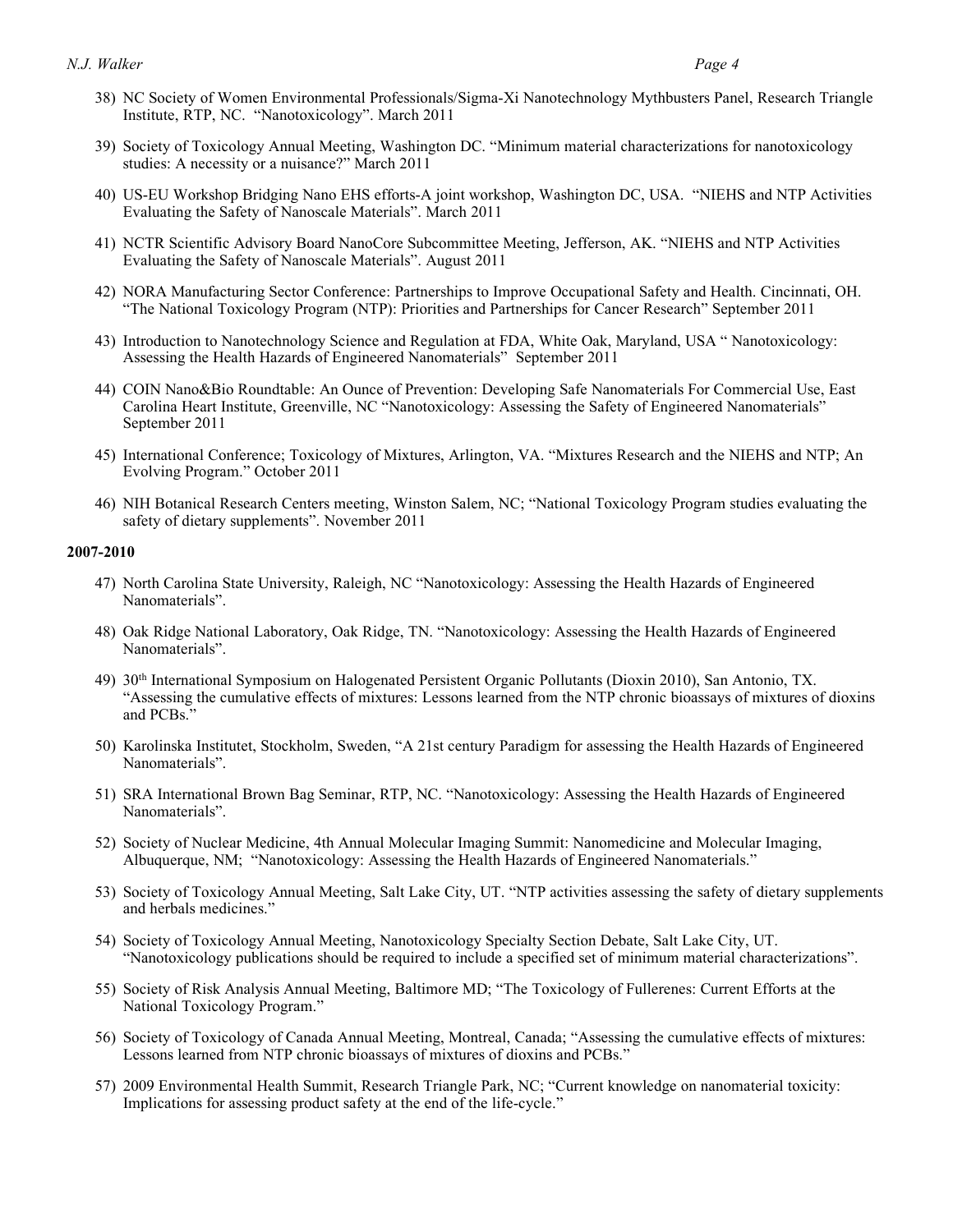- 58) NIEHS Engineered Nanomaterials Grand Opportunity Grantee Meeting, Research Triangle Park, NC; "Current NTP efforts on ENMs Health and Safety"
- 59) 46th Congress of the European Societies of Toxicology (EUROTOX 2009), Dresden, Germany; "SOT-EUROTOX debate, Nanotoxicology: Is it much ado about nothing?"
- 60) International Conference on Nanotechnology for the Forest Products Industry, Edmonton, Canada; "Current knowledge on nanomaterial toxicity."
- 61) Society of Toxicology Annual Meeting, Baltimore, MD; "SOT-EUROTOX debate, Nanotoxicology: Is it much ado about nothing?"
- 62) American Society of Safety Engineers (ASSE) meeting, Cary. NC; "Industrial Safety in Nanotechnology"
- 63) University of North Carolina at Chapel Hill, Curriculum in Toxicology TOXC/ENVR 722 seminar; "The Health Risks of Nanotechnology: A big issue in a small world."
- 64) North Carolina Nanotechnology Safety and Response Seminar, Sanford, NC. "Industrial Safety in Nanotechnology"
- 65) 2008 Priester Conference Participant Meeting, NIEHS, NC. "The National Toxicology Program (NTP): Better Science for Better Decisions"
- 66) Science Communicators of North Carolina Meeting. NIEHS. NC. "NIEHS activities on Nanotechnology: Nanoscale Science and Toxicology"
- 67) National Research Council Committee on the Health Risks of Phthalates, Washington DC. "Rationale Used in Cumulative Risk Assessment: Dioxins, A Case Study"
- 68) Business Environmental and Safety Training (BEST) Conference, Raleigh, NC "Current knowledge on nanomaterial toxicity"
- 69) U.S. Food and Drug Administration Annual Science Symposium. Washington, DC. "Current knowledge on nanomaterial toxicity."
- 70) University of North Carolina, Lineberger Comprehensive Cancer Center Seminars, Chapel Hill, NC "Assessing the health risks of Nanotechnology: A big issue in a small world."
- 71) USEPA Interagency Workshop on the Environmental Implications of Nanotechnology, Washington DC. "NIEHS activities on Nanotechnology: Nanoscale Science and Toxicology."
- 72) Second Annual International Food Nanotechnology Conference, Chicago, IL. "Nanotechnology Safety Initiative of the NIEHS and the National Toxicology Program."
- 73) American Association for Pharmaceutical Scientists Annual National Biotechnology Conference, San Diego, CA. "Assessing the health risks of Nanotechnology: A mega-issue in a nano-world."
- 74) NIEHS Public Interest Group Webinar, NIEHS, Research Triangle Park, NC. "National Toxicology Program Nanotechnology Safety Initiative".
- 75) Society of Toxicology Annual Meeting Roundtable: Chemical mixtures: is the problem solvable?, Charlotte, NC. "How can pharmacokinetic and pharmacodynamic modeling be used to understand observed interactions?"
- 76) The Toxicology Forum 32nd Annual Winter Meeting, Washington DC. "The National Toxicology Program's Nanoscale Materials Research and Testing Program"
- 77) University of Illinois at Chicago, Laboratory for Molecular Biology, Chicago, IL. ""Assessing the health risks of Nanotechnology: A big issue in a small world."
- 78) Superfund Basic Research Program/EPA Risk-e-Learning Web Seminar Series, Research Triangle Park, NC. "Nanotechnology and toxicology: an overview"

#### **2002-2006**

 79) Carolina Center of Cancer Nanotechnology Excellence 1st Annual Symposium on Cancer Nanotechnology, Chapel Hill, NC. "Evaluating the safety of engineered nanoscale materials."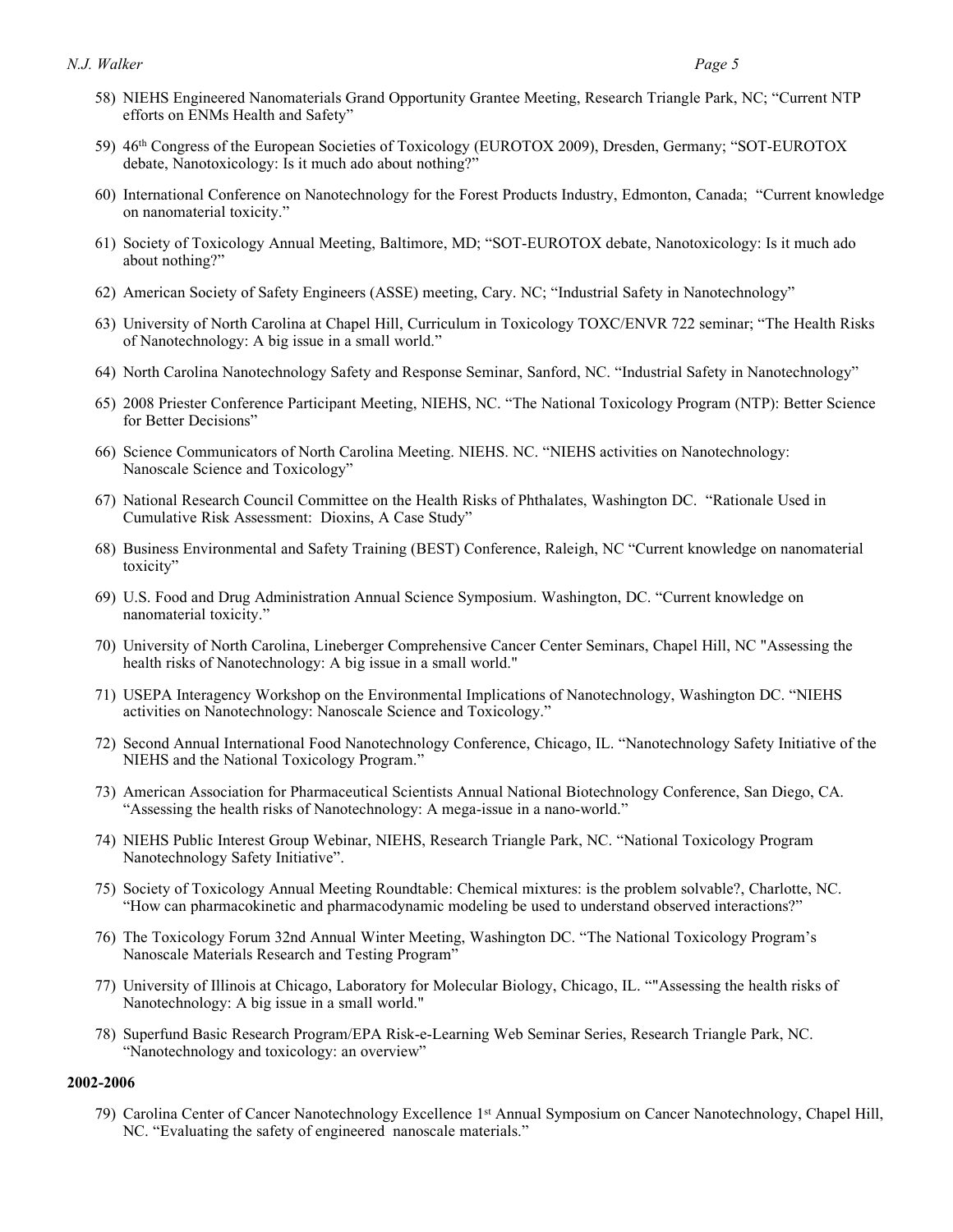- 80) American College of Toxicology Annual Meeting, Indian Wells, CA. " NIEHS Efforts to Evaluate the Human Health Hazards Associated with Exposure to Nanomaterials".
- 81) USEPA Seminar series, Research Triangle Park, NC. "National Toxicology Program activities evaluating the safety of nanoscale materials."
- 82) ILSI-Health and Environmental Sciences Institute (HESI), Washington DC. "Nanomaterial Risk Evaluation Activities at the National Institute of Environmental Health Sciences".
- 83) National Institute for Occupational Safety and Health, Morgantown, WV: "National Toxicology Program activities evaluating the safety of nanoscale materials."
- 84) FDA National Center for Toxicological Research-Toxicology Study Selection and Review Committee, Jefferson AK: "Tumorigenicity of Nanoscale TiO2 in Tg:AC Transgenic Mice".
- 85) Mid-Atlantic Chapter of the Society of Toxicology Webinar; "Evaluation of toxicity of nanoscale materials: Strategies, study design and interpretation".
- 86) National Toxicology Program Nanotechnology Working Group public meeting. Washington, DC.
- 87) US Measurement System Workshop on the Measurement and Standards Needs in Nanobiotechnology, Houston, TX; "National Toxicology Program activities evaluating the safety of nanoscale materials."
- 88) National Capital Area Chapter of the Society of Toxicology Fall Symposium on Biological, Toxicological, and Regulatory Assessment of Nano-Materials, Washington DC; "National Toxicology Program Activities Evaluating the Safety of Nano-scale Materials."
- 89) Symposium on Nanoscale Science & Engineering: Convergence of the Top Down and Bottom Up Approaches, University of North Carolina - Charlotte, Charlotte, NC. "Evaluating the safety of nanoscale materials: Current challenges and future directions."
- 90) 2<sup>nd</sup> International Symposium on Nanotechnology and Occupational Health, Minneapolis, MN; "National Toxicology Program Activities Evaluating the Safety of Materials Produced Through Nanotechnology."
- 91) Molecular and Environmental Toxicology Center, University of Wisconsin, Madison, WI; "Evaluating Dose Additivity for Toxicity and Carcinogenicity of Mixtures of Dioxins and Polychlorinated Biphenyls."
- 92) National Forum on Contaminants in Fish, Baltimore, MD; "Overview of National Toxicology Program Studies of Interactions Between Individual PCB Congeners."
- 93) National Toxicology Program Nanotechnology Working Group public meeting. RTP, NC.
- 94) National Academy of Sciences, National Research Council, Third Meeting of the Committee on EPA's Exposure and Human Health Reassessment of TCDD and Related Compounds. Washington DC; "The National Toxicology Program Dioxin/PCB Cancer Bioassays: Evaluation of Dose-Response Relationships and Dose-Additivity for Dioxin-Like Compounds."
- Compounds." 95) Society of Toxicology Annual Meeting, New Orleans; Roundtable speaker "Conducting a Comprehensive Toxicological and Safety Evaluation of Nanomaterials: Current Challenges and Data Needs"
- 96) Society of Toxicology Annual Meeting, New Orleans; Workshop on Dose additivity of mixtures, New Orleans; "Testing the Toxic Equivalency Factor (TEF) hypothesis: The NTP Dioxin/PCB Cancer bioassays."
- 97) NIBIB/DOE Workshop on Biomedical Applications of Nanotechnology, Washington DC; "Evaluating the Safety of Materials Produced Through Nanotechnology"
- 98) Toxicology Forum meeting, Washington DC. "Dose-Additivity modeling applied to the new NTP dioxin cancer bioassays.'
- 99) USEPA Workshop "Representations of Dose-Response Relationships for Chemicals Associated with Non-Cancer Effects and Their Policy Implications." Oakland CA; "Dose response modeling of animal results for dioxin."
- safety of materials produced through nanotechnology: A big issue in a small world" 100) American Chemistry Council CHEMSTAR Nanotechnology Workshop, Washington DC; "Evaluating the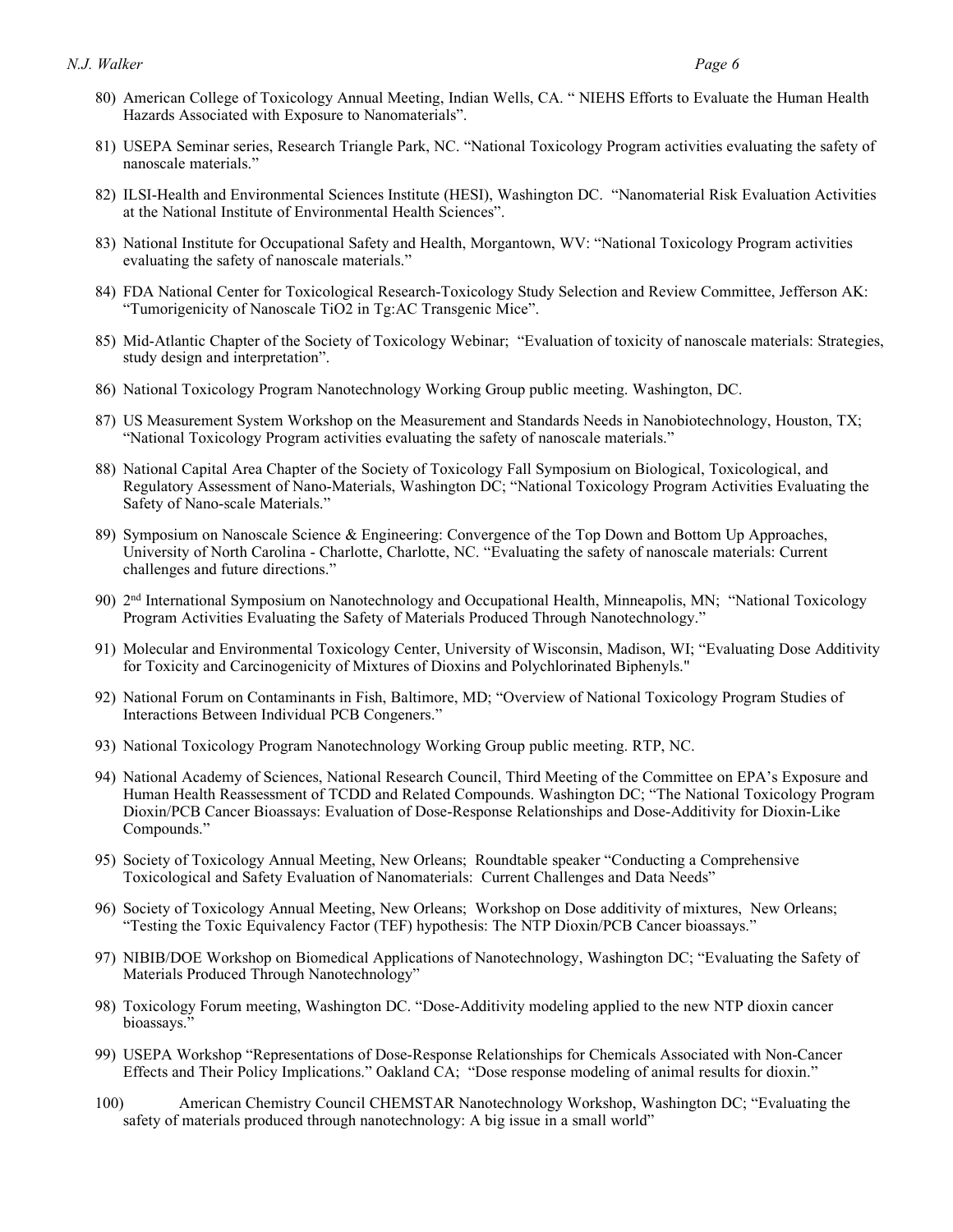#### *N.J. Walker N.J. Walker* Page 7 *Page 7*

- 101) University of North Carolina at Charlotte Biotechnology symposium; "Evaluating the safety of materials produced through nanotechnology: A big issue in a small world"
- 102) 24th International Symposium on Halogenated Environmental Organic Pollutants and POPs (Dioxin 2004), Berlin, Germany; "Carcinogenicity of individual and a mixture of dioxin-like compounds in female Harlan Sprague Dawley rats."
- 103) 24th International Symposium on Halogenated Environmental Organic Pollutants and POPs(Dioxin 2004) , Berlin, Germany; "Implications and findings of the National Toxicology Program (NTP) TEF Studies."
- 104) Polychlorinated Biphenyls (PCB) Workshop, University of Illinois at Champagne; "Evaluating dioxin Toxin Equivalency Factors (TEFs) for the carcinogenicity of dioxins and PCBs in rodents."
- 105) Polychlorinated Biphenyls (PCB) Workshop, University of Illinois at Champagne; "Cardiotoxicity in rats following chronic exposure to dioxins and PCBs."
- 106) ILSI-HESI workshop on the human relevance of rodent liver tumors, Research Triangle Park; "Chronic toxicity and carcinogenicity of dioxin-like compounds in female Harlan Sprague-Dawley rats
- 107) NIEHS microarray user group seminar series; "Ah-receptor activated signaling pathways." 2003
- 108) International Symposium on Endocrine Disruptors, National Institute of Toxicological Research, Seoul, South Korea; "Dioxins: Toxicology and Risk Assessment" 2002
- 109) Seoul National University, Seoul, South Korea; "Gene expression profiling in rat liver after subchronic exposure to dioxin." 2002
- 110) Catholic University of Daegu, Daegu, South Korea; "Gene expression profiling in rat liver after subchronic exposure to dioxin." 2002

### **1998-2000**

- 111) NIEHS microarray user group seminar series; "Gene expression profiling in rat liver after subchronic exposure to dioxin." 2000
- 112) Workshop on Recent Advances in the Environmental Toxicology and Health Effects of PCBs, Lexington, Kentucky; "The National Toxicology Program Dioxin TEF study: Chronic carcinogenicity studies to evaluate toxic equivalency factors for dioxins and PCBs." 2000
- 113) Laboratory of Molecular Carcinogenesis seminar series, NIEHS; "Quantitative analysis of dioxin-induced gene expression." 2000
- 114) National Toxicology Program Advisory Committee on Alternative Toxicological Methods, NIEHS; "Real Time and Quantitative PCR" 2000
- 115) NIEHS DIR-retreat, Southern Pines; "Real Time and Quantitative PCR" 2000
- 116) 19th International Symposium on Halogenated Environmental Organic Pollutants and POPs, Venice, Italy; "Mechanisms of dioxin-induced hepatocarcinogenesis in rats." 1999
- 117) Symposium on Carcinogenesis Modeling and Risk Assessment, Park City, Utah; "Comparative dose-metrics for changes in cell proliferation and gene expression in female Sprague-Dawley rat liver following chronic exposure to dioxin." 1998

#### **Invited scientific interactions and consultations:**

#### **2011-present**

 Invited member of the Scientific Oversight Committee for the National Cancer Institute's Nanotechnology Characterization Laboratory (NCL) 2006-present.

Invited member; US FDA/CFSAN Toxicology Research Working group; 2014-present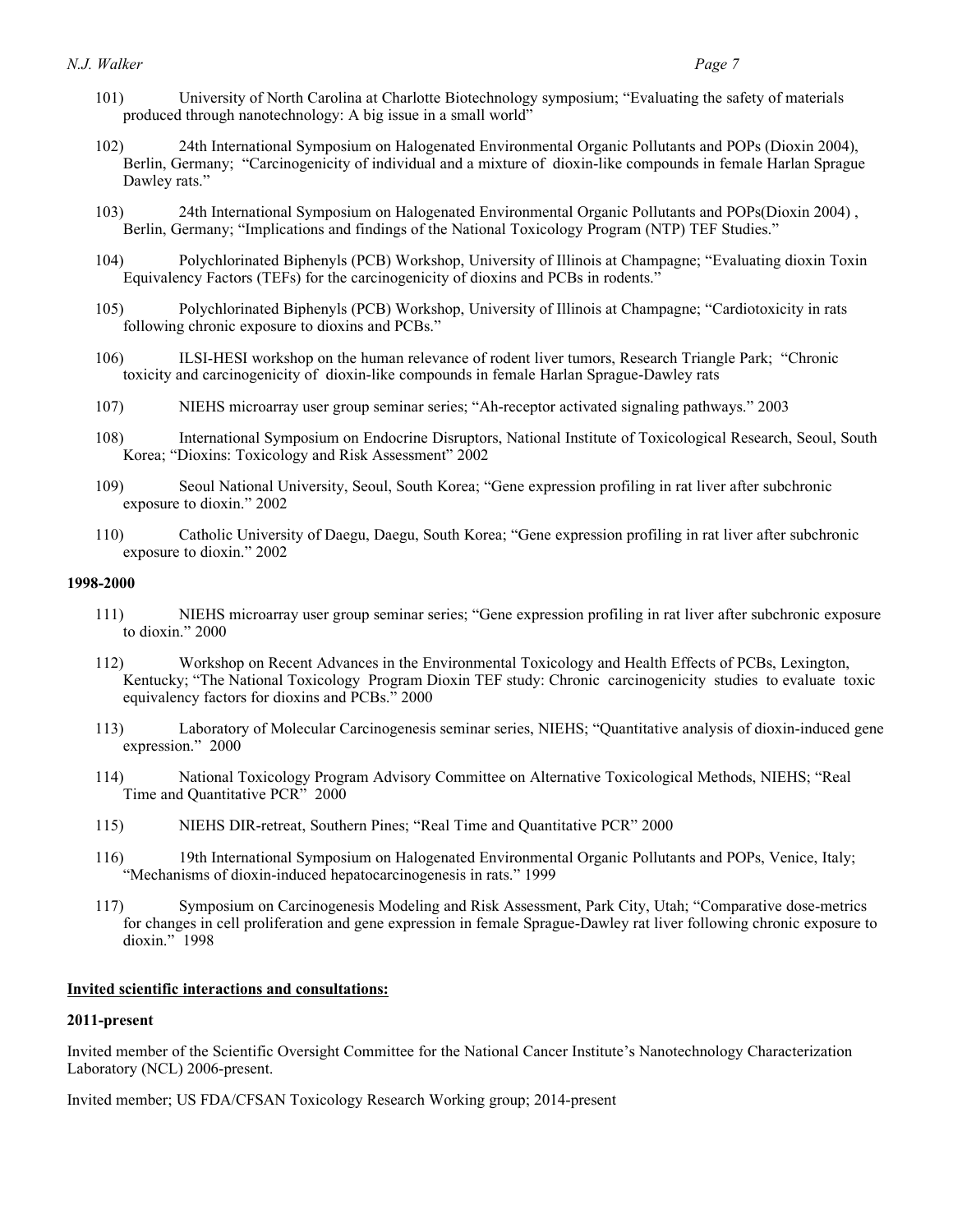#### *N.J. Walker N.J. Walker* Page 8 *Page 8*

 Invited conference session chair, Global Summit on Regulatory Science1 (GSRS16) Nanotechnology Standards and Applications, NIH, Bethesda, September 2016.

Invited member of the Nanomaterial Registry Advisory Board, Research Triangle Institute, NC, January 2011-2015.

 Invited member; Working Group for the NIH Intramural Research Program review of the Division of the National Toxicology Program. April-August 2014

Invited participant- Cross US Federal Agency Flame Retardant Meeting, RTP, NC. May 2014

 Interviewed for and quoted in an article on Aloe vera safety by *Men's Health* magazine, the best selling men's magazine in the U.S. May 2014.

 Invited member of the Working Group for the International Agency for Research on Cancer (IARC) Monographs on the Evaluation of Carcinogenic Risks to Humans; Volume 107; Polychlorinated biphenyls and polybrominated biphenyls. Lyon France. February 2013

 Invited Breakout Group Chairperson: US-EU Workshop Bridging Nano EHS efforts-A joint workshop, Washington DC, USA., March 2011

 Invited Panelist, Environment: A Human Health Perspective; Teacher Professional Development Workshop, NIEHS, RTP, NC, August 2011

 Invited participant. NIEHS Strategic Planning Stakeholder Workshop and Working Group meetings. September-October 2011, RTP, NC

 Invited discussant. NIEHS Public Interest Partners Meeting, Washington DC, "NIEHS/NTP Activities Evaluating the Safety of Nanoscale Materials". December 2011

#### **2007-2010**

1

 Invited workshop participant, Johns Hopkins Bloomberg School of Public Health Center for Alternatives to Animal Testing Workshop "Nanotechnology and Nanomaterials – Addressing Challenges to Safety Assessment and Regulation Baltimore, MD, October 2010

 Invited panelist- Dose-Response Approaches for Nuclear Receptor- Mediated Modes of Action Workshop NIEHS, RTP, NC, September, 2010

 Invited participant- Roundtable discussion: Toxicology Testing in the 21st Century: Is This The Right Course for Better, Quicker Regulatory Decisions? 36th Annual Summer Meeting of The Toxicology Forum, Aspen, CO, July 2010

 Participant in the US Government Interagency Working Group on Nanotechnology Environmental and Health Implications (NEHI), of the Nanoscale Science, Engineering, and Technology Subcommittee of the President's National Science and Technology Council. 2004-2011

 Invited member of the Advisory Board for the University of California's Lead campus Program in Nanotoxicology Research and Training. 2006-2010

 Invited member of International Advisory Board (IAB) of the European Union project "Assessing the toxicity and hazard of non-dioxin like PCBs" (ATHON) (FOOD-CT-2005-022923) 2006-2010

 Invited peer-reviewer: U.S. EPA's "Recommended Toxicity Equivalency Factors (TEFs) for Human Health Risk Assessments of Dioxin and Dioxin-Like Compounds" October 2009.

Invited participant, EPA Nanomaterial Case Studies Workshop, Research Triangle Park, September 2009

 Invited participant, Interagency Workgroup for identification of data needs for hazard assessment, risk assessment, and predictive modeling for nanomaterials. Washington DC, May 2009

 1 [http://www.fda.gov/AboutFDA/CentersOffices/OC/OfficeofScientificandMedicalPrograms/NCTR/WhatWeDo/ucm289679.htmThe](https://1http://www.fda.gov/AboutFDA/CentersOffices/OC/OfficeofScientificandMedicalPrograms/NCTR/WhatWeDo/ucm289679.htmThe) Global Summit on Regulatory Science (GSRS) is an international conference for discussion of innovative technologies and partnerships to enhance translation of basic science into regulatory applications within the global context.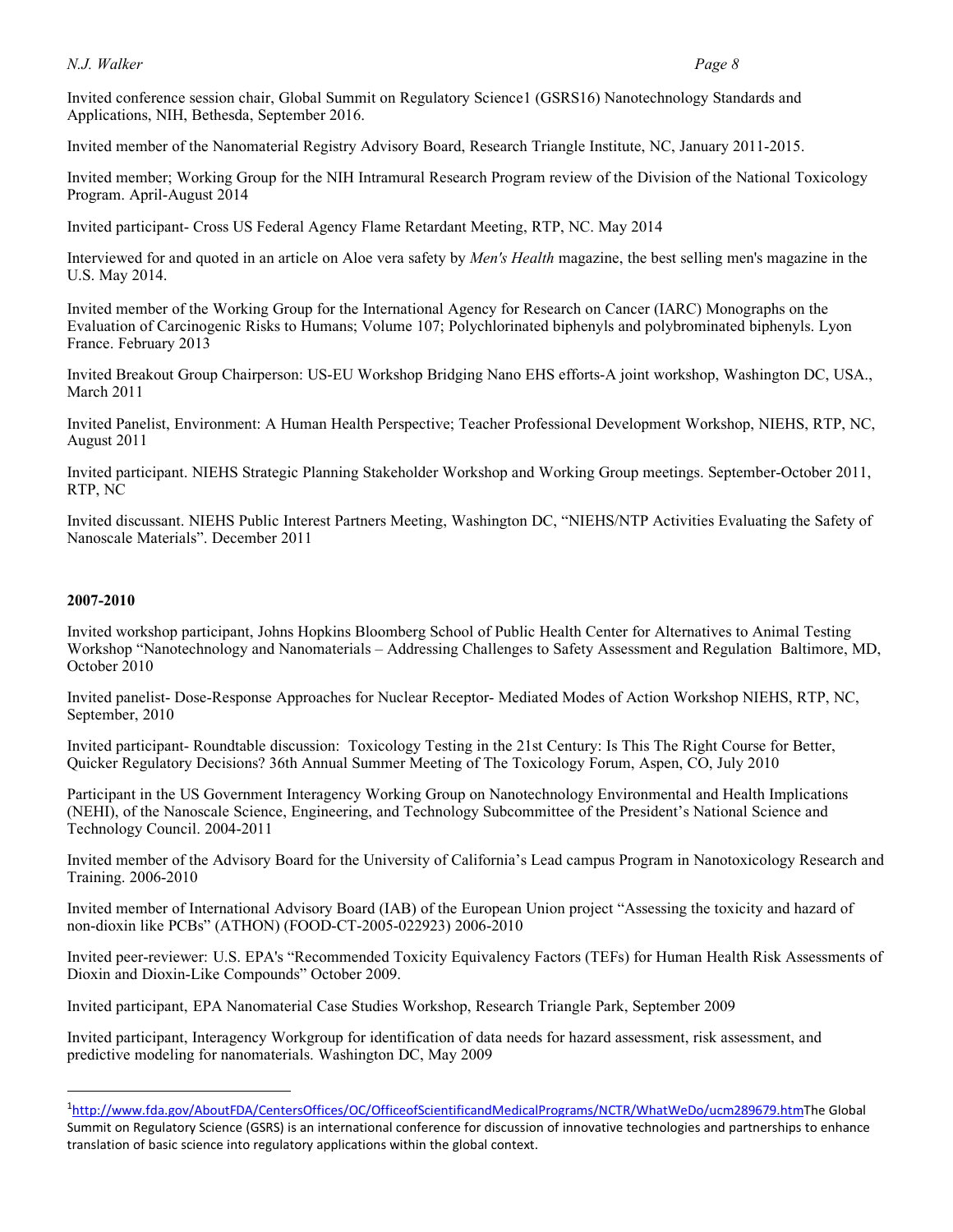#### *N.J. Walker N.J. Walker Page 9*

 Invited participant, Interagency Advisory group for NIST activities on Nano-EHS measurement and standards. Washington DC, May 2009,

Invited expert panel member and session chair. USEPA Dioxin Workshop, Cincinnati, OH, February 2009

Invited member of the Council of Canadian Academies' Expert Panel on Nanotechnology. 2007-2008

 Invited member and regular participant: ILSI-Health and Environmental Sciences Institute (HESI) Nanomaterial Safety Subcommittee, 2004-2008.

Invited participant, NanoHealth Enterprise Coordination Meeting, Bethesda, MD. 2008

Interviewed for development of Lux Research's "The Nanotech Report", 2008

 Consulted by French Government Representative Claude Gatignol, Office for Science and Technology Options Assessment, on status of NTP activities on pesticides. June 2008.

 Invited participant; International Congress on Nanotechnology's Nanomaterial Environmental Health and Safety Research Needs Assessment Workshop, Washington DC. January 2007

#### **2000-2006**

Invited external peer reviewer for NIOSH's Nanotechnology Research Center Progress Report, 2006.

Invited Peer Review Panel member for USEPA's Nanotechnology White Paper, Washington DC. April 2006

 Invited working group chairperson: Woodrow Wilson International Center for Scholars' Working Conference on Engineered Nanomaterials & Human Health, Washington DC, April 2006

Interviewed for development of Lux Research's "The Nanotech Report", 4th Edition. 2006.

 Interviewed for a segment on nanotechnology research at NIEHS for the UNC-TV program "North Carolina Now" aired on September 18th 2006

 Interviewed for and quoted in an article titled "Nanotech's tiny revolution raises caution" published in *the Sacramento Bee*, August  $19<sup>th</sup>$ , 2006

Interviewed for an article on nanotoxicology by *Mechanical Engineering* magazine, July 2006

Interviewed for an article on nanotechnology by *VEJA*, Brazil's best-selling news magazine, June 2006.

 Interviewed for and quoted in an article titled "Science's Tiny, Big Unknown. Nanotechnology may revolutionize our lives." published in the Los Angeles Times, June 1<sup>st</sup> 2006

 Invited expert: World Health Organization (WHO) expert panel re-evaluation of human and mammalian toxic equivalency factors (TEFs) for dioxins and dioxin-like compounds, Geneva, 2005.

 Invited peer reviewer for the Ontario Ministry of the Environment's technical report on "Interim Toxicological Reference Values (TRVs) for Polychlorinated Biphenyls (PCBs) and Dioxin-like Compounds", 2005

 Invited expert panelist: National Research Council, Committee on Emerging Issues and Data on Environmental Contaminants, Workshop on Application of Genomic Signatures, Oregon, December 2005

Invited External Advisory Board member– Michigan State University Superfund Basic Research Program. 2005-2009.

 Invited member of External Advisory Board for the UNC-CH program grant entitled "Bioengineering partnership to improve chemical hazard testing paradigms." 2005-2009

 Invited participant: ILSI-HESI workshop on "Improving the use of quantitative pharmacokinetic methods to determine dosimetry for evaluating human health risks", Research Triangle Park, December 2005.

 Invited workshop participant, RAND corporation workshop on Nanotechnology and Occupational Health and Safety, Washington, DC, 2005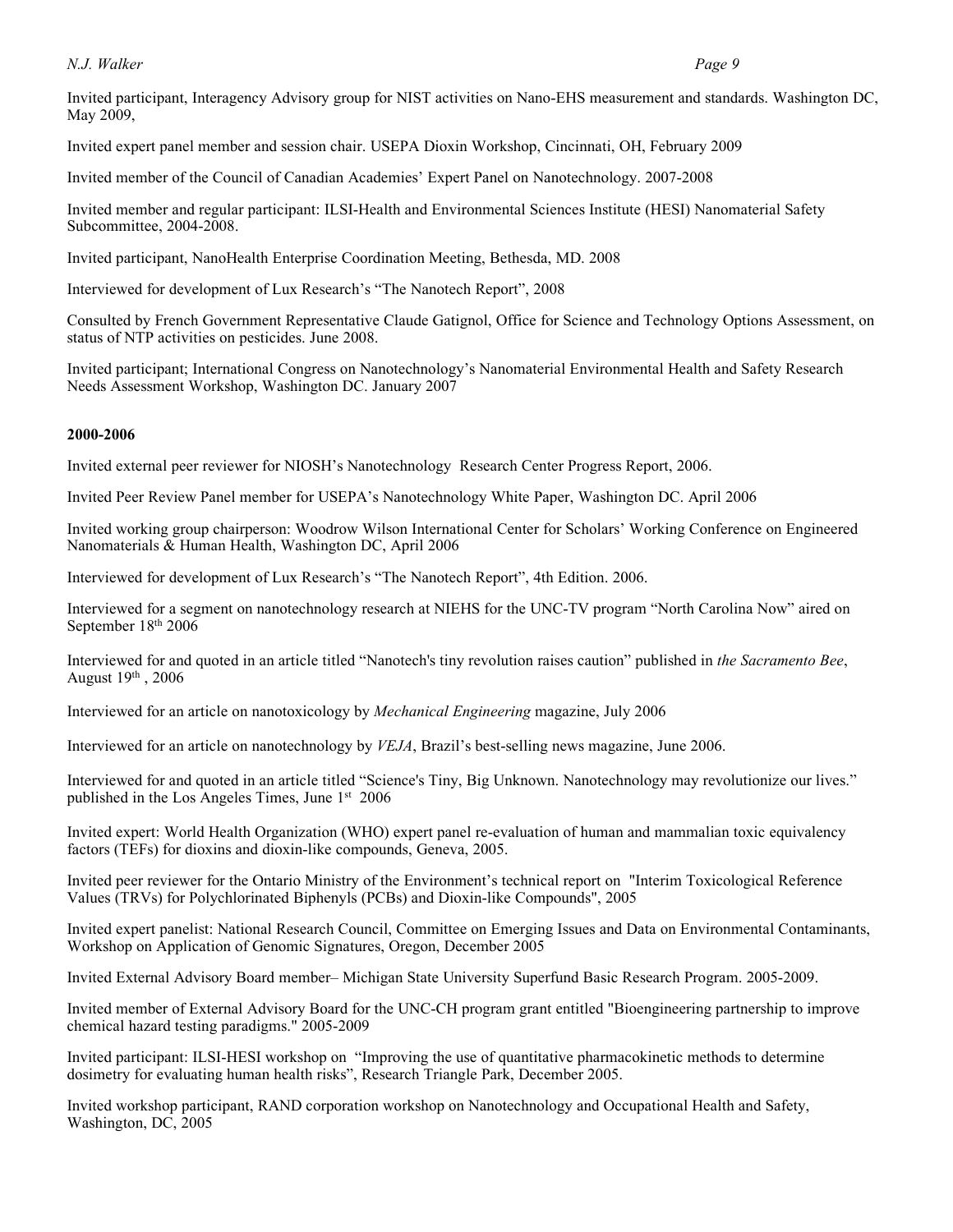#### *N.J. Walker N.J. Walker Page 10*

Invited peer reviewer for Cancer Research UK fellowship application, 2005.

Invited peer reviewer for grant submissions to the Wisconsin Sea Grant Institute, 2005.

Interviewed for an article titled "When nanopants attack" published by *Wired News*, June 2005.

 Invited expert; European Food Safety Authority (EFSA) Scientific Colloquium: Methodologies and principles for setting tolerable intake levels for dioxins, furans and dioxin-like PCBs, Brussels, Belgium, June 2004

 Invited roundtable panelist; "Is It Time to Reevaluate the Toxic Equivalency Factors For PCDDs, PCDFs, and Dioxin-Like PCBs?" Dioxin 2004 Conference, Berlin, Germany, September 2004.

Invited workshop participant "HESI Nanomaterial Safety Subcommittee Scoping meeting", Washington June 2004.

Invited roundtable panelist; "Nanotechnology" NIEHS leadership retreat, Greensboro, May 2004

 Interviewed for and quoted in an article titled "Yushchenko will feel poison's effects for years" published in the International Herald Tribune, Dec 27th 2004, dealing with dioxin poisoning.

 Interviewed for and quoted in an article titled "Nanotechnology: Looking As We Leap" published in the September 2004 issue of Environmental Health Perspectives (Vol 112, Number 13).

 Interviewed for and quoted in an article titled "Toxicogenomics Data: The Road to Acceptance" published in the August 2004 issue of Environmental Health Perspectives (Vol 112, Number 12).

 Invited participant; Society of Toxicology Expert Panel Workshop: "Risk Assessment of Mixtures: Development of Testable Hypotheses", Atlanta, GA, September 2002

 Invited workshop participant and breakout group chairperson; "Virtual Body Workshop; Human biology models for environmental health effects" NIEHS June 2000.

#### **Awards/Notable achievements**

 Herbert E. Stokinger Award 2015. Awarded by the American Conference of Governmental Industrial Hygienists (ACGIH): Awarded each year to an individual who has made a significant contribution to the broad field of industrial and environmental toxicology.

 NIEHS Directors Award of Merit: (The NIH Merit Awards are the highest level Honor Awards an NIH institute Director can grant to recognize achievements of staff.)

 2017 "For exceptional efforts to rapidly review data and issue a report of partial findings from the NTP Radio-Frequency Radiation Studies"

2016- "For outstanding leadership and oversight of the CLARITY-BPA Program."

 2013- "For superb teamwork in development and management of a program of research addressing the health impacts of engineered nanomaterials."

 2008- "For highly significant scientific and technical contributions to the implementation of the realignment of the National Toxicology Program."

 2007- "For highly significant scientific and technical contributions to the analysis and reporting of the NTP studies of sodium dichromate dihydrate, a "hexavalent chromium" compound."

 2004-"For highly significant scientific and technical contributions to the analysis and reporting of the NTP "dioxin-like chemicals" TEF initiative.

Society of Toxicology (SOT) awards:

 "Best Paper Demonstrating the Application of Risk Assessment for 2005", awarded by the Risk Assessment Specialty Section (RASS) at the Society of Toxicology Annual meeting 2006; Walker et al (2005) Environ. Health Perspect. 113,  $43 - 48$ .

43-48.<br>"Best Paper Advancing the Science of Risk Assessment for 2004", awarded by the Risk Assessment Specialty Section (RASS) at the Society of Toxicology Annual meeting 2005; Toyoshiba et al (2004). Environ Health Perspect 112, 1217-1224.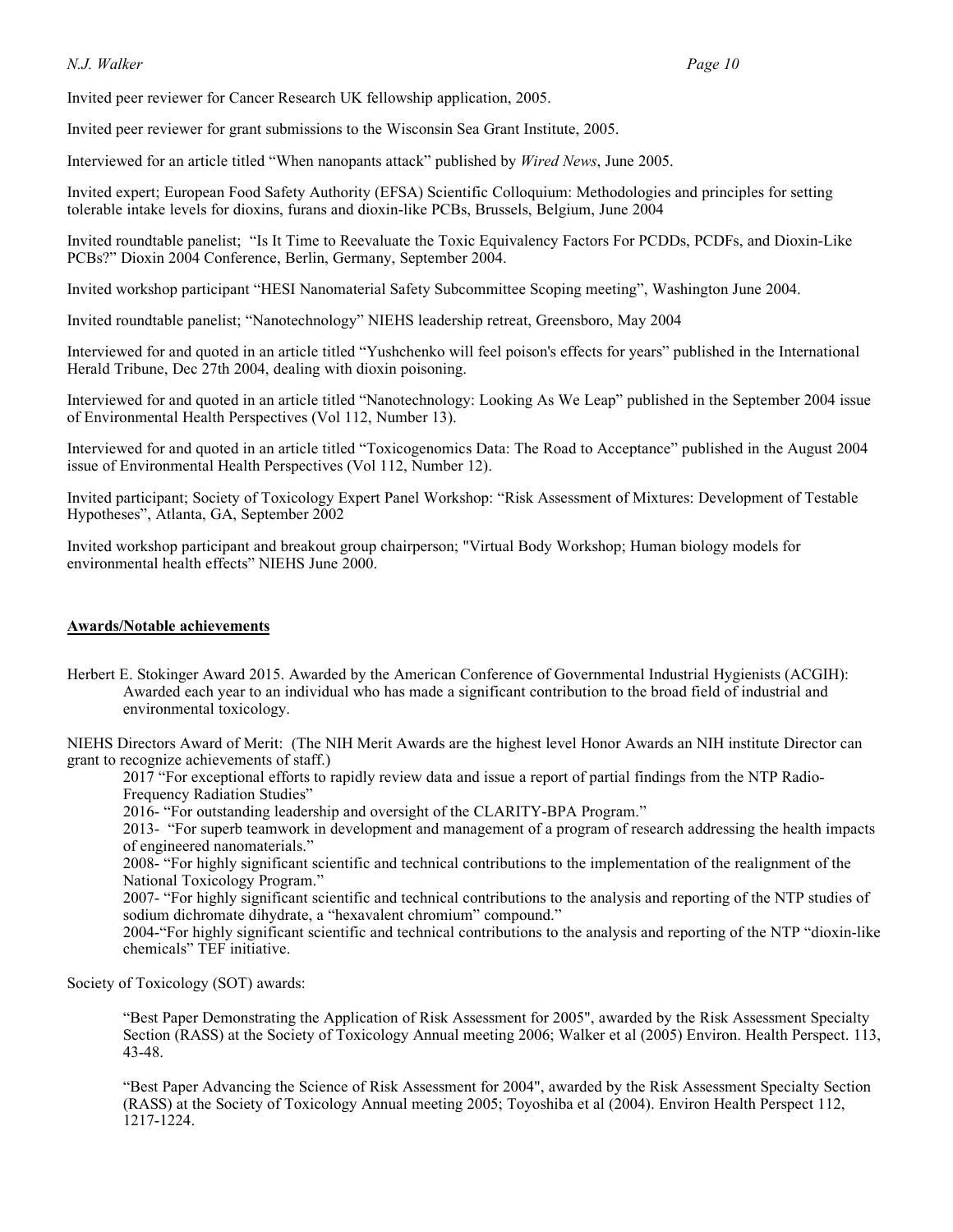Risk Assessment Specialty Section, graduate student mentor award, 2002.

NIH Fellows Award for Research Excellence (FARE), 1997.

National Research Service Award (NRSA) ES05655, NIH, 1994.

#### **Scientific Community Activities**

 Co-Chairperson, Society of Toxicology Annual Meeting, March 2016, "Workshop: Bioactivity Based Margin of Exposure Safety Assessment: The Next Stop along the Road to 21st Century Safety Assessments."

 Chairperson: Society of Toxicology Annual Meeting, March 2013. "Symposium: From immunotoxicity to nanotherapy: the effects of nanomaterials on the immune system".

 Chairperson; Society of Toxicology Annual Meeting, March 2013. "Session: Toxicity of nanoparticles: cerium oxide". Society of Toxicology Annual Meeting, March 2013.

Ad hoc reviewer for four academic/federal researcher promotion/tenure packages: (2009-2011)

 Planning Committee and breakout group rapporteur; Research Triangle Environmental Health Collaborative's Summit "Environmentally Responsible Development of Nanotechnology", Research Triangle Park, NC, October 2009

 Member of workshop organizing committee and participant; "Ensuring appropriate material characterization in nano-toxicity studies" (Oct 2008, Washington DC)

 Workshop co-organizer, presenter and breakout group chair for Society of Risk Analysis workshop on risk of nanomaterials (Sept 2008, Washington DC)

 Symposium Co-organizer: "Nanomaterial pharmacokinetics and pharmacokinetics modeling: Where we are and where do we need to go?", Society of Toxicology Annual Meeting 2008.

 Organizing committee; Interagency Workshop on Standards for Toxicity Testing and Risk Assessment of Nanomaterials. Gaithersburg, MD. September 2007

Symposium Co-organizer, North Carolina Society of Toxicology Annual Meeting 2006.

Chairperson; Persistent Organic Pollutants Poster session, Society of Toxicology Annual meeting, March 2006.

 Symposium Organizer; "North Carolina Society of Toxicology Spring Meeting- Implications of Nanotechnology for Toxicologists", 2005.

 Co-Chairperson; Symposium; "Mechanisms of cardiovascular toxicity by 2,3,7,8-tetrachlorodibenzo-p-dioxin and related halogenated aromatic hydrocarbons." Society of Toxicology Annual meeting, March 2004.

Chairperson; TCDD, Poster session, Society of Toxicology Annual meeting, March 2004.

 Symposium Organizer; "North Carolina Society of Toxicology Fall Meeting-Allergic Sensitization and Childhood Asthma", 2003

 Chairperson; Role of Environmental Agents in Cardiovascular Disease. Poster session, Society of Toxicology annual meeting, March 2003. March 2003.<br>Chairperson; Global profiling. Poster session, Society of Toxicology annual meeting, March 2002.

Chairperson; TCDD III Poster session, Society of Toxicology annual meeting, March 2001.

Chairperson; TCDD Poster session, Society of Toxicology annual meeting, March 2000.

 NIEHS representative for US congressional staff briefings, and scientific peer review meetings for the US EPA's Health Assessment of 2,3,7,8-tetrachlorodibenzo-p-dioxin (TCDD) and related compounds, June-November 2000.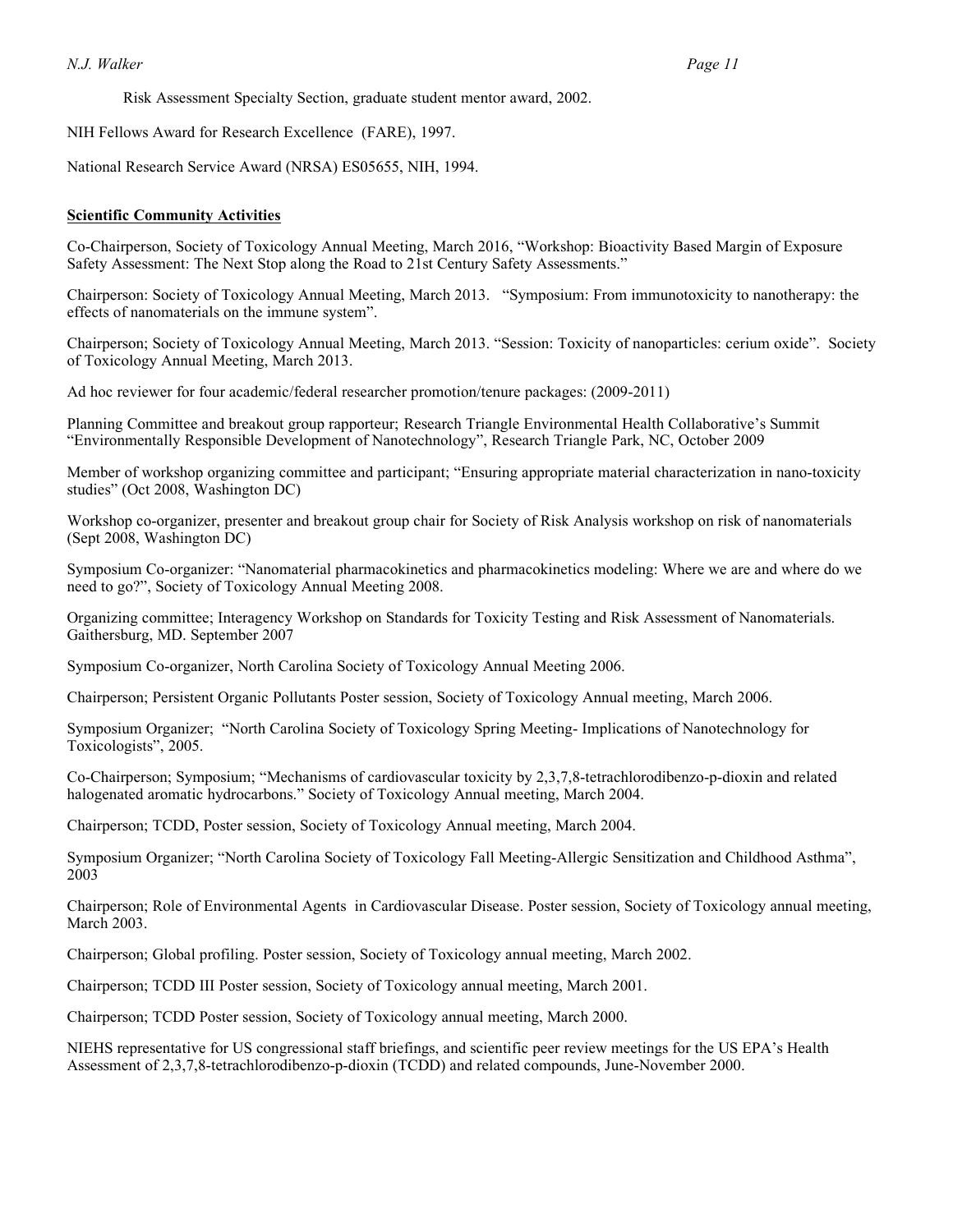## **Scientific Society Service Activities**

Society of Toxicology Mixtures Specialty Section; Councilor 2015-2017

Society of Toxicology Current Concepts in Toxicology Conference Committee; Member, 2012-2013

Society of Toxicology Committee on Public Communications; member, 2002-2003

 Society of Toxicology Nanotoxicology Specialty Section; Councilor 2009-2011; founding organizing committee member, 2007- 2008.

Society of Toxicology North Carolina Regional Chapter; President (2005), President-elect (2004), Vice President (2003)

#### **National Toxicology Program and NIEHS Scientific Activities**

 Project Officer. Interagency Agreement between NIEHS and FDA/NCTR. This IAA supports toxicology studies on FDA-regulated agents nominated to the NTP, and conducted at the FDA's National Center for Toxicological Research. 2007-present

NIEHS representative Interagency Coordinating Committee on the Validation of Alternative Methods (ICCVAM); 2014-2017

 Steering committee member: NIEHS/FDA Consortium Linking Academic and Regulatory Insights on Toxicity of BPA (CLARITY-BPA) 2012-present

Coordinator; NTP Forum (2009-present)

Coordinator; NTP Project Development Forum (2016-present)

 NIH Project Scientist for one of the U01 centers involved in the NIEHS Centers for Nanotechnology Health Implications Research (NCNHIR) consortium. Responsible for periodic reviews of progress, participating with steering committee in the setting research priorities, deciding optimal research approaches and designs. 2010-2015,

 NIEHS Workshop Organizing committee; "Advancing Research on Mixtures; New Perspectives and Approaches for Predicting Adverse Human Health Effects" Chapel Hill, NC, 2011

Chairperson, National Toxicology Program Toxicogenomics faculty, 2003-2011.

Chairperson, NTP Management Committee 2007-2009.

Member of Pharmacokinetic Modeling Oversight Group that coordinates NTP PBPK modeling activities. 2005-2007

NTP workshop Rapporteur: "Hormonally-induced reproductive tumors: relevance of rodent bioassays", Raleigh, NC, 2006.

 NTP Workshop Organizing committee and session chair; "Developing Experimental Approaches for the Evaluation of Toxicological Interactions of Nanoscale Materials" University of Florida, 2004

NIEHS Working Group member for development of the NTP vision for the 21st Century, 2004.

 Member of NTP study design teams for the evaluation of the chronic toxicity/carcinogenicity of numerous NTP priority nominations. 1995-present.

nominations. 1995-present.<br>Lead Scientist for the NTP Nanotechnology Safety Initiative. This is a broad-based research program to address potential human health hazards associated with the manufacture and use of nanoscale materials including evaluations of cadmium based quantum dots, titanium dioxide, fullerene C60 and multiwalled carbon Nanotubes.

 Lead Scientist for the Dioxin Toxic Equivalency Factor (TEF) Evaluation: A series of studies for the evaluation of relative potency factors for the carcinogenicity of dioxin-like compounds in female rats.

#### **NIH, NIEHS and DNTP Service Activities**

DNTP/NIEHS Information Technology Resources Advisory Committee (ITRAC), 2013-present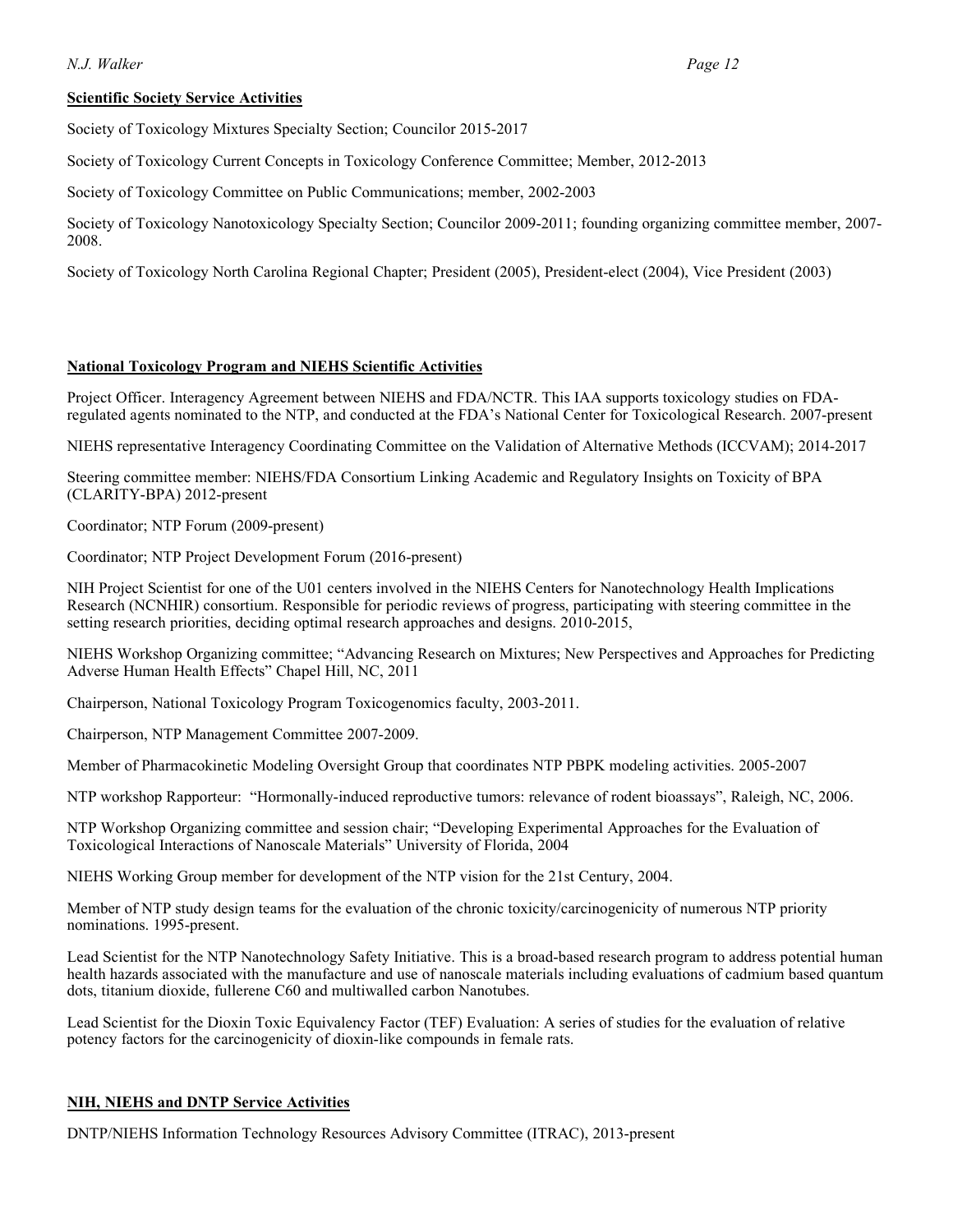Invited Master of Ceremonies, "Music and Your Health"-NIEHS Earth Day event, Durham Convention Center NC, April 2018

NIEHS Committee on Promotions II: Member, 2006-2011; Chairperson, 2012-2017.

- NIEHS Risk Management Committee Member, DNTP representative; 2013-2017
- NIEHS Leadership Development Program for Non-Supervisors: Candidate Review committee 2013
- Invited Master of Ceremonies, NIEHS 3-minute science Talk Competition, (December 2016), EHS-Fest, Durham NC
- NIEHS Annual Awards Ceremony emcee; 2009, 2011
- NIEHS Technology Evaluation Advisory Committee (TEAC) 2008-2013

NIEHS Search committee member for recruitment of:

NIEHS Deputy Executive Officer (2018)

NTP Biostatistician (2016, 2018)

DNTP Deputy Director for Analysis (2015)

NIEHS Chief Information Officer (2013)

Branch Chief, Toxicology Branch (2009)

Subject Matter Expert for review of candidates for recruitment of GS-15 Toxicologist, Toxicology Branch, 2009.

 Subject Matter Expert for review of candidates for recruitment of GS-14 Computational Toxicologist, Program Operations Branch, 2009

Member of NIEHS OMA organizational climate committee, 2008

Concept Review Group member for ILS contract study of carbon nanotubes, 2007.

NIEHS Human studies Institutional Review Board (IRB), 2003-2007.

NIEHS Animal Care and Use Committee, 2003-2007.

NIEHS Quality Council; Chairperson, 2003-2004.

NIEHS Assembly of Scientists, Councilor, 2001-2003.

National Center for Toxicogenomics ToxPath team, 1999-2005.

Member of Concept Review Group for ILS contract study of quantum dots (2005).

Contract Peer reviewer: Whole Genome Sequencing of Inbred Mouse Strains (December 2003).

#### **Academic activities:**

Adjunct Associate Professor, University of North Carolina at Chapel Hill, Curriculum in Toxicology (2008-present).

Adjunct Assistant Professor, University of North Carolina at Chapel Hill, Curriculum in Toxicology (2001-2008).

Doctoral Thesis Committee member, Lina Gao, University of North Carolina Chapel Hill, NC, 2009-2011.

 Doctoral Thesis Committee member, Josh Harrill, UNC Curriculum in Toxicology, University of North Carolina Chapel Hill, NC, 2005-2008

#### **Mentoring activities:**

Invited "mentor" participant; NIEHS/EPA Mentoring Program 2017-2018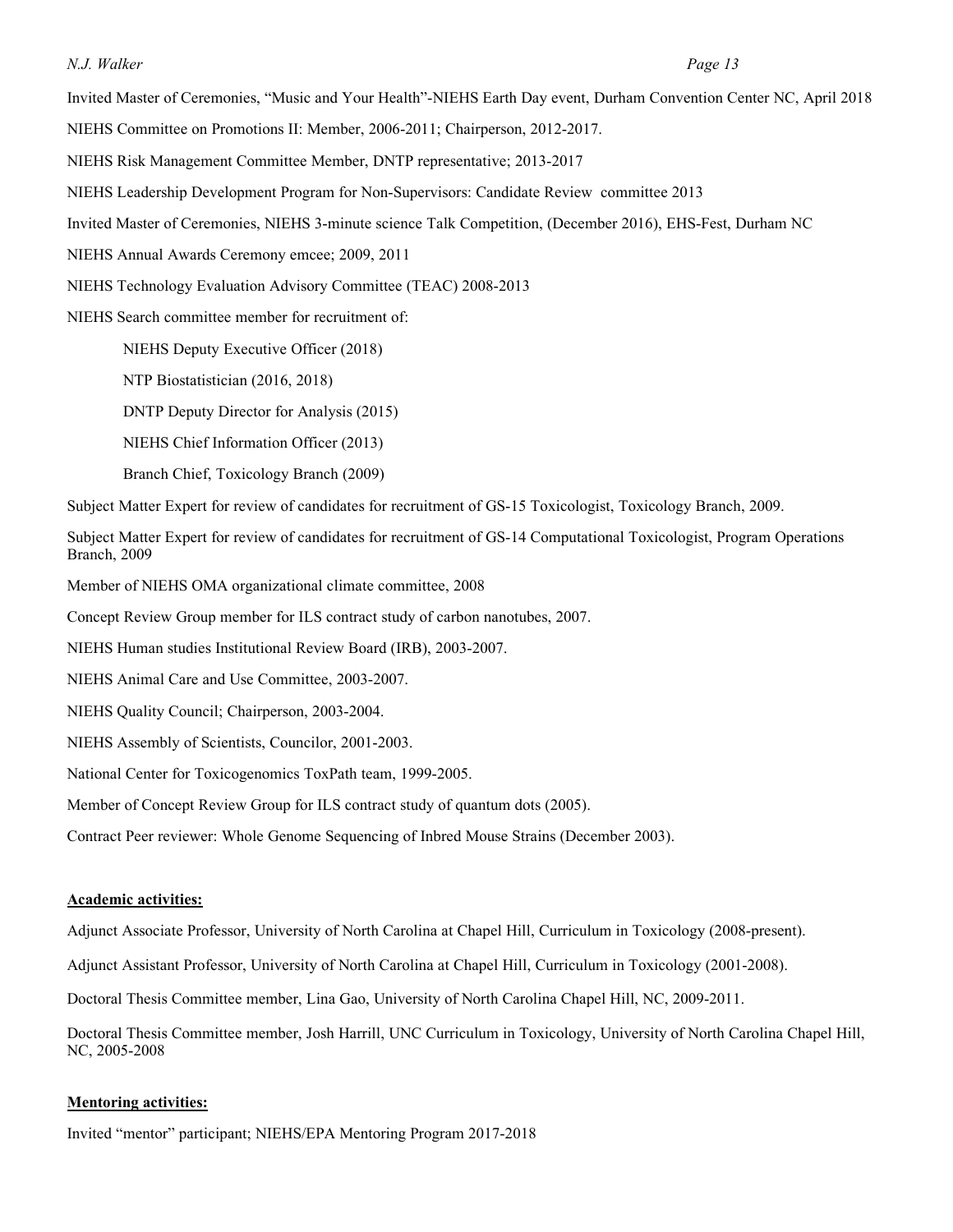NIEHS Participant in Junior Leadership Durham, a local program enabling high school students to interact with business, community and government leaders to gain an in-depth knowledge of Durham and to encourage them to explore ways in which they can contribute to their community. 2013, 2014, 2015, 2017, 2018

Nanotoxicology Specialty Section Mentor-Mentee lunch program. Society of Toxicology Annual Meeting, 2012, 2014, 2015

Expert participant: Chat With An Expert Program; Society of Toxicology Annual Meeting, March 2013.

"Poster Discussion Tour" leader for the SOT Postdoctoral Assembly. Society of Toxicology Annual Meeting 2012.

 Postdoctoral research mentor; Jeanelle Martinez, 1999 – 2005, NIH Fellows Award for Research Excellence, 2001; NIH Fellows Award for Research Excellence, 2003; NCSOT Presidents Award for Research Competition winner, 2003; AACR Scholar in training award, 2004

 Graduate student mentor; Amy Kim, Graduate student, 1997 – 2002: Awarded Ph.D. 2002. UNC Curriculum in Toxicology. Society of Risk Analysis graduate student award, 2000; NC Society of Toxicology graduate student award, 2001; Society of Risk Analysis student travel award, 2001; NC Society of Toxicology graduate student merit award, 2002; Society of Toxicology Risk Assessment Section award, 2002.

 Graduate student mentor; Michael Wyde, Graduate student, 1996 – 2000*:* Awarded Ph.D. 2000. UNC Curriculum in Toxicology. Toxicology. Summer student mentor;

 Anika Alfred, 1998, UNC Curriculum in Toxicology; Monique Richards, 2003, UNC Curriculum in Toxicology

NIEHS Summers of Discovery Mentor. 1997, 1999, 2001

 Host Scientist: "North American–Russian Project: Uniting To Reduce Levels Of Persistent Organic Pollutants (POPs) In Human Beings And The Environment", 1999.

#### **Scientific journal activities**

#### **Editorial Board:**

Toxicology and Applied Pharmacology (2007-2011) Environmental Health Perspectives (2008-2012)

 **Ad hoc peer-reviewer:**  Advanced Functional Materials Carcinogenesis Critical Reviews in Toxicology Journal of Biochemical and Molecular Toxicology Journal of Exposure Analysis and Environmental Epidemiology Mechanisms of Ageing and Development Particle Fibre and Toxicology Toxicologic Pathology Toxicological Sciences Chemosphere Environmental Health Perspectives Nanoletters Nanomedicine Nanotechnology Regulatory Toxicology and Pharmacology Toxicology Toxicology Letters Toxicology and Applied Pharmacology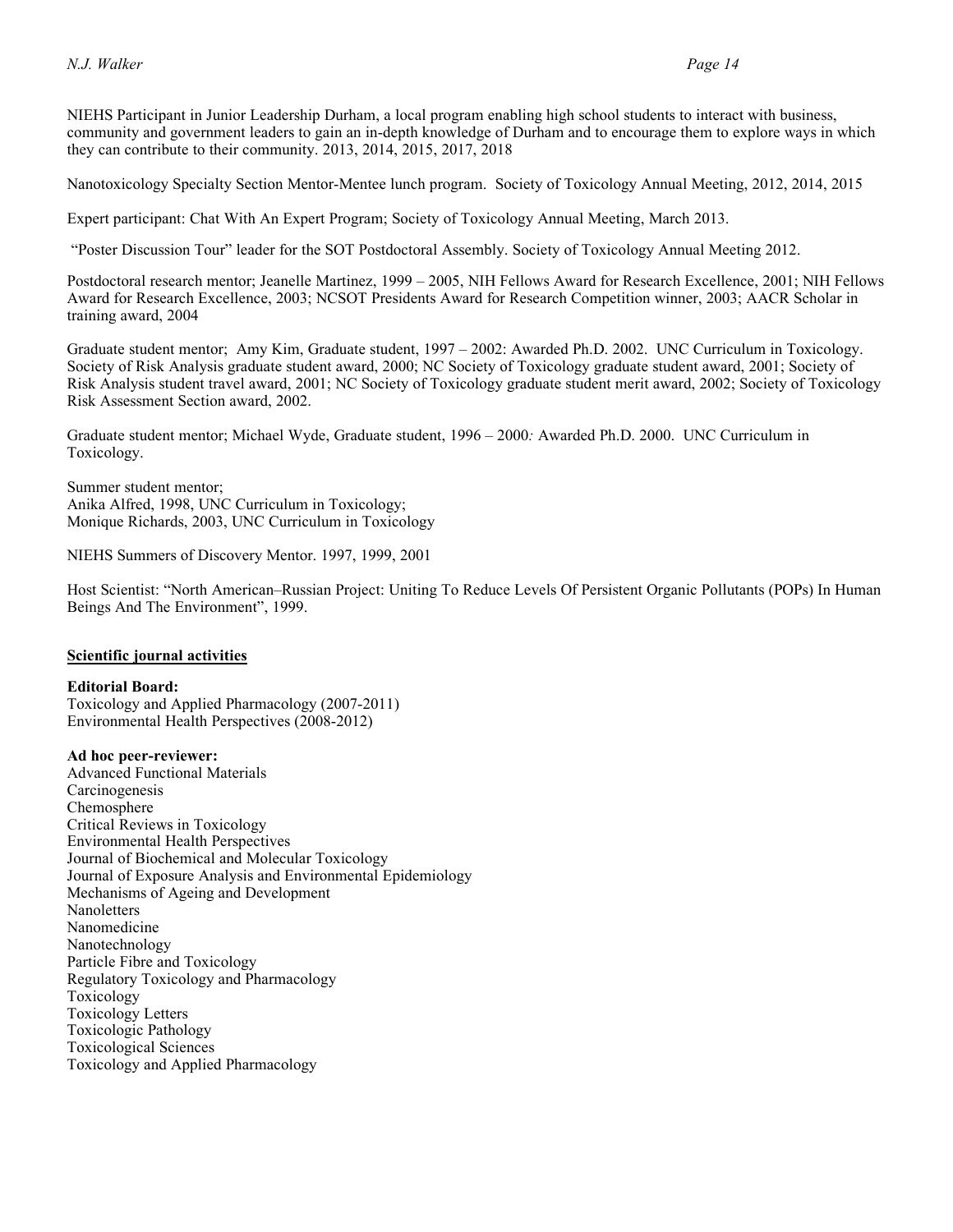### **Professional Society memberships:**

 Society of Toxicology. Society of Toxicology, North Carolina Chapter.

### **Leadership and Professional training**

- Collaborative Negotiations Skills Course; 2016
- Effective Meetings Training; 2014
- NIEHS Good Laboratory Practices (GLP) Training; 2013
- NIEHS Leadership Development Program; 2010-2012
- TSCA Confidential Business Information Training; 2009- 2012

## **NIH/NIEHS Training (past 5 years)**

- NIH Annual Ethics Training (current)
- NIH Information Security and Privacy Awareness (current)
- NIH Mandatory Records Management Training (current)
- NIH Harassment doesn't work here training (2019)
- NIH Supervisory Refresher Training (2018)
- Supervisors Role in Performance/Conduct Accountability (May 2018)
- HHS Travel card training (2015)
- Securing Remote Computers Training (2014)
- FDCC Systems Administrator Training (2014)
- Green Purchasing training (2013)
- NIH Environmental Management Training (2013)
- FAC-COTR Basic Project officer Training course (2007; recertified 2011)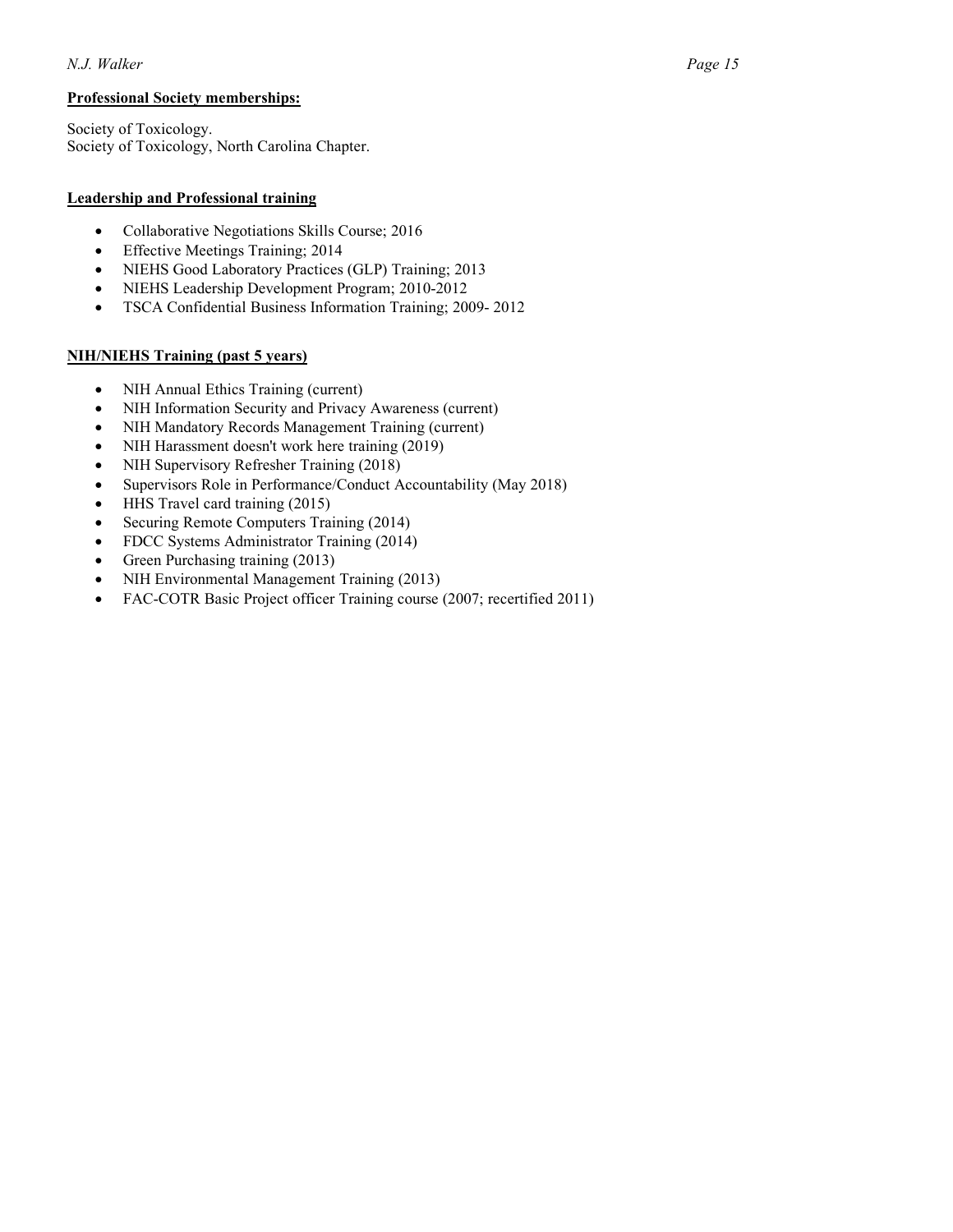# Bibliography

## *Peer Reviewed Publications*

### **Peer- reviewed Journal Articles**

 *Web of Science Researcher ID: D-6583-2012 h-index: 35 (March 2020) [https://publons.com/researcher/2736499/nigel-j-walker/](https://publons.com/researcher/2736499/nigel-j-walker)* 

## **2013-present**

- 1) Ihrie MD, Taylor-Just AJ, Walker NJ, Stout MD, Gupta A, Richey JS, Hayden BK, Baker GL, Sparrow BR, Duke KS, Bonner JC. Inhalation exposure to multi-walled carbon nanotubes alters the pulmonary allergic response of mice to house dust mite allergen. Inhal Toxicol. 2019 Apr;31(5):192-202. doi: 10.1080/08958378.2019.1643955.
- 2) Galli CL, **Walker NJ**, Oberlies NH, Roe AL, Edwards J, Fitzpatrick S, Griffiths JC, Hayes AW, Mahony C, Marsman DS, O'Keeffe L. (2019) Development of a Consensus Approach for Botanical Safety Evaluation - A Roundtable Report. Toxicol Lett. S0378-4274(19)30141-9. doi: 10.1016/j.toxlet.2019.05.008.
- 3) Hubbard TD, Hsieh JH, Rider CV, Sipes NS, Sedykh A, Collins BJ, Auerbach SS, Xia M, Huang R, **Walker NJ,**  DeVito MJ. (2019) Using Tox21 High-Throughput Screening Assays for the Evaluation of Botanical and Dietary Supplements. Appl In Vitro Toxicol. 5(1):10-25. doi: 10.1089/aivt.2018.0020.
- 4) Behl M, Ryan K, Hsieh JH, Parham F, Shapiro AJ, Collins BJ, Sipes NS, Birnbaum LS, Bucher JR, Foster PMD, **Walker NJ**, Paules RS, Tice RR. (2019) Screening for Developmental Neurotoxicity at the National Toxicology Program: The Future is Here. Toxicol Sci. 2019 Jan 1;167(1):6-14. doi: 10.1093/toxsci/kfy278.
- 5) Hamm JT, P Ceger, D Allen, M Stout, EA Maull, G Baker, A Zmarowski, S Padilla, E Perkins, A Planchart, D Stedman, T Tal, RL Tanguay, DC Volz, MS Wilbanks and **NJ Walker** (2019) Characterizing sources of variability in zebrafish embryo screening protocols. ALTEX. 2019;36(1):103-120. doi: 10.14573/altex.1804162.
- 6) Shipkowski KA, Sanders JM, McDonald JD, **Walker NJ** and Waidyanatha S (2019) Disposition of fullerene C60 in rats following intratracheal or intravenous administration Xenobiotica. 2018 Sep 26:1-22. doi: 10.1080/00498254.2018.1528646. [Epub ahead of print]
- 7) Pettibone KG, Balshaw DM, Dilworth , Drew CH, Hall JE, Heacock M, Latoni AR, McAllister KA, O'Fallon LR, Thompson C, **Walker NJ**, Wolfe MS, Wright DS and Collman GW. (2018) Expanding the Concept of Translational Research: Making a Place for Environmental Health Sciences. Environ Health Perspect 126(7):074501. doi: 10.1289/EHP3657. PMID: 30024381
- 8) Rider CV, **Walker NJ,** Waidyanatha S. Getting to the Root of the Matter: Challenges and Recommendations for Assessing the Safety of Botanical Dietary Supplements. (2018) Clin Pharmacol Ther. 2018 104, 429-431. doi: 10.1002/cpt.1088. PMID: 29745419
- 9) Shipkowski KA, Betz JM, Birnbaum LS, Bucher JR, Coates PM, Hopp DC, MacKay D, Oketch-Rabah H, **Walker NJ,**  Welch C, Rider CV. Naturally complex: Perspectives and challenges associated with Botanical Dietary Supplement Safety assessment. (2018) Food Chem Toxicol. 118, 963-971. doi: 10.1016/j.fct.2018.04.007 PMID: 29626579
- 10) Gao L, Mutlu E, Collins LB, **Walker NJ,** Hartwell HJ, Olson JR, Sun W, Gold A, Ball LM, Swenberg JA. (2017) DNA Exposure. Chem Res Toxicol. 30(3), 794-803. PMID:28207250 Product Formation in Female Sprague-Dawley Rats Following Polyhalogenated Aromatic Hydrocarbon (PHAH)
- 11) Von Tungeln LS, Walker NJ, Olson GR, Mendoza MC, Felton RP, Thorn BT, Marquese MM, Pogribny IP, Doerge DR and Beland FA (2017) Low dose assessment of the carcinogenicity of furan in male F344/N Nctr rats in a 2-year gavage study. Food Chem Toxicol. 99; 170-181, PMID: 27871980
- 12) Sayers BC, Germolec DR, Walker NJ, Stout MD, Cesta MF, Roycroft JH, White KL, Baker GL, Dill JA and Smith MJ (2016) Respiratory toxicity and immunotoxicity evaluations of microparticle and nanoparticle C60 fullerene aggregates in mice and rats following nose-only inhalation for 13 weeks, Nanotoxicology. 10; 1458-1468. PMID: 27618498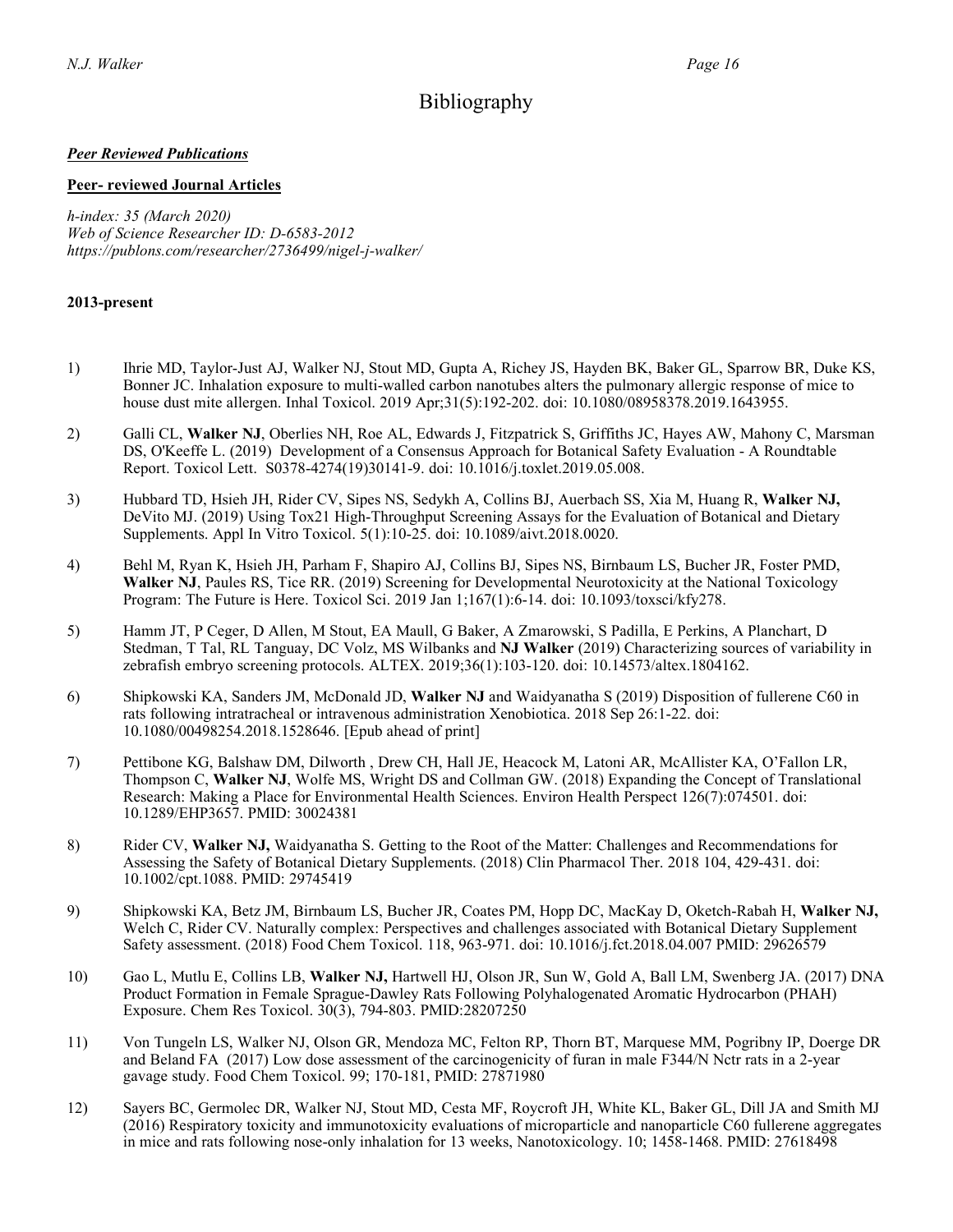- 13) Mutlu E, L Gao, LB Collins, **NJ Walker,** HJ Hartwell, JR Olson, W Sun, A Gold, LM Ball and JA Swenberg. (2016) Polychlorinated Biphenyls Induce Oxidative DNA Adducts in Female Sprague-Dawley Rats Chem. Res. Toxicol. Chem Res Toxicol. 29, 1335-44. PMID: 27436759
- 14) Sayers BC, **Walker NJ,** Roycroft JH, Germolec DR, Baker GL, Clark ML, Hayden BK, DeFord H, Dill JA, Gupta A and Stout MD. (2016) Lung deposition and clearance of microparticle and nanoparticle C60 fullerene aggregates in B6C3F1/N mice and Wistar Han rats following nose-only inhalation for 13 weeks. Toxicology 339, 87-96. PMID: 26612504
- 15) Dinse GE, Jusko TA, Whitt IZ, Co CA, Parks CG, Satoh M, Chan EK, Rose KM, **Walker NJ**, Birnbaum LS, Zeldin DC, Weinberg CR, Miller FW. (2016) Associations between Selected Xenobiotics and Antinuclear Antibodies in the National Health and Nutrition Examination Survey, 1999-2004. Environ Health Perspect. 124, 426-36. PMID: 26252071
- 16) Heindel JJ, Newbold RR, Bucher JR, Camacho L, Delclos KB, Lewis SM, Vanlandingham M, Churchwell MI, Twaddle NC, McLellen M, Chidambaram M, Bryant M, Woodling K, Costa GG, Ferguson SA, Flaws J, Howard PC, **Walker NJ,** Zoeller RT, Fostel J, Favaro C, Schug TT. (2015) NIEHS/FDA CLARITY-BPA Research Program Update. Reprod Toxicol. 58:33-44. PMID: 26232693
- 17) Frawley R, DeVito M, **Walker NJ**, Birnbaum L, White K Jr, Smith M, Maynor T, Recio L, Germolec D. (2014) Relative potency for altered humoral immunity induced by polybrominated and polychlorinated dioxins/furans in female B6C3F1/N mice. Toxicol Sci. 139, 488-500.
- 18) Smith MJ, Brown JM, Zamboni WC, and **Walker NJ.** (2014) Symposium Overview. From Immunotoxicity to Nanotherapy: The Effects of Nanomaterials on the Immune System. Toxicol Sci. 138, 249-255.
- 19) Levine KE, Han L, McWilliams AC, Essader AS, Amato KE, Fernando RA, Browning DB, Greene LC, Ensor DS, **Walker NJ,** Robinson VG and Collins BJ. (2014) Characterization of an assortment of commercially available multiwalled carbon nanotubes. Microchim Acta 181, 171–179
- 20) Budinsky RA, Schrenk D, Simon T, Van den Berg M, Reichard JF, Silkworth JB, Aylward LL, Brix A, Gasiewicz T, Kaminski N, Perdew G, Starr TB, **Walker NJ,** and Rowlands JC. (2014) Mode of action and dose-response framework analysis for receptor-mediated toxicity: the aryl hydrocarbon receptor as a case study. Crit Rev Toxicol. 44, 83-119, PMID: 24245878
- 21) Schug TT, Heindel JJ, Camacho L, Delclos KB, Howard P, Johnson AF, Aungst J, Keefe D, Newbold R, **Walker NJ,**  Thomas Zoeller R, Bucher JR. (2013) A new approach to synergize academic and guideline-compliant research: The CLARITY-BPA research program. Reprod Toxicol. 40, 35-40. PMID: 23747832
- 22) Lauby-Secretan B, Loomis D, Grosse Y, El Ghissassi F, Bouvard V, Benbrahim-Tallaa L, Guha N, Baan R, Mattock H, Straif K; International Agency for Research on Cancer Monograph Working Group-Cogliano VJ, Aronson K, Tryphonas H, Guo YL, Machala M, Bonefeld-Jørgensen EC, Vorkamp K, Cravedi JP, Le Bizec B, Narbonne JF, Esch H, Cocco P, Merletti F, Vermeulen R, Agudo A, Johansson N, Fiedler H, Hopf N, Glauert HP, Herbert RA, James MO, Ludewig G, Robertson L, Ruder A, **Walker N,** and Carpenter DO. (2013) Carcinogenicity of polychlorinated biphenyls and polybrominated biphenyls. Lancet Oncol. 14, 287-8
- 23) Schug TT, Johnson AF, Balshaw DM, Garantziotis S, **Walker NJ**, Weis C, Nadadur SS, Birnbaum LS. (2013) ONE Nano: NIEHS's Strategic Initiative on the Health and Safety Effects of Engineered Nanomaterials. Environ Health Perspect. 121, 410-414. PMID: 23407114
- 24) Rider, C.V., Carlin, D.J., DeVito, M.J., Thompson, C.L. and , and **Walker, N.J.** (2013) Mixtures Research at NIEHS: An Evolving Program. Toxicology 313, 94-102, PMID: 23146757

#### **2007-2012**

- 25) Hooth MJ, Nyska A, Fomby LM, Vasconcelos DY, Vallant M, Devito MJ, and **Walker NJ.** (2012) Repeated dose toxicity and relative potency of 1,2,3,4,6,7-hexachloronaphthalene (PCN 66) 1,2,3,5,6,7-hexachloronaphthalene (PCN 67) compared to 2,3,7,8-tetrachlorodibenzo-p-dioxin (TCDD) for induction of CYP1A1, CYP1A2 and thymic atrophy in female Harlan Sprague-Dawley rats. Toxicology 301, 85-93; PMID: 22813907
- 26) Hussain S, Al-Nsour F, Rice AB, Marshburn J, Yingling B, Ji Z, Zink JI, **Walker NJ**, Garantziotis S. (2012) Cerium dioxide nanoparticles induce apoptosis and autophagy in human peripheral blood monocytes. ACS Nano. 6,5820-9; PMID: 22717232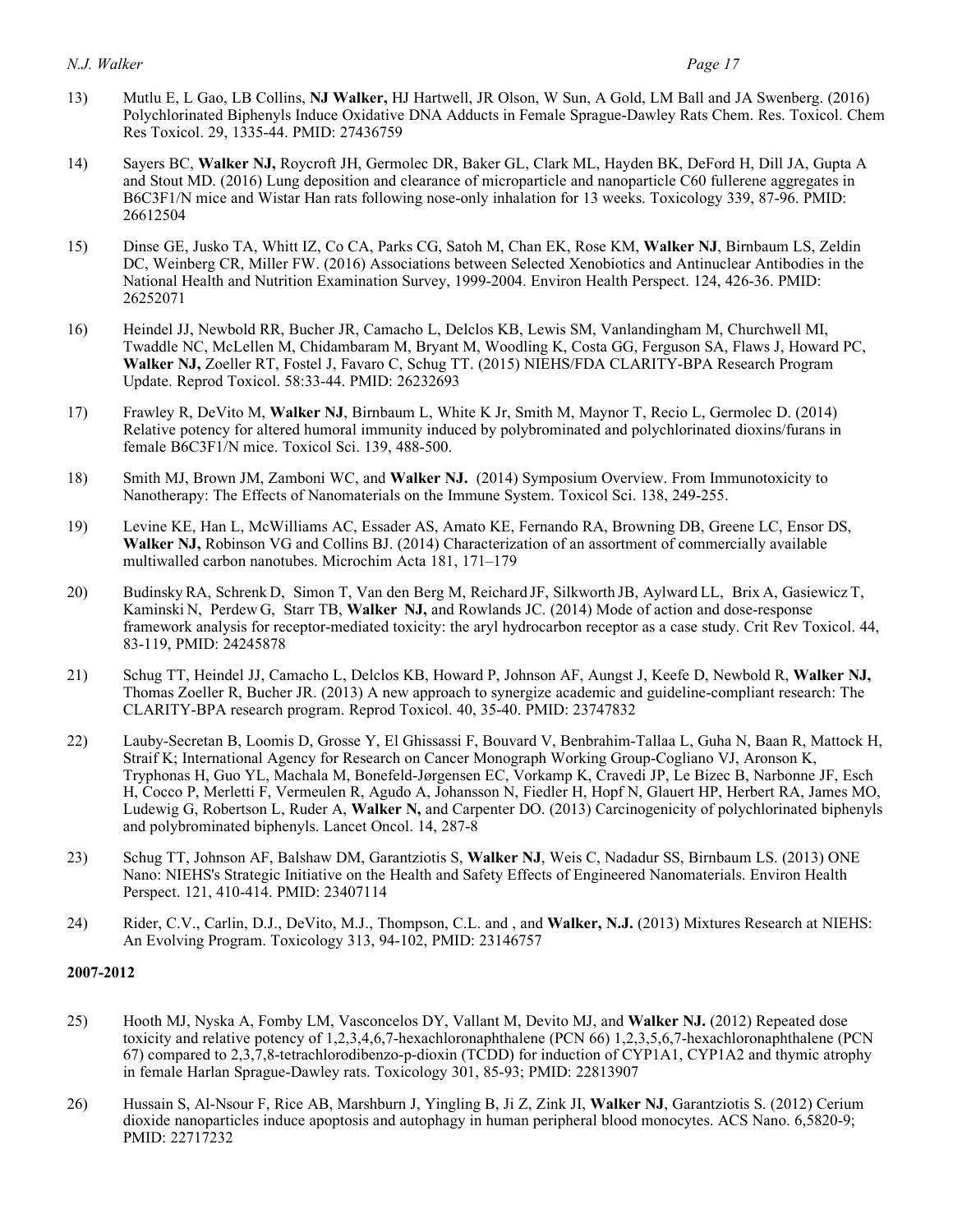- 27) Hussain, S, Al-Nsour, F., Rice, A.B., Marshburn, J., Ji, Z., Zink, J.I., Yingling, B., **Walker, N.J.** and Garantziotis S. (2012) Cerium dioxide nanoparticles do not modulate the lipopolysaccharide-induced inflammatory response of human monocytes. Int J. Nanomed 12, 1387-1397; PMID: 22457596
- 28) Satoh M, Chan EK, Ho LA, Rose KM, Parks CG, Cohn RD, Jusko TA, **Walker NJ**, Germolec DR, Whitt IZ, Crockett PW, Pauley BA, Chan JY, Ross SJ, Birnbaum LS, Zeldin DC, Miller FW. (2012) Prevalence and sociodemographic correlates of antinuclear antibodies in the United States. Arthritis Rheum. 64, 2319-27; PMID: 22237992
- 29) Pandiri, A.R., Sills, R.C., Hoenerhoff, M.J., Peddada, S.D., Ton, T.T., Hong, H.L., Flake, G.P., Malarkey, D.E., Olsen, G.R., Pogribny, I.P, **Walker, N.J.,** and Boudreau, M.D. (2011) Aloe vera Non-Decolorized Whole Leaf Extract- Induced Large Intestinal Tumors in F344 Rats Share Similar Molecular Pathways with Human Sporadic Colorectal Tumors. *Toxicol Pathol*, 39, 1065-1074
- 30) Silbergeld, E.K., Contreras, E.Q., Hartung, T., Hirsch, C., Hogberg, H., Jachak, A.C., Jordan, W., Landsiedel, R., Morris, J., Patri, A., Pounds, J.G., de Vizcaya Ruiz, A., Shvedova, A., Tanguay, R., Tatarazako, N., van Vliet, E., **Walker, N.J.,** Wiesner, M., Wilcox, N., and Zurlo, J. (2011). t4 workshop report: Nanotoxicology: "the end of the beginning" – Signs on the roadmap to a strategy for assuring the safe application and use of nanomaterials*. ALTEX*  28(3), 236-241
- 31) Abdel-Rahman, A., Anyangwe, N., Carlacci, L., Casper, S., Danam, R.P., Enongene, E., Erives, G., Fabricant, D., Gudi, R., Hilmas C.J., Hines, F., Howard, P., Levy, D., Lin, Y., Pfeiler, E., Thurmond, T.S., Turujman, S, and **Walker, N.J.** (2011) The Safety and Regulation of Natural Products Used as Foods and Food Ingredients. *Toxicol. Sci*. 123, 333- 348
- 32) Frawley R, White KJ Jr, Brown R, Musgrove D, Walker N, and Germolec D. (2011) Gene expression alterations in immune system pathways in the thymus after exposure to immunosuppressive chemicals. Environ Health Perspect. 119(3):371-6. PMID:21041162
- 33) Auerbach, S.S., Shah, R.R., Mav, D., Smith, C.S., **Walker, N.J.,** Vallant, M.K., Boorman, G.A., and Irwin, R.D. (2010) Predicting the hepatocarcinogenic potential of alkenylbenzene flavoring agents using toxicogenomics and machine learning. *Toxicol Appl. Pharmacol* 243, 300-14
- 34) Yoshizawa, K, **Walker, N.J.,** Nyska, A., Kissling, G.E., Jokinen, M.P., Brix, A.E., Sells, D.M., and Wyde, M.E. (2010) Thyroid Follicular Lesions Induced by Oral Treatment for Two Years with 2,3,7,8-Tetrachlorodibenzo-p-dioxin and Dioxin-like Compounds in Female Harlan Sprague-Dawley Rats. *Toxicol Pathol* 38, 1037-50.
- 35) Shatkin JA1, Abbott LC, Bradley AE, Canady RA, Guidotti T, Kulinowski KM, Löfstedt RE, Louis G, MacDonell M, Maynard AD, Paoli G, Sheremeta L, **Walker N,** White R, Williams R. (2010) Nano risk analysis: advancing the science for nanomaterials risk management. *Risk Anal.* 30, 1680-7.
- 36) Yoshizawa, K, Brix, A, Sells, D.M., Jokinen, M.P, Wyde, M.E., Orzech, D., Kissling, G.E., **Walker, N.J.** and Nsyka, A. (2009) Reproductive lesions in female Harlan Sprague-Dawley rats following two-year oral treatment with dioxin and dioxin-like compounds. *Toxicol Pathol* 37, 921-37
- 37) Gopee NV, Roberts DW, Webb P, Cozart CR, Siitonen PH, Latendresse JR, Warbritton AR, Yu WW, Colvin VL, **Walker NJ,** Howard PC. (2009) Quantitative Determination of Skin Penetration of PEG-coated CdSe Quantum Dots in Dermabraded but not Intact SKH-1 Hairless Mouse Skin. *Toxicol Sci.* 111, 37–48
- 38) **Walker N.J.** and Bucher, J.R. (2009) A 21st century paradigm for evaluating the health hazards of nanoscale materials?" *Toxicol Sci*. 110, 251-4
- 39) Jeong, Y.C., **Walker, N.J.**, Burgin, D.E., Kissling, G., Gupta, M., Kupper, L., Birnbaum, L.S., and Swenberg, J.A. (2008) Accumulation of M(1)dG DNA adducts after chronic exposure to PCBs, but not from acute exposure to  polychlorinated aromatic hydrocarbons. *Free Radic Biol Med.* 45, 585-91
- 40) Smith M.V., Miller, C.R., Kohn, M., **Walker, N.J.,** and Portier C.J., (2007) Absolute estimation of initial concentrations of amplicon in a real-time RT-PCR process *BMC Bioinformatics* 8:409
- 41) **Walker, N.J.,** Yoshizawa, K., Miller, R.A., Brix, A.E., Sells, D.M., Jokinen, M.P., Wyde, M.E., Easterling, M. and Nyska, A. (2007) Pulmonary Lesions in Female Harlan Sprague-Dawley Rats Following Two-Year Oral Treatment with Dioxin-like Compounds. *Toxicol Pathol* 35, 880-889
- 42) Yoshizawa, K., Heatherly, A., Malarkey, D.E., **Walker, N**.J. and Nyska, A. (2007) A critical comparison of murine pathology and epidemiological data of dioxins and PCBs. *Toxicol Pathol* 35, 865-879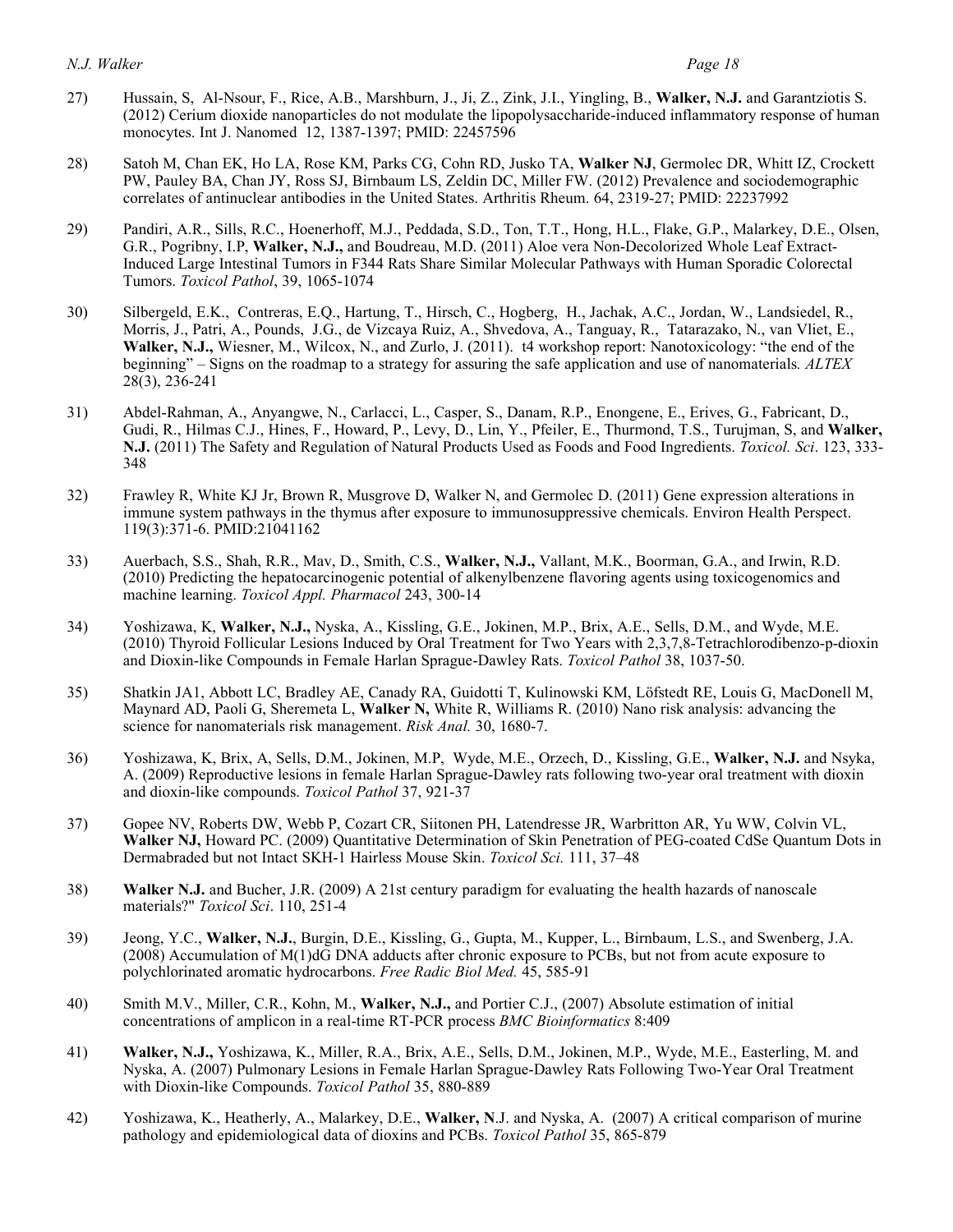- 43) Iida, M., Anna, C.H., Gaskin, N.D., **Walker, N.J.,** and Devereux, T.R. (2007) The putative tumor suppressor Tsc-22 is down-regulated early in chemically induced hepatocarcinogenesis and may be a suppressor of Gadd45b. *Toxicol Sci.*  99, 43-50.
- 44) Gopee, N.V., Roberts, D.W., Webb, P., Cozart, C.R., Siitonen, P.H., Warbritton, A.R., Yu, W.W., Colvin, V.L., **Walker, N.J.,** and Howard, P.C. (2007) Migration of intradermally injected quantum dots to sentinel organs in mice. *Toxicol Sci.* 98, 249-257
- 45) **Walker NJ.** (2007) Unraveling the complexities of the mechanism of action of dioxins. *Toxicol Sci*. 95, 297-9.
- 46) Sells, D.M., Brix, A.E., Nyska, A., Jokinen, M.P., Orzech, D.P., and **Walker, N.J.** (2007) Respiratory Tract Lesions in Non-Inhalation Studies. *Toxicol Pathol* 35, 170-177

#### **2002-2006**

- 47) **Walker, N.J.,** Wyde, M.E., Fischer, L.J., Nyska, A., and Bucher, J.R. (2006) Comparison of chronic toxicity and carcinogenicity of 2,3,7,8-tetrachlorodibenzo-p-dioxin (TCDD) in two-year bioassays in female Sprague-Dawley rats.  *Mol. Nutr. Food Res.* 50, 934-944.
- 48) Maynard, A.D, Aitken, R.J., Butz, T., Colvin, V., Donaldson, K., Oberdorster, G., Philbert, M.A., Ryan, J., Seaton, A., Stone, V., Tinkle, S.S., Tran, L., **Walker, N.J.**, and Warheit, D.B. (2006). Safe handling of nanotechnology, *Nature*  444, 267-269
- 49) Xie, A., **Walker, N.J.** and Wang, D. (2006) Dioxin (TCDD) enhances triggered-afterdepolarizations in rat ventricular myocytes, *Cardiovasc Toxicol* 6, 99-110
- 50) van den Berg, M., Birnbaum, L., Denison, M., De Vito, M., Farland, W., Feeley, M., Fiedler, H., Hakansson, H., Hanberg, A., Haws, L., Rose, M., Safe, S., Schrenk, D., Tohyama, C., Tritscher, A., Tuomisto, J., Tysklind, M., **Walker, N.,** and Peterson, R.E. (2006). The 2005 World Health Organization Re-evaluation of Human and Mammalian Toxic Equivalency Factors for Dioxins and Dioxin-like Compounds*. Toxicol Sci*. 93, 223-241 **(\*\* Cited more than 1500 times)**
- 51) Haws, L. C., Su, S. H., Harris, M., Devito, M. J., **Walker, N. J.,** Farland, W. H., Finley, B., and Birnbaum, L. S. (2006). Development of a refined database of mammalian relative potency estimates for dioxin-like compounds*. Toxicol Sci*. 89, 4-30
- 52) Martinez, J.M., Sali, T., Okazaki, R., Anna, C., Hollingshead, M., Hose, C., Monks, A., **Walker, N.J.** Baek, S.J., and Eling, T.E. Drug-induced expression of nonsteroidal anti-inflammatory drug-activated gene/macrophage inhibitory cytokine-1/prostate-derived factor, a putative tumor suppressor, inhibits tumor growth. *J. Pharmacol. Exp. Ther.* 318, 899-906
- 53) **Walker, N. J.,** Crockett, P., Nyska, A., Brix, A., Jokinen, M. P., Sells, D. M., Hailey, J. R., Easterling, M., Haseman, J. K., Yin, M., Wyde, M. E., Bucher, J. R., and Portier, C. J. (2005). Dose-additive carcinogenicity of a defined mixture of "dioxin - like compounds". *Environ Health Perspect* 113, 43-48
- 54) **Walker, N.J.** and Yang, J.H. (2005) Complexities in understanding the nature of the dose-response for dioxins and related compounds *Dose-Response*, 3, 267–272
- 55) Holsapple, M. P., Farland, W. H., Landry, T. D., Monteiro-Riviere, N. A., Carter, J. M., **Walker, N. J**., and Thomas, K. V. (2005). Research Strategies for Safety Evaluation of Nanomaterials: Part 2, Toxicological and Safety Evaluation of Nanomaterials: Current Challenges and Data Needs. *Toxicol Sci.* 88, 12-17
- 56) Yoshizawa, K., Marsh, T., Foley, J. F., Cai, B., Peddada, S., **Walker, N. J.,** and Nyska, A. (2005). Mechanisms of Exocrine Pancreatic Toxicity Induced by Oral Treatment with 2,3,7,8-Tetrachlorodibenzo-p-dioxin in Female Harlan Sprague-Dawley Rats. *Toxicol Sci* 85,594-606.
- 57) Hailey, J. R., **Walker, N. J.,** Sells, D. M., Brix, A. E., Jokinen, M. P., and Nyska, A. (2005). Classification of proliferative hepatocellular lesions in Harlan Sprague Dawley rats chronically exposed to dioxin-like compounds. *Toxicol Pathol* 33,165-174
- 58) Brix, A. E., Nyska, A., Haseman, J. K., Sells, D. M., Jokinen, M. P., and **Walker, N. J.** (2005). Incidences of selected lesions in control female Harlan Sprague-Dawley rats from two-year studies performed by the National Toxicology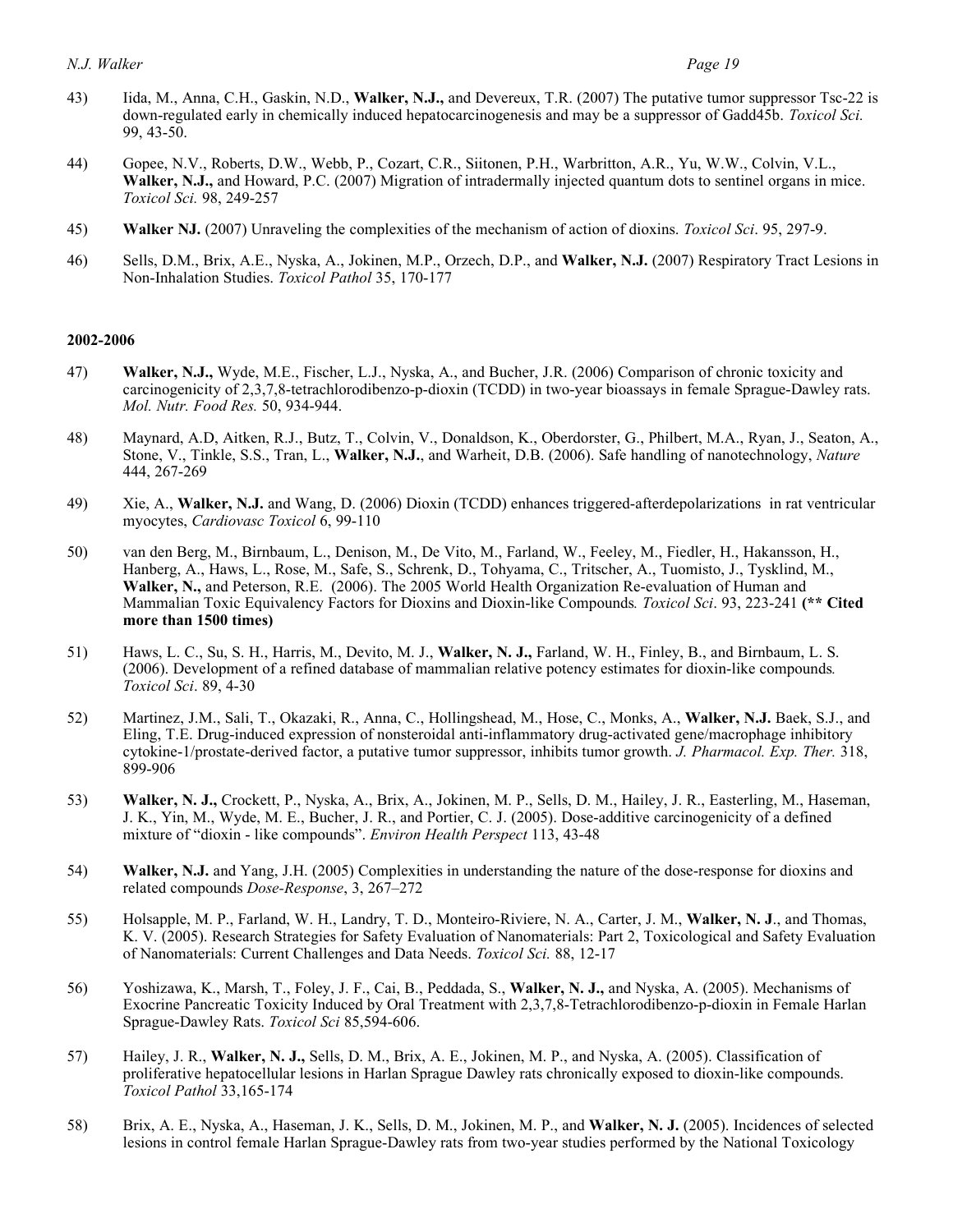Program. *Toxicol Pathol* 33, 477-483.

- 59) Nyska, A., Yoshizawa, K., Jokinen, M. P., Brix, A. E., Sells, D. M., Wyde, M. E., Orzech, D., Kissling, G. E., and Walker, N. J. (2005). Olfactory Epithelial Metaplasia and Hyperplasia in Female Harlan Sprague-Dawley Rats Following Chronic Treatment with Polychlorinated Biphenyls. *Toxicol Pathol* 33, 371-377
- 60) Yoshizawa, K., **Walker, N. J.,** Jokinen, M. P., Brix, A. E., Sells, D. M., Marsh, T., Wyde, M. E., Orzech, D., Haseman, J. K., and Nyska, A. (2005). Gingival Carcinogenicity in Female Harlan Sprague-Dawley Rats Following Two-Year Oral Treatment with 2,3,7,8-Tetrachlorodibenzo-p-Dioxin and Dioxin-Like Compounds. *Toxicol Sci.*83,64- 77
- 61) Brix, A. E., Jokinen, M. P., **Walker, N. J.,** Sells, D. M., and Nyska, A. (2004). Characterization of bronchiolar metaplasia of the alveolar epithelium in female Sprague-Dawley rats exposed to 3,3',4,4',5-pentachlorobiphenyl (PCB126). *Toxicol Pathol* 32, 333-337.
- 62) Liu, J., **Walker, N.,** and Waalkes, M. P. (2004). Hybridization buffer systems impact the quality of filter array data. *J Pharmacol Toxicol Methods* 50, 67-71.
- 63) Martinez, J. M., Baek, S. J., Mays, D. M., Tithof, P. K., Eling, T. E., and **Walker, N. J.** (2004). EGR1 Is a Novel Target for AhR Agonists in Human Lung Epithelial Cells. *Toxicol Sci* 82, 429-435.
- 64) Nyska, A., Jokinen, M. P., Brix, A. E., Sells, D. M., Wyde, M. E., Orzech, D., Haseman, J. K., Flake, G., and **Walker, N. J.** (2004). Exocrine pancreatic pathology in female Harlan Sprague-Dawley rats after chronic treatment with 2,3,7,8- tetrachlorodibenzo-p-dioxin and dioxin-like compounds. *Environ Health Perspect* 112, 903-909.
- 65) Tani, Y., Maronpot, R. R., Foley, J. F., Haseman, J. K., **Walker, N. J.,** and Nyska, A. (2004). Follicular Epithelial Cell Hypertrophy Induced by Chronic Oral Administration of 2,3,7,8-Tetrachlorodibenzo-p-Dioxin in Female Harlan Sprague-Dawley Rats. *Toxicol Pathol* 32, 41-49.
- 66) Toyoshiba, H., **Walker, N. J.,** Bailer, A. J., and Portier, C. J. (2004). Evaluation of toxic equivalency factors for induction of cytochromes P450 CYP1A1 and CYP1A2 enzyme activity by dioxin-like compounds. *Toxicol Appl Pharmacol* 194, 156-168.
- 67) Toyoshiba, H., Yamanaka, T., Sone, H., Parham, F. M., **Walker, N. J.,** Martinez, J., and Portier, C. J. (2004). Gene interaction network suggests dioxin induces a significant linkage between aryl hydrocarbon receptor and retinoic acid receptor beta. *Environ Health Perspect* 112, 1217-1224.
- 68) Vezina, C. M., **Walker, N. J.,** and Olson, J. R. (2004) Subchronic Exposure to TCDD, PeCDF, PCB126, and PCB153: Effect on Hepatic Gene Expression. *Environ Health Perspect*. 112, 1636-1644
- 69) Wyde, M. E., Braen, A. P., Hejtmancik, M., Johnson, J. D., Toft, J. D., Blake, J. C., Cooper, S. D., Mahler, J., Vallant, M., Bucher, J. R., and **Walker, N. J.** (2004). Oral and dermal exposure to 2,3,7,8-tetrachlorodibenzo-p-dioxin (TCDD) induces cutaneous papillomas and squamous cell carcinomas in female hemizygous Tg.AC transgenic mice. *Toxicol Sci*  82, 34-45.
- 70) Kim, A. H., Kohn, M. C., Nyska, A., and **Walker, N. J.** (2003). Area under the curve as a dose metric for promotional  responses following 2,3,7,8-tetrachlorodibenzo-p-dioxin exposure. *Toxicol Appl Pharmacol* **191**, 12-21.
- 71) Jokinen, M. P., **Walker, N. J.,** Brix, A. E., Sells, D. M., Haseman, J. K., and Nyska, A. (2003). Increase in cardiovascular pathology in female Sprague-Dawley rats following chronic treatment with 2,3,7,8-tetrachlorodibenzo-p-dioxin (TCDD) and 3,3',4,4',5-pentachlorobiphenyl (PCB126). *Cardiovasc. Toxicol.* **3**, 299-310
- 72) Waters, M., Boorman, G., Bushel, P., Cunningham, M., Rick Irwin, Merrick, A., Olden, K., Paules, R., Selkirk, J., Stasiewicz, S., Brenda Weis, Houten, B. V., **Walker, N.** and Tennant, R. (2003). Systems Toxicology and the Chemical Effects in Biological Systems (CEBS) Knowledge Base. *Environ Health Perspect* 111, 811-824

#### **1999-2002**

 73) **Walker, N. J.** (2002). Tech.Sight; Featuring Real time PCR. A technique whose time has come. *Science* 296**,** 557-559. (Invited review)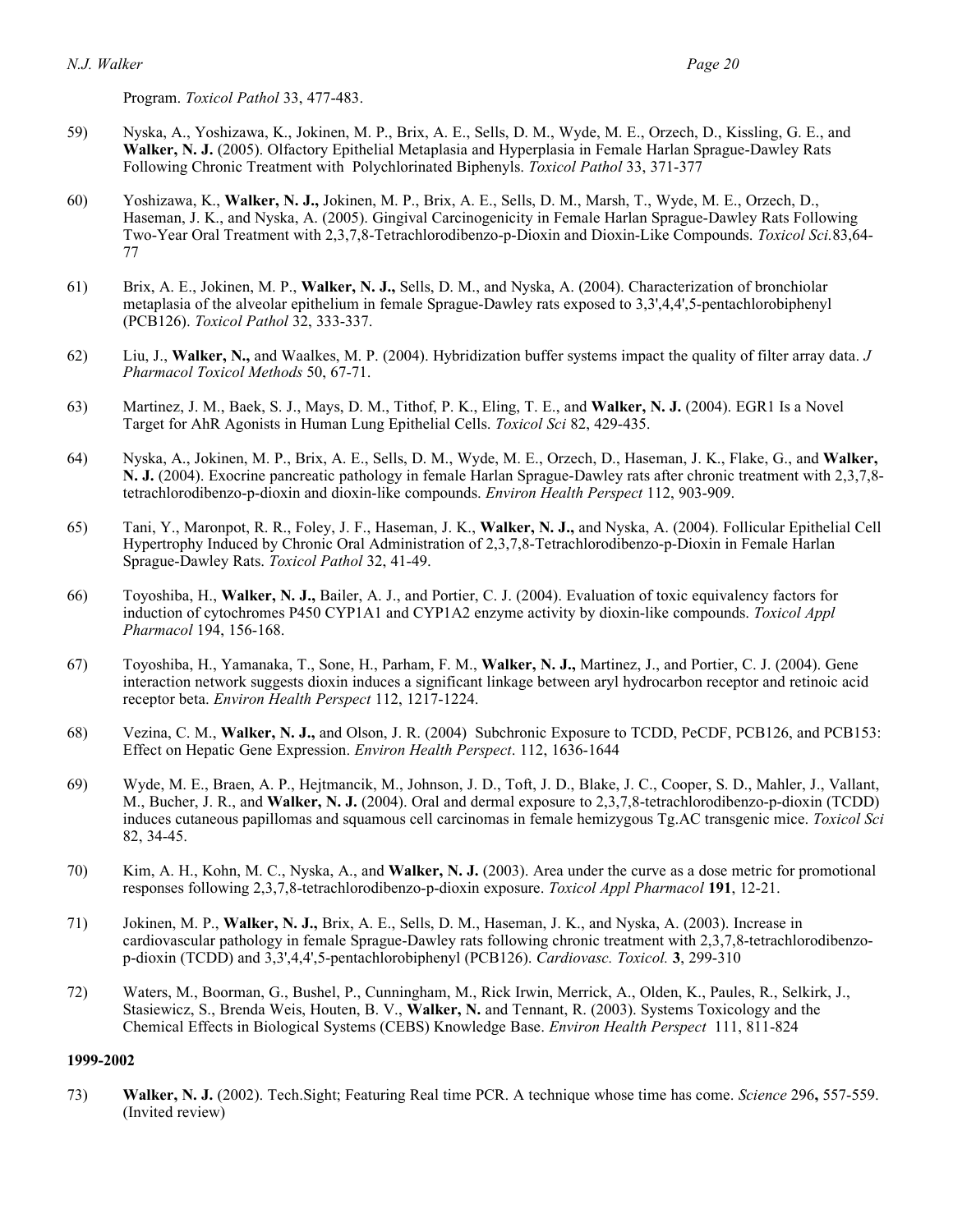- 74) Kim, A. H., Kohn, M. C., Portier, C. J. and **Walker, N. J.** (2002). Impact of physiologically based pharmacokinetic modelling on benchmark dose calculations for TCDD-induced biochemical responses. *Regulatory Toxicol Pharmacol*  36, 287-296
- 75) Martinez, J. M., Afshari, C. A., Bushel, P. R., Masuda, A., Takahashi, T., and **Walker, N. J.** (2002) Differential toxicogenomic responses to 2,3,7,8-tetrachlorodibenzo-p-dioxin in malignant and nonmalignant human airway epithelial cells. *Toxicol Sci* 69, 409-426
- 76) Bruno, M. E., Borchers, C. H., Dial, M. J., **Walker, N. J**., Hartis, J. E., Wetmore, B. A., Barrett, J. C., Tomer, K. B., and Merrick, B. A. (2002). Effects of TCDD upon IKB and IKK subunits localized in microsomes by proteomics. *Arch. Biochem. Biophys*. 406**,** 153-164.
- 77) Wyde, M. E., Cambre, T., Lebetkin, M., Eldridge, S. R. and **Walker, N. J.** (2002). Promotion of altered hepatic foci by 2,3,7,8-tetrachlorodibenzo-p-dioxin (TCDD) and 17 ß-estradiol in male Sprague-Dawley rats. *Toxicol Sci* 68, 295-303
- 78) Kerr, M. K., Afshari, C. A., Bennett, L., Bushel, P., Martinez, J., **Walker, N. J.** and Churchill, G. A. (2002). Statistical Analysis of a Gene Expression Microarray Experiment with Replication. *Statistica Sinica* 12, 203-217.
- 79) **Walker, N. J.** (2001). Real-time and quantitative PCR: applications to mechanism-based toxicology. *J Biochem Mol Toxicol* 15, 121-7. (Invited review)
- 80) Wyde, M. E., Wong, V. A., Kim, A. H., Lucier, G. W. and **Walker, N. J.** (2001). Induction of Hepatic 8-Oxo- deoxyguanosine Adducts by 2,3,7,8- Tetrachlorodibenzo-p-dioxin in Sprague-Dawley Rats Is Female-Specific and  Estrogen-Dependent. *Chem Res Toxicol* 14, 849-855.
- 81) Wyde, M. E., Eldridge, S. R., Lucier, G. W. and **Walker, N. J.** (2001) Regulation of 2,3,7,8-tetrachlorodibenzo-p-dioxin induced tumor promotion by 17 ß-estradiol in female Sprague-Dawley rats. *Toxicol. Appl. Pharmacol.* 173,7-17.
- 82) Kohn, M. C., **Walker, N. J.,** Kim, A. H. and Portier, C. J. (2001) Physiological modeling of a proposed mechanism of enzyme induction by TCDD. *Toxicology* 162, 193–208.
- 83) Timchalk, C., **Walker, N.J.**, Mann, R. C. and Metting, F. B. (2001). The Virtual Body Workshop: Current and Future Application of Human Biology Models in Environmental Health Research. *Environ. Health Perspect.* 109, 421-423.
- 84) Tritscher, A. M., Mahler, J., Portier, C. J., Lucier, G. W. and **Walker, N. J.** (2000). Induction of Lung Lesions in Female Rats following Chronic Exposure to 2,3,7,8 –Tetrachlorodibenzo-p-dioxin. *Toxicol. Pathol.* 28**,** 761-769.
- 85) Glover, R. E., Germolec, D. R., Patterson, R., **Walker, N. J**., Lucier, G. W. and Mason, R. P. (2000). Endotoxin (lipopolysaccharide)-induced nitric oxide production in 2,3,7,8-tetrachlorodibenzo-*p*-dioxin-treated Fischer rats: Detection of nitrosyl hemoproteins by EPR spectroscopy. *Chem. Res. Toxicol.* 13**,** 1051-1055.
- 86) **Walker, N. J.**, Tritscher, A. M., Sills, R. C., Lucier, G. W. and Portier, C. J. (2000). Hepatocarcinogenesis in female Sprague-Dawley rats following discontinuous treatment with 2,3,7,8 tetrachlorodibenzo-p-dioxin. *Toxicol. Sci.* 54, 330- 337.
- 87) Wyde, M. E., Seely, J., Lucier, G. W. and **Walker, N. J.** (2000). Toxicity of chronic exposure to 2,3,7,8 tetrachlorodibenzo-p-dioxin in diethylnitrosamine–initiated ovariectomized rats implanted with subcutaneous 17beta-estradiol pellets. *Toxicol. Sci.* 54, 493-499.
- 88) Santostefano, M. J., Richardson, V. M., **Walker, N. J.**, Blanton, J., Lindros, K. O., Lucier, G. W., Alcasey, S. K. and Birnbaum, L. S. (1999). Dose dependent localization of TCDD in isolated centrilobular and periportal hepatocytes. *Toxicol. Sci.* 52**,** 9-19.
- 89) Spencer, D. L., Masten, S. A., Lanier, K. M., Yang, X., Grassman, J. A., Miller, C. R., Sutter, T. R., Lucier, G. W. and  **Walker, N. J.** (1999). Quantitative analysis of constitutive and 2,3,7,8-tetrachlorodibenzo-p- dioxin-induced  cytochrome P450 1B1 expression in human lymphocytes. *Cancer Epidemiol. Biomarkers Prev.* 8**,** 139-46.
- 90) Walker, N. J., Portier, C. J., Lax, S. F., Crofts, F. G., Li, Y., Lucier, G. W. and Sutter, T. R. (1999). Characterization of the dose-response of CYP1B1, CYP1A1, and CYP1A2 in the liver of female Sprague-Dawley rats following chronic  exposure to 2,3,7,8-tetrachlorodibenzo-p-dioxin. *Toxicol. Appl. Pharmacol.* 154**,** 279-86.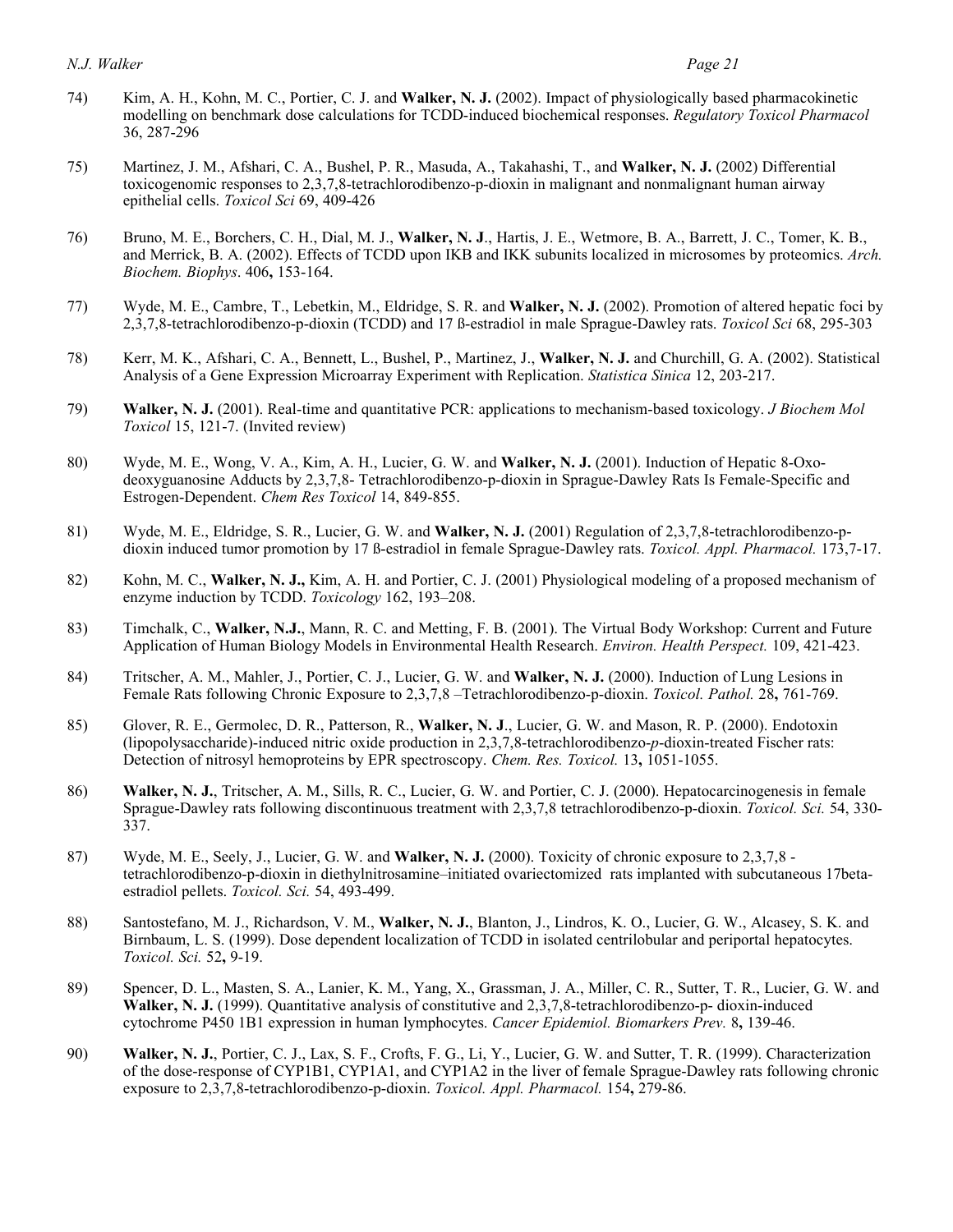#### **1995-1998**

- 91) Grassman, J. A., Masten, S. A., **Walker, N. J.** and Lucier, G. W. (1998). Animal models of human response to dioxins. *Environ Health Perspect* 106 Suppl 2**,** 761-75. (Invited review)
- 92) Kim, J. H., Stansbury, K. H., **Walker, N. J.**, Trush, M. A., Strickland, P. T. and Sutter, T. R. (1998). Metabolism of benzo[a]pyrene and benzo[a]pyrene-7,8-diol by human cytochrome P450 1B1. *Carcinogenesis* 19**,** 1847-53.
- 93) Walker, N. J., Miller, B. D., Kohn, M. C., Lucier, G. W. and Tritscher, A. M. (1998). Differences in kinetics of induction and reversibility of TCDD-induced changes in cell proliferation and CYP1A1 expression in female Sprague-Dawley rat liver. *Carcinogenesis* 19**,** 1427-35.
- 94) **Walker, N. J.**, Crofts, F. G., Li, Y., Lax, S. F., Hayes, C. L., Strickland, P. T., Lucier, G. W. and Sutter, T. R. (1998). Induction and localization of cytochrome P450 1B1 (CYP1B1) protein in the livers of TCDD-treated rats: detection using polyclonal antibodies raised to histidine-tagged fusion proteins produced and purified from bacteria. *Carcinogenesis* 19**,** 395-402.
- 95) Hayes, C. L., Spink, D. C., Spink, B. C., Cao, J. Q., **Walker, N. J.** and Sutter, T. R. (1996). 17 beta-estradiol hydroxylation catalyzed by human cytochrome P450 1B1. *Proc. Natl. Acad. Sci. U. S. A.* 93**,** 9776-9781.
- 96) Selmin, O., Lucier, G. W., Clark, G. C., Tritscher, A. M., Vanden Heuvel, J. P., Gastel, J. A., **Walker, N. J.**, Sutter, T. R. and Bell, D. A. (1996). Isolation and characterization of a novel gene induced by 2,3,7,8- tetrachlorodibenzo-p-dioxin in rat liver. *Carcinogenesis* 17**,** 2609-15.
- 97) **Walker, N. J., Gastel, J. A., Costa, L. T., Clark, G. C., Lucier, G. W. and Sutter, T. R. (1995). Rat CYP1B1: an**  adrenal cytochrome P450 that exhibits sex-dependent expression in livers and kidneys of TCDD-treated animals. *Carcinogenesis* 16, 1319-27.

#### **Peer-reviewed National Toxicology Program Reports Technical Reports: Role as Study Scientist/lead author**

<http://ntp.niehs.nih.gov/results/pubs/longterm/reports/longterm/index.html>

- 98) Toxicology and Carcinogenesis Studies of 2,3',4,4',5- Pentachlorobiphenyl (PCB 118) (CAS No. 31508-00-6) in Female Harlan Sprague-Dawley Rats (Gavage Studies). (2010) Technical Report Series No. 559. (Study Scientist)
- 99) Toxicology and Carcinogenesis Studies of 3,3',4,4',5-Pentachlorobiphenyl (PCB126) (CAS No. 57465-28-8) in Female Harlan Sprague-Dawley Rats (Gavage Studies). (2006) Technical Report Series No. 520. (Study Scientist)
- 100) Toxicology and Carcinogenesis Studies of 2,3,7,8-Tetrachlorodibenzo-p-dioxin (TCDD) (CAS No. 1746-01-6) in Female Harlan Sprague-Dawley Rats (Gavage Studies). (2006) Technical Report Series No. 521. (Study Scientist)
- 101) Toxicology and Carcinogenesis Studies of 2,2',4,4',5,5'Hexachlorobiphenyl (PCB 153) (CAS No. 35065-27-1) in Female Harlan Sprague-Dawley Rats (Gavage Studies). (2006) Technical Report Series No. 529. (Study Scientist)
- 102) Toxicology and Carcinogenesis Studies of 2,3,4,7,8-Pentachlorodibenzofuran (PeCDF) (CAS No. 57117-31-4) in Female Harlan Sprague-Dawley Rats (Gavage Studies). (2006) Technical Report Series No. 525. (Study Scientist)
- 103) Toxicology and Carcinogenesis Studies of a Mixture of 2,3,7,8-Tetrachlorodibenzo-p-dioxin (TCDD) (CAS No. 1746- 01-6), 2,3,4,7,8-Pentachlorodibenzofuran (PeCDF) (CAS No. 57117-31-4), 3,3',4,4',5-Pentachlorobiphenyl (PCB 126) (CAS No. 57465-28-8) in Female Harlan Sprague-Dawley Rats (Gavage Studies). (2006) Technical Report Series No. 526. (Study Scientist)
- 104) Toxicology and Carcinogenesis Studies of a Binary Mixture of 3,3',4,4',5-Pentachlorobiphenyl (PCB126) (CAS No. 57465-28-8) and 2,2',4,4',5',5-Hexachlorobiphenyl (PCB153) (CAS No. 35065-27-1) in Female Harlan Sprague-Dawley Rats (Gavage Studies). (2006) Technical Report Series No. 530. (Study Scientist)
- 105) Toxicology and Carcinogenesis Studies of a Binary Mixture of 3,3',4,4',5-Pentachlorobiphenyl (PCB126) (CAS No. 57465-28-8) and 2,3',4,4',5-Pentachlorobiphenyl (PCB118) (CAS No. 31508-00-6) in Female Harlan Sprague-Dawley Rats (Gavage Studies). (2006). Technical Report Series No. 531. (Study Scientist)

#### **Peer-reviewed National Toxicology Program Technical Reports; Role as a Contributing Author**

<http://ntp.niehs.nih.gov/results/pubs/longterm/reports/longterm/index.html>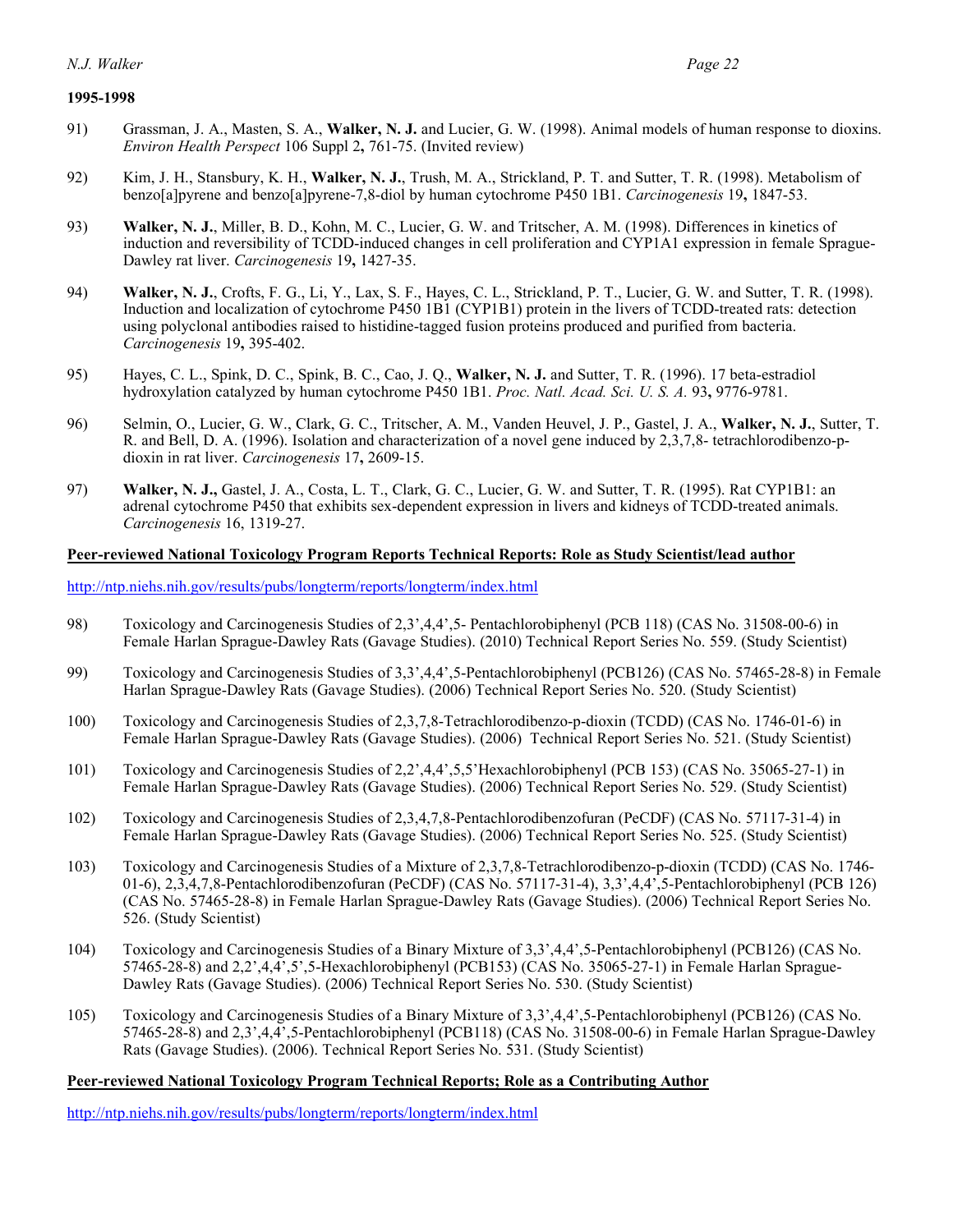- 106) Toxicology and Carcinogenesis Studies in B6C3F1/N Mice Exposed to Whole-Body Radio Frequency Radiation at a Frequency (1,900 MHz) and Modulations (GSM and CDMA) Used by Cell Phones. Technical Report Series No. 596
- 107) Toxicology and Carcinogenesis Studies in Hsd:Sprague Dawley SD Rats Exposed to Whole-Body Radio Frequency Radiation at a Frequency (900 Mhz) and Modulations (GSM and CDMA) Used by Cell Phones. Technical Report Series No. 595
- 108) Toxicology and Carcinogenesis Studies of p-Chloro-a,a,a-trifluorotoluene (CASRN 98-56-6) in Sprague Dawley Rats (Hsd:Sprague Dawley SD) and B6C3F1/N Mice (Inhalation Studies) Technical Report Series No. 594 (2018)
- 109) Toxicology and Carcinogenesis Studies of 2,3-Butanedione (CASRN 431-03-8) in Wistar Han [Crl:WI (Han)] Rats and B6C3F1/N Mice (Inhalation Studies) Technical Report Series No. 593(Peer Review Draft)
- 110) Toxicology and Carcinogenesis Study of Dietary Zinc (CASRN 5263-02-5) in Sprague Dawley Rats (Hsd:Sprague Dawley SD) (Feed Studies) Technical Report Series No. 592 (Peer Review Draft)
- 111) TOXICOLOGY AND CARCINOGENESIS STUDIES OF ANTIMONY TRIOXIDE (CAS NO. 1309-64-4) IN WISTAR HAN [Crl:WI (Han)] RATS AND B6C3F1/N MICE. Technical Report Series No. 591 (2016)
- 112) TOXICOLOGY AND CARCINOGENESIS STUDIES OF TRIM® VX IN WISTAR HAN [Crl:WI (Han)] RATS AND B6C3F1/N MICE (INHALATION STUDIES). Technical Report Series No. 590 (2016)
- 113) TOXICOLOGY STUDIES OF GREEN TEA EXTRACT IN F344/NTac RATS AND B6C3F1/N MICE AND TOXICOLOGY AND CARCINOGENESIS STUDIES OF GREEN TEA EXTRACT IN WISTAR HAN[Crl:WI(Han)] RATS AND B6C3F1/N MICE (GAVAGE STUDIES) Technical Report Series No. 585 (2016)
- 114) TOXICOLOGY STUDIES OF A PENTABROMODIPHENYL ETHER MIXTURE [DE-71 (TECHNICAL GRADE)] (CAS NO. 32534-81-9) IN F344/N RATS AND B6C3F1/N MICE AND TOXICOLOGY AND CARCINOGENESIS STUDIES OF A PENTABROMODIPHENYL ETHER MIXTURE [DE-71 (TECHNICAL GRADE)] IN WISTAR HAN [Crl:WI(Han)] RATS AND B6C3F1/N MICE (GAVAGE STUDIES) Technical Report Series No. 584 (2016)
- 115) TOXICOLOGY STUDIES OF BROMODICHLOROACETIC ACID (CAS NO. 71133-14-7) IN F344/N RATS AND B6C3F1/N MICE AND TOXICOLOGY AND CARCINOGENESIS STUDIES OF BROMODICHLOROACETIC ACID IN F344/NTac RATS AND B6C3F1/N MICE (DRINKING WATER STUDIES) Technical Report Series No. 583 (2015)
- 116) TOXICOLOGY STUDIES OF CIMSTAR 3800 IN F344/NTac RATS AND B6C3F1/N MICE AND TOXICOLOGY AND CARCINOGENESIS STUDIES OF CIMSTAR 3800 IN WISTAR HAN [Crl:WI (Han)] RATS AND B6C3F1/N MICE (INHALATION STUDIES) Technical Report Series No. 586 (2015)
- 117) TOXICOLOGY STUDIES OF INDOLE-3-CARBINOL (CAS NO. 700-06-1) IN F344/N RATS AND B6C3F1/N MICE AND TOXICOLOGY AND CARCINOGENESIS STUDIES OF INDOLE-3-CARBINOL IN HARLAN SPRAGUE DAWLEY RATS AND B6C3F1/N MICE (GAVAGE STUDIES) Technical Report Series No. 584 (Peer Review Draft-2014)
- 118) TOXICOLOGY STUDIES OF COBALT METAL (CAS NO. 7440-48-4) IN F344/N RATS AND B6C3F1/N MICE AND TOXICOLOGY AND CARCINOGENESIS STUDIES OF COBALT METAL IN F344/NTac RATS AND B6C3F1/N MICE (INHALATION STUDIES) Technical Report Series No. 581 (2014)
- 119) TOXICOLOGY AND CARCINOGENESIS STUDIES OF VINYLIDENE CHLORIDE (CAS NO. 75-35-4) IN F344/N RATS AND B6C3F1/N MICE (INHALATION STUDIES) Technical Report Series No. 582 (2015)
- 120) TOXICOLOGY STUDIES OF TETRABROMOBISPHENOL A (CAS NO. 79-94-7) IN F344/NTac RATS AND B6C3F1/N MICE AND TOXICOLOGY AND CARCINOGENESIS STUDIES OF TETRABROMOBISPHENOL A IN WISTAR HAN [Crl:WI(Han)] RATS AND B6C3F1/N MICE (GAVAGE STUDIES) Technical Report Series No. 587 (2014)
- 121) TOXICOLOGY AND CARCINOGENESIS STUDIES OF GLYCIDAMIDE (CAS NO. 5694-00-8) IN F344/N Nctr RATS AND B6C3F1/Nctr MICE (DRINKING WATER STUDIES) Technical Report Series No. 588 (2014)
- 122) TOXICOLOGY AND CARCINOGENESIS STUDIES OF PYROGALLOL (CAS NO. 87-66-1) IN F344/N RATS AND B6C3F1/N MICE (DERMAL STUDIES) Technical Report Series No. 574 (2013)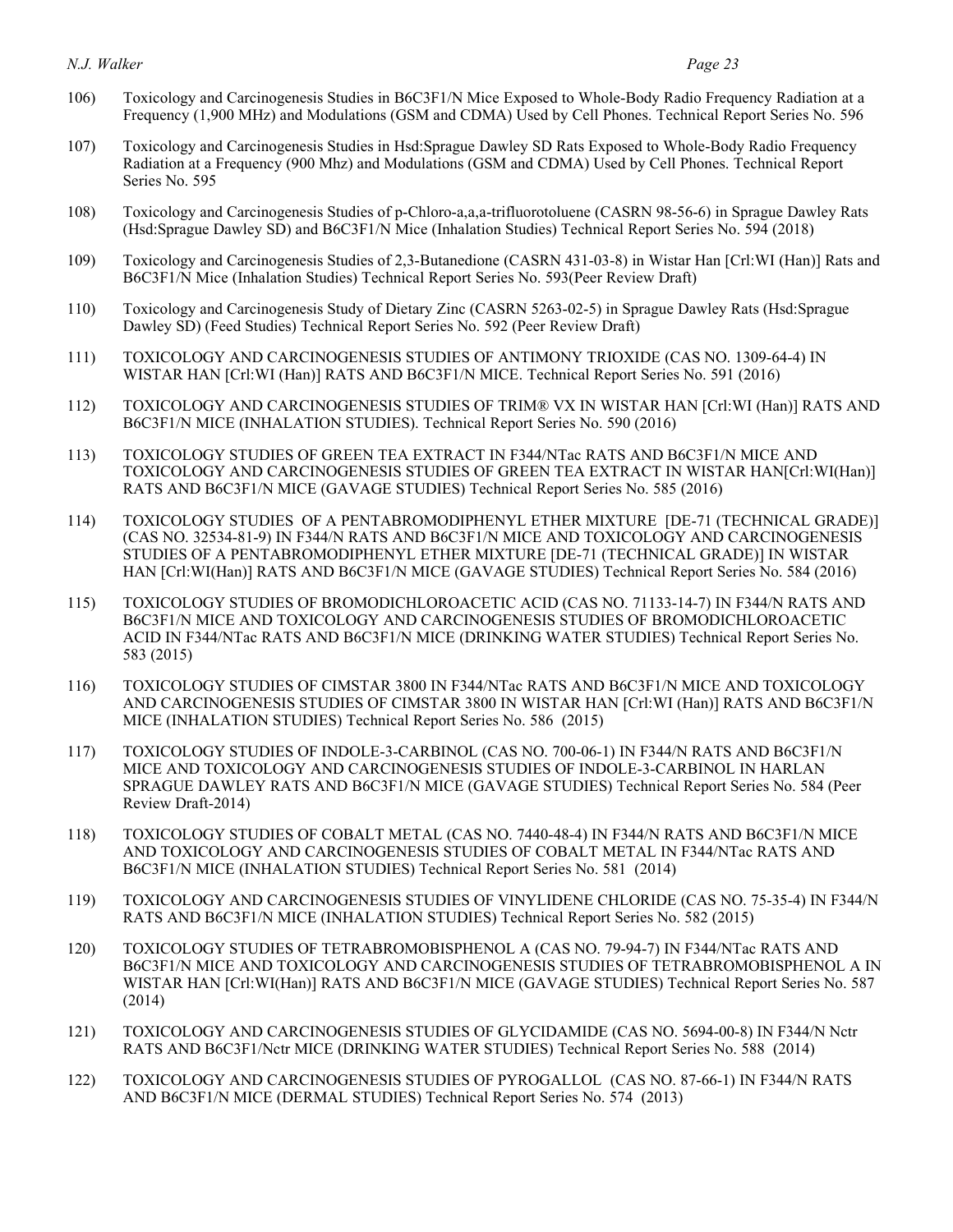#### *N.J. Walker N.J. Walker Page 24*

- 123) TOXICOLOGY AND CARCINOGENICITY STUDY OF MIXTURES OF 3′-AZIDO-3′-DEOXYTHYMIDINE (AZT), LAMIVUDINE (3TC), AND NEVIRAPINE (NVP) (CAS NOS. 30516-87-1, 134678-17-4, 129618-40-2) IN GENETICALLY MODIFIED C3B6.129F1-Trp53tm1Brd N12 HAPLOINSUFFICIENT MICE. (IN UTERO AND POSTNATAL GAVAGE STUDY) NTP Genetically Modified Model Report 16 (2013)
- 124) TOXICOLOGY AND CARCINOGENICITY STUDIES OF 3′-AZIDO-3′-DEOXYTHYMIDINE (CAS NO. 30516-87- 1) IN GENETICALLY MODIFIED C3B6.129F1-Trp53tm1Brd N12 HAPLOINSUFFICIENT MICE (IN UTERO AND POSTNATAL GAVAGE STUDY) NTP Genetically Modified Model Report 14 (2013)
- 125) TOXICOLOGY AND CARCINOGENESIS STUDIES OF TRIMETHYLOLPROPANE TRIACRYLATE (TECHNICAL GRADE) (CAS NO. 15625-89-5) IN F344/N RATS AND B6C3F1/N MICE (DERMAL STUDIES) Technical Report Series No. 576 (2012)
- 126) TOXICOLOGY AND CARCINOGENESIS STUDIES OF GINKGO BILOBA EXTRACT (CAS NO. 90045-36-6) IN F344/N RATS AND B6C3F1/N MICE. (GAVGE STUDIES) Technical Report Series No. 578 (2013)
- 127) NTP TECHNICAL REPORT ON THE TOXICOLOGY AND CARCINOGENESIS STUDIES OF N,N-DIMETHYL-p- TOLUIDINE (CAS NO. 99-97-8) IN F344/N RATS AND B6C3F1/N MICE (GAVAGE STUDIES) Technical Report Series No. 579 (2012)
- 128) TOXICOLOGY AND CARCINOGENESIS STUDIES OF β-PICOLINE (CAS NO. 108-99-6) IN F344/N RATS AND B6C3F1/N MICE (DRINKING WATER STUDIES) Technical Report Series No. 580 (2014)
- 129) TOXICOLOGY AND CARCINOGENESIS STUDIES OF A NONDECOLORIZED WHOLE LEAF EXTRACT OF ALOE BARBADENSIS MILLER (ALOE VERA) IN F344/N RATS AND B6C3F1 MICE (DRINKING WATER STUDY). Technical Report Series No. 577 (2013)
- 130) NTP TECHNICAL REPORT ON THE TOXICOLOGY AND CARCINOGENESIS STUDIES OF ACRYLAMIDE (CAS NO. 79-06-1) IN F344/N RATS AND B6C3F1 MICE (DRINKING WATER STUDY) Technical Report Series No. 575 (2012)
- 131) TOXICOLOGY STUDY OF SENNA (CAS NO. 8013-11-4) IN C57BL/6NTAC MICE AND TOXICOLOGY AND CARCINOGENESIS STUDY OF SENNA IN GENETICALLY MODIFIED C3B6.129F1-Trp53tm1Brd N12 HAPLOINSUFFICIENT (+/−) (HETEROZYGOUS F1 P53+/−) MICE. Genetically Modified Model Report series No. 15 (2012)
- 132) TOXICOLOGY AND CARCINOGENESIS STUDIES OFSTYRENE-ACRYLONITRILE TRIMER IN F344/N RATS (PERINATAL AND POSTNATAL FEED STUDIES). Technical Report Series No. 573 (2012)
- 133) TOXICOLOGY AND CARCINOGENESIS STUDIES OF METHYL trans-STYRYL KETONE (CAS NO. 1896-62-4) IN F344/N RATS AND B6C3F1 MICE (FEED AND DERMAL STUDIES) Technical Report Series No. 572 (2012)
- 134) TOXICOLOGY AND CARCINOGENESIS STUDIES OF KAVA KAVA EXTRACT (CAS NO. 9000-38-8) IN F344/N RATS AND B6C3F1 MICE (GAVAGE STUDIES). Technical Report Series No. 571 (2012)
- 135) TOXICOLOGY AND CARCINOGENESIS STUDIES OF α,β-THUJONE (CAS NO. 76231-76-0) IN F344/N RATS AND B6C3F1 MICE. Technical Report Series No. 570 (2011)
- 136) TOXICOLOGY AND CARCINOGENESIS STUDIES OF BIS(2-CHLOROETHOXY)METHANE (CAS NO. 111-91- 1) IN F344/N RATS AND B6C3F1 MICE (DERMAL STUDIES). Technical Report No 536. (2011)
- 137) TOXICOLOGY AND CARCINOGENESIS STUDIES OF GINSENG (CAS NO. 50647-08-0) IN F344/N RATS AND B6C3F1 MICE (GAVAGE STUDIES) Technical Report No 567. (2011)
- 138) N TOXICOLOGY AND CARCINOGENESIS STUDIES OF DIETHYLAMINE (CAS NO. 109-89-7) IN F344/N RATS AND B6C3F1 MICE (INHALATION STUDIES). Technical Report No 566. (2011)
- 139) TOXICOLOGY AND CARCINOGENESIS STUDIES OF MILK THISTLE EXTRACT (CAS NO. 84604-20-6) IN F344/N RATS AND B6C3F1 MICE (FEED STUDIES). Technical Report No 565. (2011)
- 140) TOXICOLOGY AND CARCINOGENESIS STUDIES OF 1-BROMOPROPANE (CAS NO. 106-94-5) IN F344/N RATS AND B6C3F1 MICE (INHALATION STUDIES). Technical Report No 564. (2011)
- 141) TOXICOLOGY AND CARCINOGENESIS STUDIES OF PULEGONE (CAS NO. 89-82-7) IN F344/N RATS AND B6C3F1 MICE (GAVAGE STUDIES). Technical Report No 563. (2011)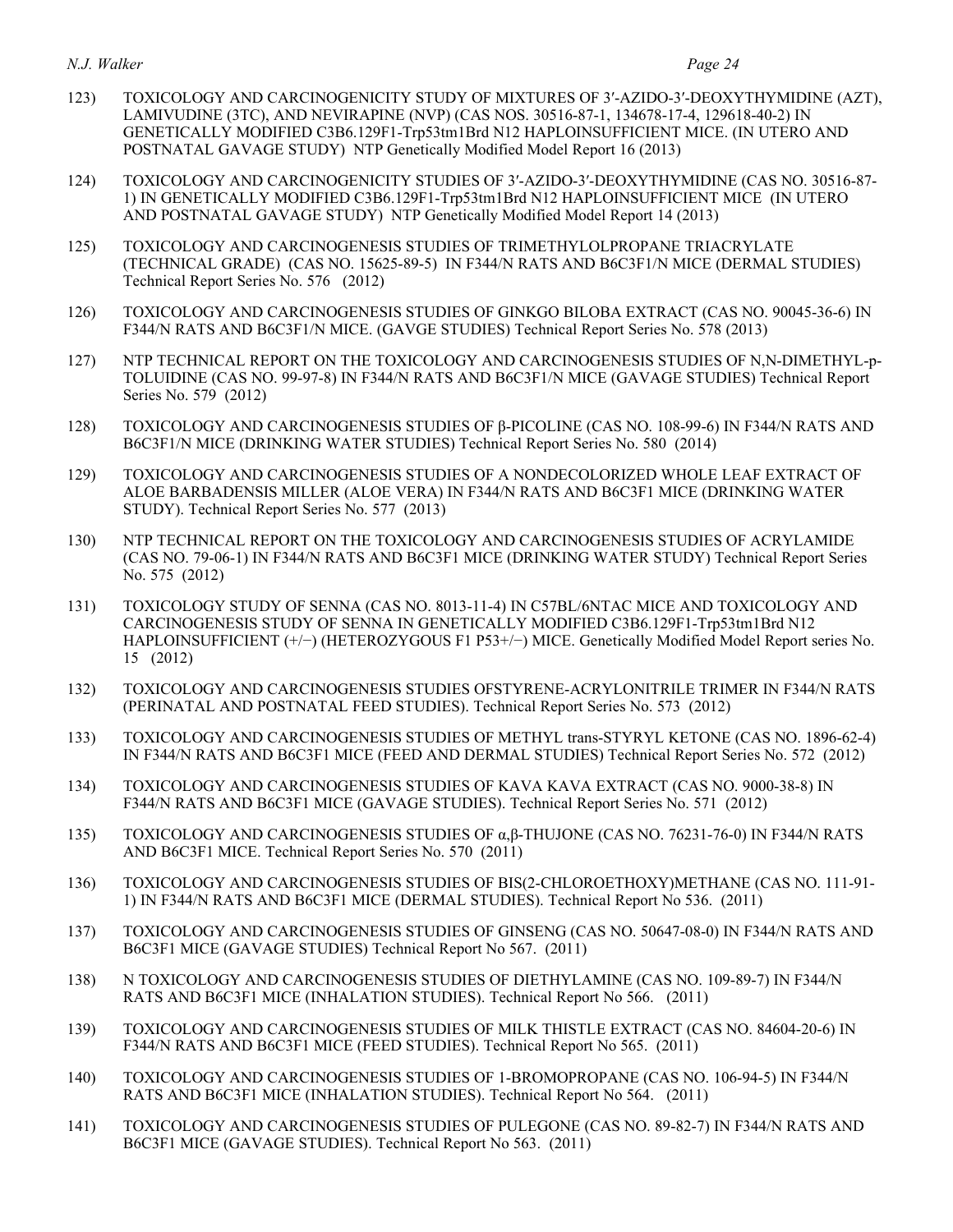- 142) TOXICOLOGY AND CARCINOGENESIS STUDIES OF GOLDENSEAL ROOT POWDER (HYDRASTIS CANADENSIS) IN F344/N RATS AND B6C3F1 MICE (FEED STUDIES). Technical Report No 562. (Contributor) (2010)
- 143) TOXICOLOGY AND CARCINOGENESIS STUDIES OF TETRALIN (CAS NO. 119-64-2) IN F344/N RATS AND B6C3F1 MICE AND A TOXICOLOGY STUDY OF TETRALIN IN MALE NBR RATS (INHALATION STUDIES) Technical Report No 561 (2011)
- 144) TOXICOLOGY AND CARCINOGENESIS STUDIES OF ANDROSTENEDIONE (CAS NO. 63-05-8) IN F344/N RATS AND B6C3F1 MICE (GAVAGE STUDIES), Technical Report No 560. (2010)
- 145) TOXICOLOGY AND CARCINOGENESIS STUDIES OF 3,3',4,4'-TETRACHLOROAZOBENZENE (TCAB) (CAS NO. 14047-09-7) IN HARLAN SPRAGUE-DAWLEY RATS AND B6C3F1 MICE (GAVAGE STUDIES) Technical Report No 558. (2010)
- 146) TOXICOLOGY AND CARCINOGENESIS STUDIES OF β-MYRCENE (CAS NO. 123-35-3) IN F344/N RATS AND B6C3F1 MICE (GAVAGE STUDIES) Technical Report No 557. (2010)
- 147) TOXICOLOGY AND CARCINOGENESIS STUDIES OF CHROMIUM PICOLINATE MONOHYDRATE (CAS NO. 27882-76-4) IN F344/N RATS AND B6C3F1 MICE (FEED STUDIES) Technical Report No 556. (2010)
- 148) TOXICOLOGY AND CARCINOGENESIS STUDIES OF 1,2-DIBROMO-2,4-DICYANOBUTANE (CAS NO. 35691- 65-7) IN F344/N RATS AND B6C3F1 MICE (DERMAL STUDIES) Technical Report No 555. (2010)
- 149) TOXICOLOGY AND CARCINOGENESIS STUDIES OF 5-(HYDROXYMETHYL)-2-FURFURAL (CAS NO. 67-47- 0) IN F344/N RATS AND B6C3F1 MICE (GAVAGE STUDIES) Technical Report No 554. (2010)
- 150) PHOTOCARCINOGENESIS STUDY OF ALOE VERA [CAS NO. 481-72-1 (Aloe-emodin)] IN SKH-1 MICE (SIMULATED SOLAR LIGHT AND TOPICAL APPLICATION STUDY) Technical Report No 553. (2010)
- 151) TOXICOLOGY AND CARCINOGENESIS STUDIES OF ISOEUGENOL (CAS NO. 97-54-1) IN F344/N RATS AND B6C3F1 MICE (GAVAGE STUDIES) Technical Report No 551. (2010)
- 152) TOXICOLOGY AND CARCINOGENESIS STUDIES OF BROMOCHLOROACETIC ACID (CAS NO. 5589-96-8) IN F344/N RATS AND B6C3F1 MICE (DRINKING WATER STUDIES) Technical Report No 549. (2009)
- 153) TOXICOLOGY AND CARCINOGENESIS STUDIES OF DIBROMOACETONITRILE (CAS NO. 3252-43-5) IN F344/N RATS AND B6C3F1 MICE (DRINKING WATER STUDIES) Technical Report No 544. (2010)

#### **Peer-reviewed National Toxicology Program Reports; Role as a Contributing Author**

<http://ntp.niehs.nih.gov/results/pubs/shortterm/reports/index.html>

- 154) NTP Toxicity Report 94; Toxicity Studies of 1020 Long Multiwalled Carbon Nanotubes (CASRN L-MWNT-1020) Administered by Inhalation to Sprague-Dawley Rats and B6C3F1/N Mice
- 155) NTP Toxicity Report 95; Toxicity Studies of Myristicin (CASRN 607-91-0) Administered to F344/NTac Rats and B6C3F1 Mice
- 156) NTP Toxicity Report 96; Toxicity Studies of Perfluoroalkyl Sulfonates (Perfluorobutane Sulfonic Acid, Perfluorohexane Sulfonate Potassium Salt, and Perfluorooctane Sulfonic Acid) Administered by Gavage to Sprague Dawley (Hsd:Sprague Dawley SD) Rats
- 157) NTP Toxicity Report 97; Toxicity Studies of Perfluoroalkyl Carboxylates (Perfluorohexanoic Acid, Perfluorooctanoic Acid, Perfluorononanoic Acid, and Perfluorodecanoic Acid) Administered by Gavage to Sprague Dawley (Hsd:Sprague Dawley SD) Rats
- 158) NTP Developmental & Reproductive Toxicity (DART) Report 1; Development Toxicity Evaluation of Tris(Chloropropyl)phosphate (CASRN 13674-84-5) Administered in Female Harlan Sprague-Dawley Rats on Gestational Days 6 to 20 (Accepted for publication)
- 159) NTP Developmental & Reproductive Toxicity (DART) Report 2; Development Toxicity Evaluation of 4- Methylcyclohexanemethanol (CASRN 34885-03-5) Administered in Female Harlan Sprague-Dawley Rats on Gestational Days 6 to 20 (Accepted for publication)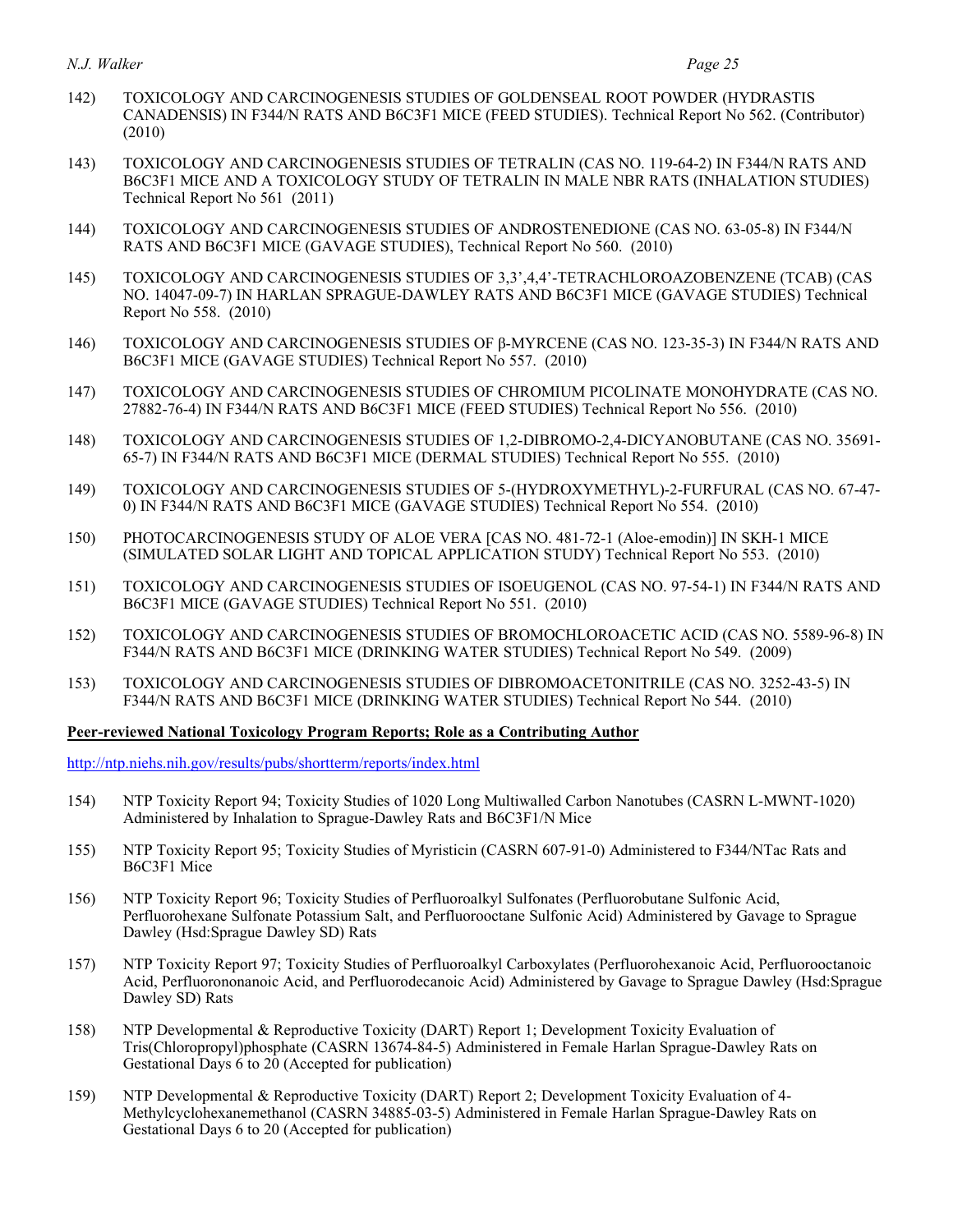- 160) NTP Developmental & Reproductive Toxicity (DART) Report 3; Development Toxicity Evaluation of Vinpocetine (CASRN 42971-09-5) Administered in Female Harlan Sprague-Dawley Rats on Gestational Days 6 to 20 and New Zealand White Rabbits on Gestational Days 7 to 28 (Accepted for publication)
- 161) NTP Developmental & Reproductive Toxicity (DART) Report 4; Development Toxicity Evaluation of Dimethylaminoethanol (CASRN 108-01-0) Administered in Female Harlan Sprague-Dawley Rats on Gestational Days 6 to 20 (Accepted for publication)
- 162) NTP Research Report 14: NTP Research Report on Synthetic Turf/Recycled Tire Crumb Rubber: 14-Day Exposure Characterization Studies of Crumb Rubber in Female Mice Housed on Mixed Bedding or Dosed via Feed or Oral Gavage: National Toxicology Program. Research Triangle Park (NC): National Toxicology Program; 2019 Jul. Georgia K. Roberts, Karen E. Elsass, Suramya Waidyanatha, Tim Fennell, Michelle C. Cora, Amy E. Brix, Michelle J. Hooth, Scott A. Masten, Nigel J. Walker, William M. Gwinn, Barney R. Sparrow, Jamie S. Richey, Dawn M. Fallacara, Heather M. Toy, Matthew D. Stout
- 163) National Toxicology Program Research Report 9: NTP Research Report on the CLARITY-BPA Core Study: A Perinatal and Chronic Extended-Dose-Range Study of Bisphenol A in Rats. National Toxicology Program; Delclos KB, Camacho L, Lewis SM, Vanlandingham MM, Beland FA, Bryant MS, Carroll KA, Felton RP, Gamboa da Costa G, Howard PC, Olson GR, Patton R and Walker NJ (2018). PMID: 31305969
- 164) Toxicity Studies of o-Phthalaldehyde (CASRN 643-79-8) Administered by Inhalation to Sprague Dawley (Hsd:Sprague Dawley SD) Rats and B6C3F1/N Mice. Toxicity Report Series No. 84 (2018)
- 165) Toxicity Studies of Triethylamine (CASRN 121-44-8) Administered by Inhalation to F344/N Rats and B6C3F1 Mice. Toxicity Report Series No. 78 (2018)
- 166) Toxicity Studies of Chitosan (CASRN 9012-76-4) Administered in Feed to Sprague-Dawley Rats. Toxicity Report Series No. 93 (2018)
- 167) NTP Technical Report on the Toxicity Studies of Tetrabromobisphenol A-bis(2,3-dibromopropyl ether) (CASRN 21850-44-2) Administered by Gavage to F344/NTac Rats and B6C3F1/N Mice. Toxicity Report Series No. 85 (2017)
- 168) Toxicity Studies of o-Chloropyridine (CASRN 109-09-1) Administered by Dosed-Water to F344/N Rats and B6C3F1 Mice. Toxicity Report Series No. 83 (2017)
- 169) Toxicity studies of Octahydro-tetramethyl-naphthalenyl-ethanone (OTNE) Administered Dermally to F344/NTac Rats and B6C3F1/N Mice Toxicity Report Series No. 92 (2016)
- 170) Toxicity Studies of p-Toluenesulfonamide Administered in Feed to F344/N Rats, F344/NTac Rats, and B6C3F1/N Mice (CASRN 70-55-3) Toxicity Report Series No. 88 (2016)
- 171) NTP Technical Report on the Toxicity Studies of Cedarwood Oil (CASRN 8000-27-9) Cedarwood Oil (Virginia) Administered Dermally to F344/N Rats and B6C3F1/N Mice. Toxicity Report Series No. 86 (2016)
- 172) NTP Technical Report on the Toxicity Studies of alpha-Pinene (CASRN 80-56-8) Administered by Inhalation to F344/N Rats and B6C3F1/N Mice. Toxicity Report Series No. 81 (2016)
- 173) NTP Technical Report on the Toxicity Studies of Sodium Thioglycolate (CASRN 367-51-1) Administered Dermally to F344/N Rats and B6C3F1/N Mice. Toxicity Report Series No. 80 (2016)
- 174) Toxicity Studies of 5-Amino-o-cresol Administered Dermally to F344/NTac Rats and B6C3F1/N Mice (CASRN 2835- 95-2), Toxicity Report Series No. 89 (2015)
- 175) 3-MonthToxicity Studies of Estragole (CAS No. 140-67-0) Administered by Gavage to F344/N Rats and B6C3F1 Mice. Toxicity Report No 82 (2011)
- 176) Toxicity Studies of 2,4-Decadienal (CASRN 25152-84-5) Administered by Gavage to F344/N Rats and B6C3F1 Mice. Toxicity Report Series No. 76 (2011)

### **Peer-reviewed reports (Other)**

 1) West Virginia Chemical Spill: NTP's Final Update, collective findings, and supporting files. National Toxicology Program. Retrieved July 12, 2016, from http://ntp.niehs.nih.gov/results/areas/wvspill/collective.html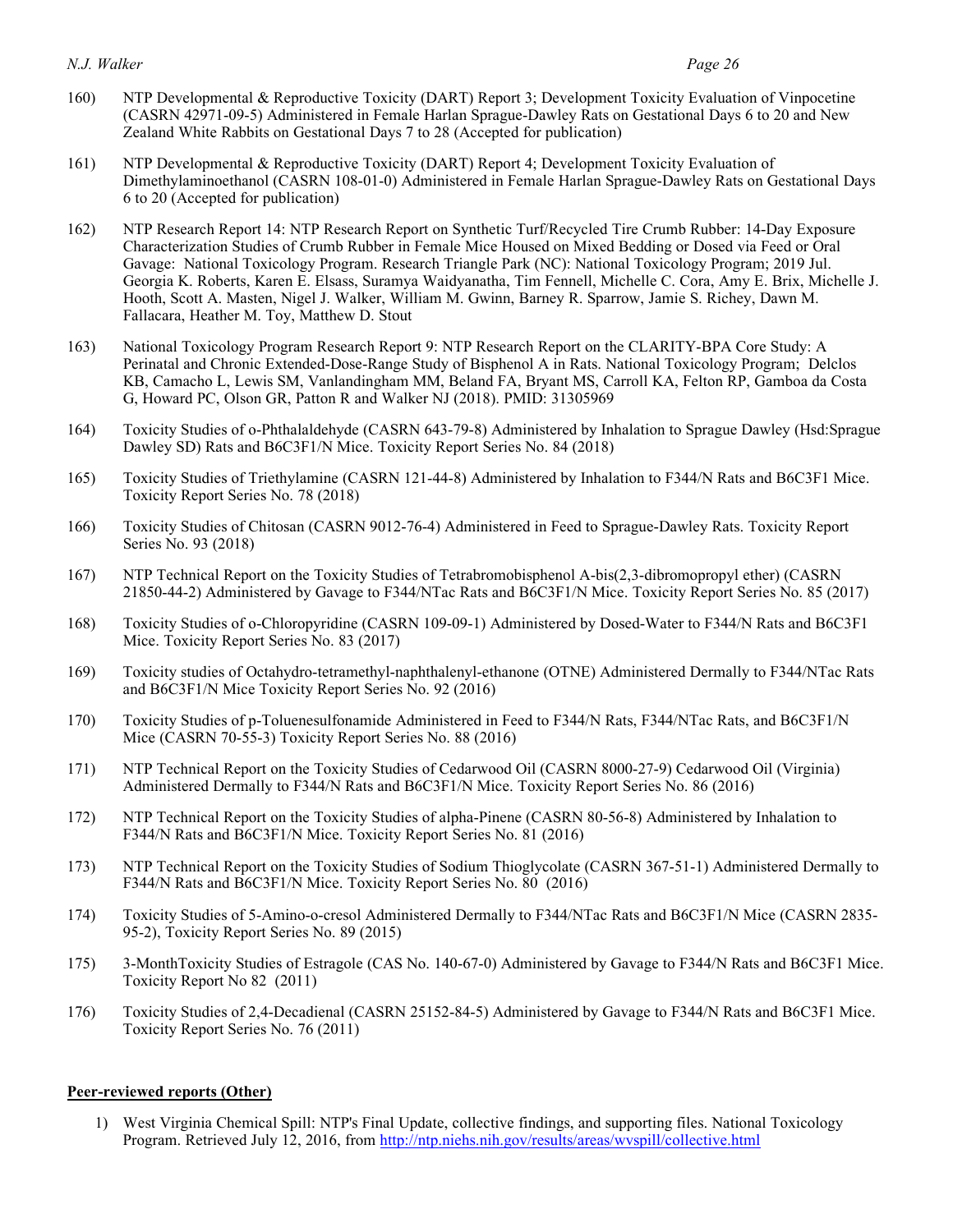- 2) Wyde M, Cesta M, Blystone C, Elmore S, Foster P, Hooth M, Kissling G, Malarkey D, Sills R, Stout M, Walker N, Witt K, Wolfe M, Bucher J (2016) Report of Partial findings from the National Toxicology Program Carcinogenesis Studies of Cell Phone Radiofrequency Radiation in Hsd: Sprague Dawley® SD rats (Whole Body Exposure). bioRxiv 055699; doi:<http://dx.doi.org/10.1101/055699>
- 3) Sinervo, P., Boily, S., Brunk, C., Castle, D., Chan, W.C.W., Cheng, M., Gold, R., Grutter, P., Haarmann, C., Maynard, A.D., Oberdorster, G., Shatkin, J., Sheremeta, L., Slater, R., Walker, N.J., Ip, M-N., Foster, T. (2008) Small is Different: A Science Perspective on the Regulatory Challenges of Nanoscale. Report of the Expert Panel on Nanotechnology, The Council of Canadian Academies. ISBN 978-0-9781778-8-1.
- 4) National Nanotechnology Initiative: Strategy for Nanotechnology-Related Environmental, Health and Safety Research. (February 2008)
- (February 2008) 5) National Nanotechnology Initiative: Environmental, Health and Safety Research Needs for Engineered Nanoscale Materials (September 2006)
- 6) USEPA Health Assessment Document for 2,3,7,8-tetrachlorodibenzo-p-dioxin and related compounds Part II. Chapter 8: Dose-Response Modeling for 2,3,7,8-TCDD, EPA document number NCEA-I-0835, September 2000.
- 7) USEPA Health Assessment Document for 2,3,7,8-tetrachlorodibenzo-p-dioxin and related compounds. Chapter 6; Carcinogenicity of TCDD in animals. In Part II: Health Assessment for 2,3,7,8-Tetrachlorodibenzo-p-Dioxin (TCDD) and Related Compounds (Chapters 1-7) EPA document number EPA/600/P-00/001Bb-Be, September 2000.

#### *Non–Peer Reviewed Publications*

#### **Book Chapters**

- 1) **Walker, N.J.,** White, L.D., and Wolfe, M.S. (2014) National Toxicology Program. In Encyclopedia of Toxicology (Third Edition), (Philip Wexler, Editor-in-Chief:) ISBN: 978-0-12-386455-0
- 2) Nyska, A., Brix, A. E., Jokinen, M. P., Sells, D. M., Wyde, M. E., Orzech, D., Haseman, J.K., Flake, G. and **Walker, N. J.** (2005) Chemically induced exocrine degeneration, atrophy, and arterial diseases in rats. In Toxicology of the Pancreas (P.M. Pour, ed)
- 3) **Walker N.J.** and Martinez J.M. (2004) Real-time and Quantitative PCR. In Toxicogenomics: Principles and Applications (H. K. Hamadeh and C. A. Afshari, eds.)
- 4) DeVito, M., Kim, A., **Walker, N.,** Parham, F., and Portier, C. J. (2003). Dose response modelling for 2,3,7,8- tetrachlorodibenzo-p-dioxin. In Dioxins and Health (T. Gasiewicz, ed., Vol. 2nd Edition.)
- 5) Martinez, J. M., DeVito, M. J., Birnbaum, L. S., and **Walker, N. J**. (2003). Toxicology of dioxin and dioxin-like compounds. In Dioxins and Health (T. Gasiewicz, ed. 2nd Edition.)
- 6) Teeguarden, J., and **Walker, N. J.** (2003). Experimental Carcinogenicity of Dioxins. In Dioxins and Health (T. Gasiewicz, ed., 2nd Edition.)
- 7) Sutter, T. R., Cody, C. W., Gastel, J. A., Hayes, C. L., Li, Y. L., **Walker, N.J.** and Yin, H. (1995). Receptor Mediated Toxicity: The Dioxin receptor as an example of biological complexity and experimental approaches. Modulation of cellular responses in toxicity. C. L. Galli, A. M. Goldberg and M. Marinovich. Berlin, New York, Springer Verlag. NATO-ASI series. volume 93: 21-35.

#### **Published Conference/Symposium Proceedings**

- 8) Haws LC, Unice, KM, Tachovksy, A., Harris, MA, DeVito MJ, Walker NJ, Birnbaum LS, Farland WH, Nguyen, L, Finley BL, and Staskal DF (2008). Assessment of the impact of using weighted distributions of REPs to develop exposure estimates for dioxin-like compounds. Organohalogen Compounds (Proceedings of Dioxin 2008: 28th International Symposium on Halogenated Environmental Organic Pollutants and POPs.)
- 9) Scott PK, Haws LC, Staskal DF, Birnbaum LS, Walker NJ, DeVito MJ, Harris MA; Farland WH, Finley BL, and Unice KM (2006) An alternative method for establishing TEFs for dioxin-like compounds. Part 1. Evaluation of decision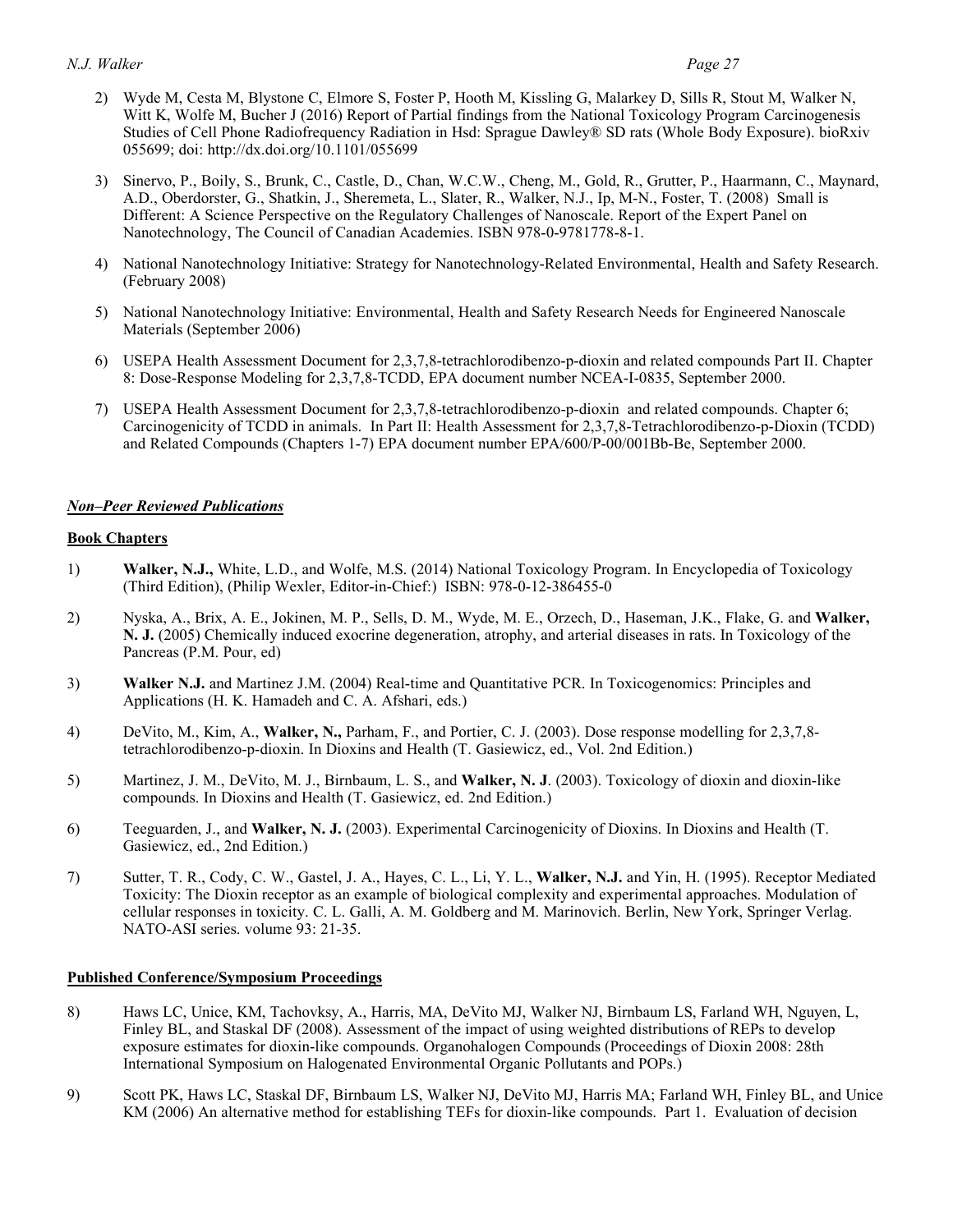analysis methods for use in weighting relative potency data. Organohalogen Compounds (Proceedings of Dioxin 2006: 26th International Symposium on Halogenated Environmental Organic Pollutants and POPs.)

- 10) Haws LC, DeVito MJ, Birnbaum LS,, Walker NJ, Scott PK, Unice KM, Harris MA, Farland WH, Finley BL, and Staskal DF (2006). An alternative method for establishing TEFs for dioxin-like compounds. Part 2. Development of an approach to quantitatively weight the underlying potency data. Organohalogen Compounds (Proceedings of Dioxin 2006: 26th International Symposium on Halogenated Environmental Organic Pollutants and POPs.)
- 11) Staskal DF, Unice KM, Walker NJ, DeVito MJ Birnbaum LS, Scott PK, Harris MA, Farland WH, Finley BL and Haws LC (2006). An alternative method for establishing TEFs for dioxin-like compounds. Part 3. Development of weighted distributions of REPs for PCB 126 and 2,3,4,7,8-PeCDF. Organohalogen Compounds. (Proceedings of Dioxin 2006: 26th International Symposium on Halogenated Environmental Organic Pollutants and POPs.)
- 12) Van den Berg, M., Birnbaum, L.S., Denison, M.S., De Vito, M, Farland, W., Feeley, M., Fiedler, H., Hakansson, H., Hanberg, A., Haws, L., Rose, M., Safe, S., Schrenk, D., Tohyama, C., Tritscher, A., Tuomisto, J., Tysklind, M., Walker, N., and Peterson, R.E. (2006) Human and mammalian toxic equivalency factors for dioxins and dioxin-like compounds: the WHO 2005 re-evaluation. Organohalogen Compounds (Proceedings of Dioxin 2006: 26th International Symposium on Halogenated Environmental Organic Pollutants and POPs.)
- 13) Walker, N., Nyska,A., Crockett, P., Brix, A., Jokinen, M., Hailey, J., Haseman., J., Sells, D., Wyde, M., Smith, C., Orzech, D., and Bucher, J. (2004) Carcinogenicity of individual and a mixture of dioxin–like compounds in female Harlan Sprague Dawley rats. Organohalogen Compounds 66 (Proceedings of Dioxin 2004: 24th International Symposium on Halogenated Environmental Organic Pollutants and POPs.) 3369-3375.
- 14) Haws, L., Harris, M., Su, S., Walker, N., Birnbaum, L.S., DeVito, M.J., Farland, W. H., Connor, K., Santamaria, A., and Finley, B. (2004) A preliminary approach to characterizing variability and uncertainty in the mammalian PCDD/F and PCB TEFs. Organohalogen Compounds 66 (Proceedings of Dioxin 2004: 24th International Symposium on Halogenated Environmental Organic Pollutants and POPs.) 3439-3445
- 15) Haws, L., Harris, M., Su, S., Birnbaum, L., DeVito, M., Farland, W., Walker, N., Connor, K., Santamaria, A., and Finley, B. (2004) Development of a Refined Database of Relative Potency Estimates to Facilitate Better Characterization of Variability and Uncertainty in the Current Mammalian TEFs for PCDDs, PCDFs, and Dioxin-like PCBs. Organohalogen Compounds 66 (Proceedings of Dioxin 2004: 24th International Symposium on Halogenated Environmental Organic Pollutants and POPs.) 3426-3432
- 16) DeVito, M., Walker, N. and Birnbaum, L.S. (2003) The influence of chemical impurity on estimating relative potency factors for PCBs. Organohalogen Compounds 65 (Proceedings of Dioxin 2003: 23rd International Symposium on Halogenated Environmental Organic Pollutants and POPs.) 293-297.
- 17) Grassman, J. A., Needham, L. L., Masten, S. A., Patterson, D, Lucier, G.W. and Walker N.J. (2002) Expression of cytochromes P4501A1, 1A2 and 1B1 are correlated with dioxin levels in human liver. Organohalogen Compounds 59 (Proceedings of Dioxin 2002: 22nd International Symposium on Halogenated Environmental Organic Pollutants and POPs.) 183-187.
- 18) Kim, A. H., Kohn, M. C., Portier, C. J. and Walker, N. J. (2001). Impact of physiologically-based pharmacokinetic modeling on benchmark dose calculations for TCDD-induced noncancer endpoints. Organohalogen Compounds 53 (Proceedings of Dioxin 2001: 21st International Symposium on Halogenated Environmental Organic Pollutants and POPs.) 266-270.
- 19) Martinez, J., Afshari, C., Bushel, P., Martin, K., Masuda, A., Takahashi, T. and Walker, N. (2001). Gene expression profiling in TCDD-treated human lung cells. Organohalogen Compounds 53 (Proceedings of Dioxin 2001: 21st International Symposium on Halogenated Environmental Organic Pollutants and POPs.) 320-323.
- 20) Grassman, J. A., Needham, L. L., Masten, S. A., Patterson, D., Portier, C. J., Lucier, G. W. and Walker, N. J. (2000). Evidence of hepatic sequestration of dioxins in humans? An examination of tissue levels and CYP1A2 expression. Organohalogen Compounds 48 (Proceedings of Dioxin 2000: 20th International Symposium on Halogenated Environmental Organic Pollutants and POPs.) 87-90.
- 21) Kim, A., Devito, M., Walker, N. J., Parham, F., Ye, F., Cogliano, C. and Portier, C. (2000). Dose-Response modeling of Rodent Noncancer Endpoints from Exposure to TCDD Using a Benchmark Dose Approach. Organohalogen Compounds 48 (Proceedings of Dioxin 2000: 20th International Symposium on Halogenated Environmental Organic Pollutants and POPs.) 288-291.